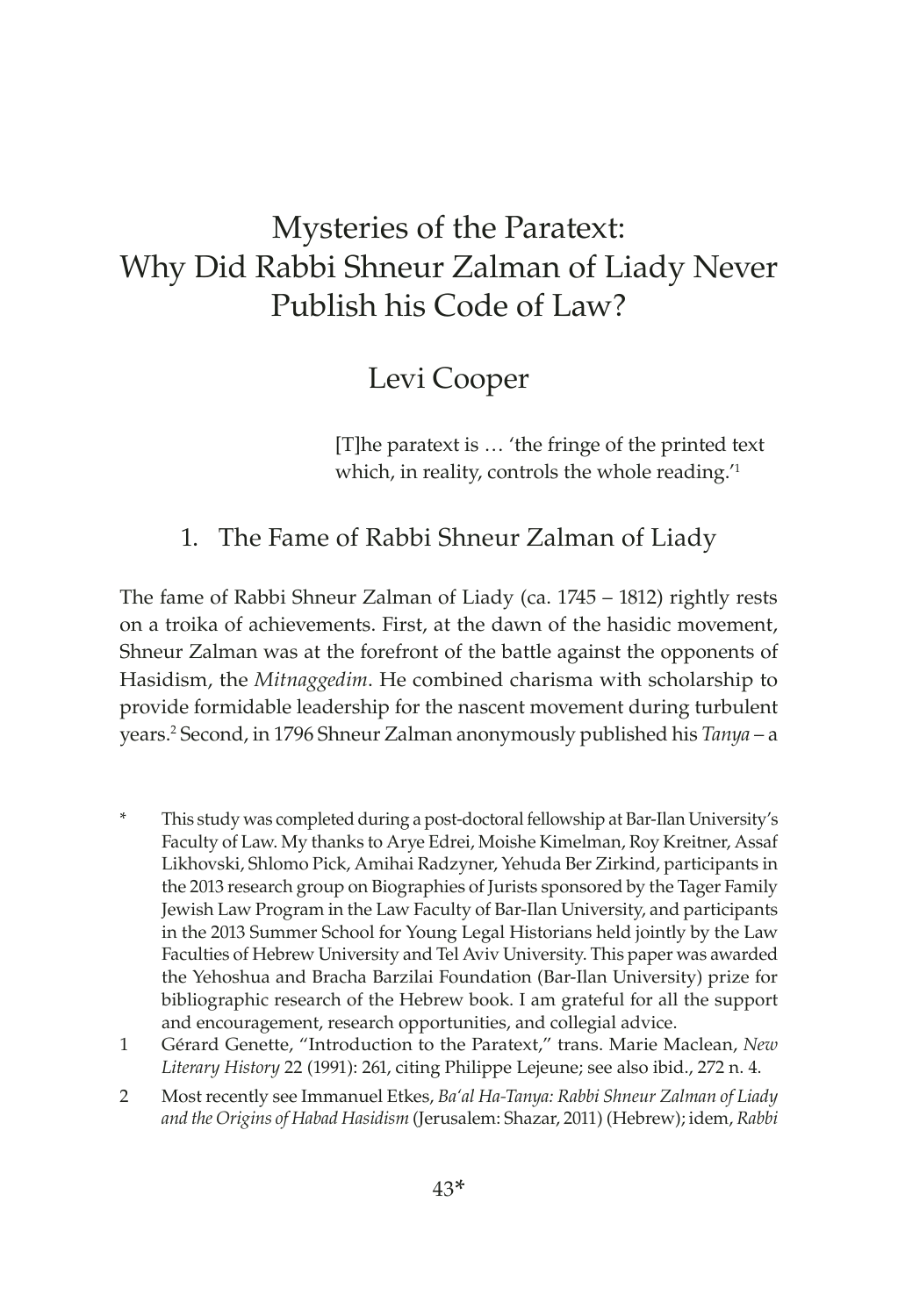### Levi Cooper 44\*

seminal work in hasidic thought that rocked the hasidic world at the time and would come to define Hasidism associated with Shneur Zalman's disciples and descendants.<sup>3</sup> Third, Shneur Zalman was an important figure in the Jewish legal world. He served as an arbitrator in civil disputes, though we do not know much about his activity in this field.<sup>4</sup> Shneur Zalman's lasting legal legacy rests on writings in the field of Jewish law that he bequeathed to posterity. His most famous legal work is commonly referred to as *Shulḥan 'Arukh ha-Rav*, meaning "the set table" – that is, the code of law – "of the rabbi."5

*Shneur Zalman of Liady: The Origins of Chabad Hasidism*, trans. Jeffrey M. Green (Waltham, MA: Brandeis University Press, 2015).

- 3 See, *inter alia*, Nehemia Polen, "Charismatic Leader, Charismatic Book: Rabbi Shneur Zalman's Tanya and His Leadership," in *Rabbinic and Lay Communal Authority*, ed. Suzanne Last Stone (New York: Yeshiva University Press, 2006), 53–64.
- 4 Levi Cooper, "On Etkes' Ba'al Ha-Tanya," *Diné Israel* 29 (2013): 177–89. Shneur Zalman's juridical activity as an arbitrator in business matters is repeatedly mentioned in documents connected to his arrests; see Etkes, *Ba'al Ha-Tanya*, 97–98, 265–66, 268, 271, 294, 302–3. See also Noah Green, "'Isuqo Shel Rabbenu be-Mishpat u-vi-Pesharah be-Ma'aseh u-ve-Mahashavah," in ha-Rav, ed. Nochum Grunwald ([Lakewood]: Mechon Harav, 2015), 685–98.
- 5 I have followed other scholars in referring to this genre of legal writing as a "code," despite salient differences between state codes and "codes" in the history of Jewish law. See Chaim Tchernowitz (Rav Tzair), *Toledot ha-Poseqim*  (New York: Jubilee Committee, 1946–1947), English title page ("The History of Hebrew Law in the period of its codification: the codifiers and the codes…"); Menachem Elon, *Jewish Law: History, Sources, Principles*, trans. Bernard Auerbach and Melvin J. Sykes (Philadelphia and Jerusalem: JPS, 1994), 1138–452 ("The Codificatory Literature…"); Eliav Shochetman, "Jewish Law in Spain and the Halakhic Activity of its Scholars Before 1300," in *An Introduction to the History and Sources of Jewish Law*, ed. Neil S. Hecht et al. (New York: Oxford University Press, 1996), 276–81.

*Shulḥan 'Arukh ha-Rav* and Shneur Zalman's monograph *Laws of Torah Study* are available in English: *The Shulchan Aruch of Rabbi Shneur Zalman of Liadi*, bilingual edition, trans. Eliyahu Touger and Uri Kaploun (Brooklyn: Kehot, 2002–2011); *Hilchos Talmud Torah: The Laws of Torah Study from the Shulchan Aruch of Rabbi Shneur Zalman of Liadi*, trans. Eliyahu Touger and Uri Kaploun (Brooklyn: Kehot, 2004). References to these works (including the "Preface by the Rabbis, Sons of the Learned Author") are given according to these editions (volume: page number). Where possible, I have cited from these translations and retained their conventions. I have replaced brackets with parentheses and used brackets for my additions. Other translations are my own.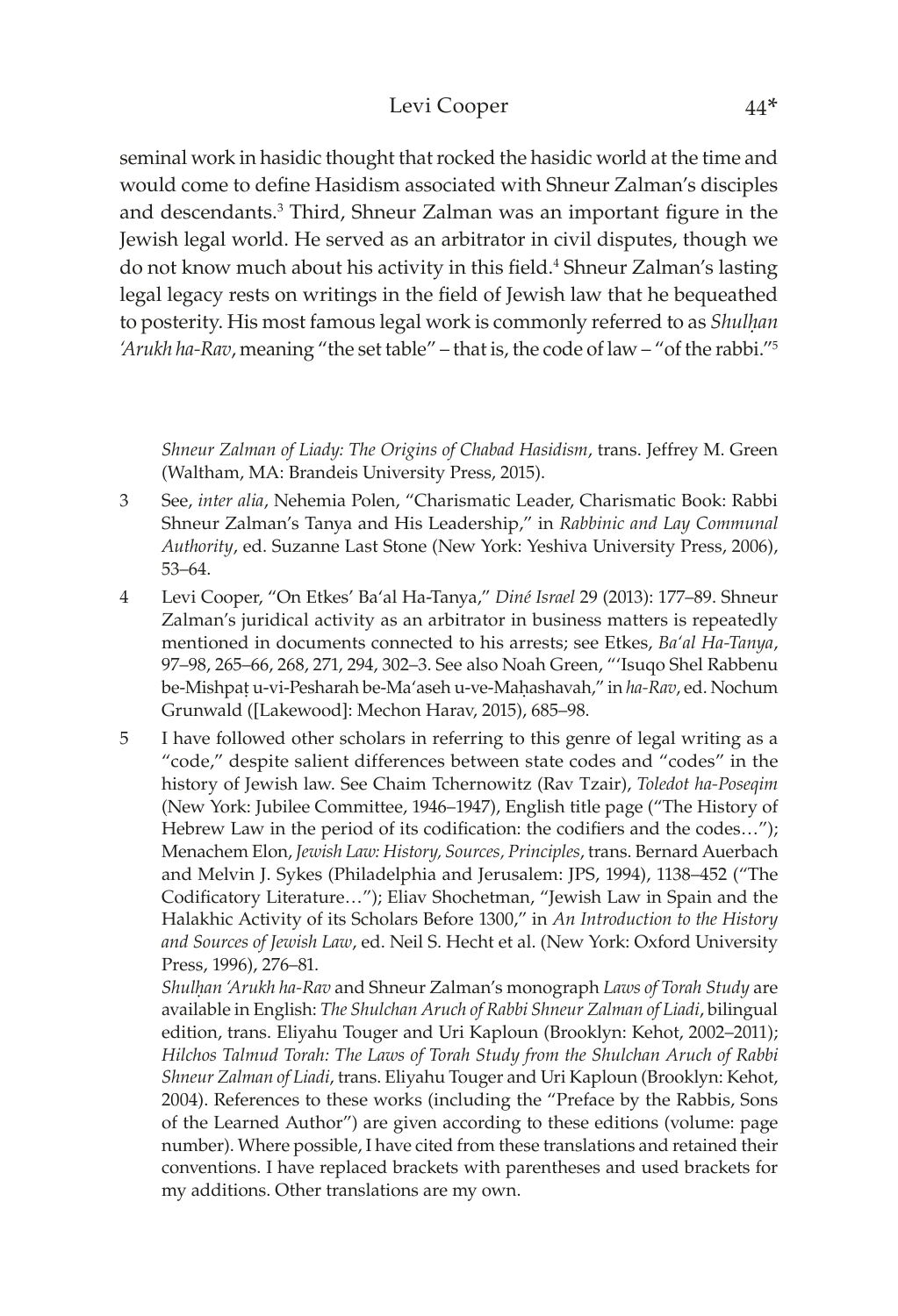The virtues of this work have been sung, and the code continues to occupy a place of respect on the Jewish legal bookshelf alongside other codes.<sup>6</sup>

Despite the accolades that *Shulḥan 'Arukh ha-Rav* has received and the respect it continues to command, it must be said that the code is beset with inconsistencies, idiosyncrasies, and unusual features. Some of these features have been explained; many are yet to be addressed. Generally speaking, irregularities that have normative implications have been considered. The most well-known challenge is the contradictory rulings in Shneur Zalman's legal writings. These have been dealt with either by harmonizing the sources or by asserting which text is Shneur Zalman's final word and ruling on that basis.7 Most of the irregularities, particularly those found in the peritext – a term I will presently explain – have little or no bearing on practical law; hence, they have not been the focus of attention.

The French literary theorist, Gérard Genette (b. 1930), coined the term "paratext" to denote any part of a written or printed work, except for the main body of the composition.<sup>8</sup> Genette distinguished between two types

- 6 Yehoshua Mondshine, *The Halachic Works by Rabbi Schneur Zalman of Liadi* (Kefar Chabad: Kehot, 1984), 70–83 (Hebrew numbers) (Hebrew); anonymous, "Ha-Rav: Divrei Ṣaddiqei ha-Dorot Odot ha-Rav ve-Shulḥano ha-Ṭahor," *Ma'ayanot ha-Ḥasidut* 4 (1992): 40–42. Cf. Nochum Grunwald, "'Al Mahadurot Shonot she-Shuq'u be-Shulhan 'Arukh ha-Rav," *Ohr Yisroel* 20 (2000): 183-84.
- 7 Levi Cooper, "Towards a Judicial Biography of Rabbi Shneur Zalman of Liady," *Journal of Law and Religion* 30 (2015): 124–31.
- 8 On the paratext and its importance, see Genette, "Introduction to the Paratext," 261–72; idem, *Paratexts: Thresholds of Interpretation*, trans. Jane E. Lewin (Cambridge: Cambridge University Press, 1997); Marie Maclean, "Pretexts and Paratexts: The Art of the Peripheral," *New Literary History* 22 (1991): 273–79. The term is originally taken from the French, but Genette pointed out that it works in English as well; see J. Hillis Miller, "The Critic as Host," in *Deconstruction and Criticism*, ed. Harold Bloom et al. (New York: Seabury, 1979), 219. For paratextual analysis of legal documents, see Iain Stewart, "*Mors Codicis*: End of the Age of Codification?" *Tulane European & Civil Law Forum* 27 (2012): 24–26. The term "paratext" has also has been used in a legal context to denote modes of communication besides printed words and images, such as electronic media; see Ronald K. L. Collins and David M. Skover, "Paratexts," *Stanford Law Review* 44 (1991–92): 509–10. In this paper, I have not used the term in this way; rather, the term remains within the Guttenberg mindset of the printed word. Ze'ev Gries has used the term "paratext" with a slightly different focus when discussing glosses; see Ze'ev Gries, "Masoret ve-Shinui be-Ma'avar mi-Kitvei Yad li-Defus," *Alei Sefer* 24–25 (2015): 22–26.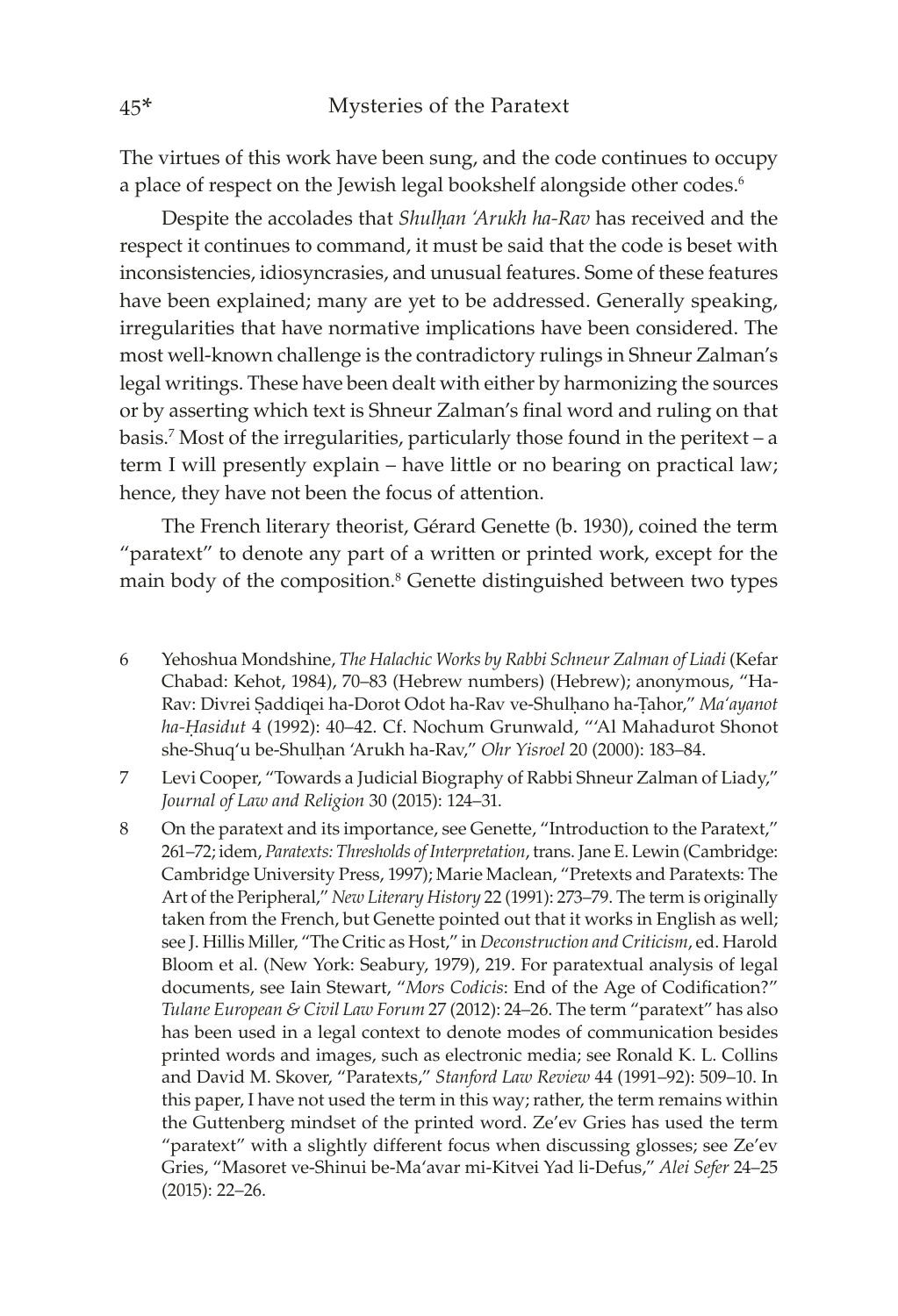#### Levi Cooper 46\*

of paratext – "peritext" and "epitext." Peritext looks within the volume at information that is surrounding or near the text. The peritext includes the title, front matter, interstices, and even the name of the author.<sup>9</sup> Epitext looks outside the volume at material that in some way is still linked to the work, such as conversations or communications regarding the volume.

This study mines the paratext of *Shulḥan 'Arukh ha-Rav* in an attempt to reconstruct the formative history of the code. From a broader perspective, this study highlights the potency of the paratext by demonstrating how it may steer or even govern the reader's experience, shaping raw materials and effectively creating new works. In the case under discussion, since no authorial epitext has survived – *Shulḥan 'Arukh ha-Rav* is not mentioned anywhere in Shneur Zalman's surviving writings – this study necessarily will examine the peritext of the code.<sup>10</sup>

I begin by focusing on the original – somewhat audacious, perhaps even pretentious – title of the work. I will then outline the peritextual irregularities in the first edition of *Shulhan 'Arukh ha-Rav* and highlight a primary question

- 9 Information on certain peritextual features of Jewish books has been collated: Leopold Löwenstein, *Index Approbationum* (Berlin: M. Marx, 1923); Abraham Yaari, *Hebrew Printers' Marks: From the Beginning of Hebrew Printing to the End of the 19th Century* (Jerusalem: Ha-Ḥevrah le-Hoṣa'at Sefarim Leyad ha-'Universita ha-'Ivrit, 1943) (Hebrew); Menaḥem Mendel Slatkine, *Shemot ha-Sefarim ha-'Ivriyim* (Neuchâtel and Tel-Aviv: Delachaux et Niestlé, 1950–54); Berl Kagan, *Hebrew Subscription Lists: With an Index to 8,767 Jewish Communities in Europe and North Africa* (New York: Shulsinger Bros., 1975) (Yiddish). Almost all the significant information in the peritext of *Shulḥan 'Arukh ha-Rav* has been noted in Mondshine, *Halachic Works*. I am indebted to the work of Mondshine and others; this study builds on these efforts by "reading" the peritext. For case studies on peritexts of Jewish works, see Haym Soloveitchik, *The Use of Responsa as Historical Source: A Methodological Introduction* (Jerusalem: Shazar, 1990), 16–27 (Hebrew) and studies by Marvin J. Heller. While it may be obvious that the paratext includes pseudonyms and authorial preferences for anonymity, it should be noted that even using a real name is part of the paratext; see Laura A. Heymann, "The Birth of the Authornym: Authorship, Pseudonymity, and Trademark Law," *Notre Dame Law Review* 80 (2004–5): 1377–81.
- 10 There is, however, what might be termed "circumstantial epitext"—Shneur Zalman's authorial practices or publishing activity that are not directly related to *Shulḥan 'Arukh ha-Rav*. It is debatable whether authorial practices of non-legal writings may analogously shed light on the code (see, for example, below n. 37). From a different perspective, Shneur Zalman's publishing preferences may indicate how he perceived his legal writings. The circumstantial epitext of *Shulḥan 'Arukh ha-Rav* is deserving of its own study.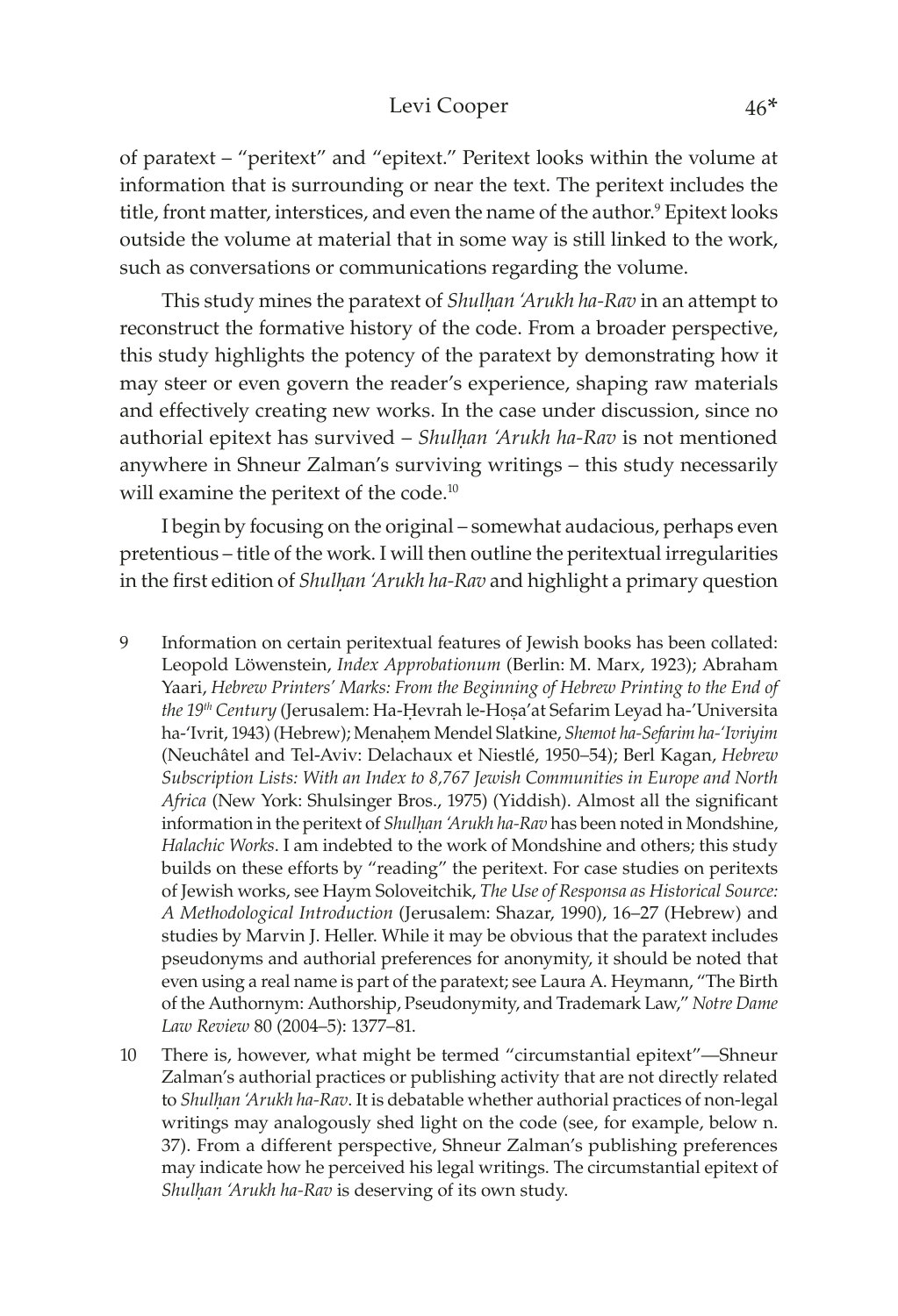that goes beyond the peritext: why did Shneur Zalman never publish his code (section 2). This study will offer a viable explanation for these phenomena.

I will argue that such an explanation is to be found in the circumstances surrounding the publication of *Shulhan 'Arukh ha-Rav*. To this end, I will recount the story of *Shulhan 'Arukh ha-Rav* from its inception through the first stages of its publication history, and on to the first five editions of the code. This account will be divided into three parts, beginning with the tale of the birth of the *Shulhan 'Arukh ha-Rav* project, as related by Shneur Zalman's sons (section 3). The sons were not present at the early stages and we have no corroborating evidence of their account. While this study does not analyze the historicity of the sons' account, I will not base conclusions on their unconfirmed report, since it must be considered hearsay. The story continues with events that the sons were able to witness (section 4). In the years following Shneur Zalman's demise the sons swiftly set about publishing their father's works. Mining their introductory remarks and considering the irregularities reveal that upon Shneur Zalman's untimely death, the available manuscripts were not ready for publication (section 5). In light of this understanding, I will reconsider the anomalies and reassess the publication history of *Shulḥan 'Arukh ha-Rav* (section 6).

It is my contention that credit for *Shulḥan 'Arukh ha-Rav* lies largely with the sons of the *rav*, who chose to publish the unfinished work and framed the tome with a paratext that affected how the writings were perceived and received. To date, biographies of the sons did not see the publication of *Shulhan 'Arukh ha-Rav* as a central contribution or lasting achievement.<sup>11</sup> I suggest that this assumption needs to be reconsidered, since the sons – by dint of their publication efforts and their paratextual narrative – essentially created *Shulḥan 'Arukh ha-Rav* as we know it.

This paper concludes by raising new questions that should now be considered and by returning to the importance of the paratext in framing the text and shaping how it is read (section 7).

11 In particular Dov Ber who, as successor to Shneur Zalman, has received biographical attention; see, for instance, Yiṣḥaq Alfasi, *Me'irim la-'Areṣ* (Kefar Chabad: Masharqi, 2009), 126–43. Similarly some bibliographers omitted the role of the sons in the publication of the father's work; see Isaac Benjacob, *Oṣar ha-Sefarim* (Vilna: Rom, 1880) 139, 586, 587, 588; Samuel Joseph Fünn, *Kenesset Yisra'el* (Warsaw: Zaks and Tsukerman, 1886–90), 331–33.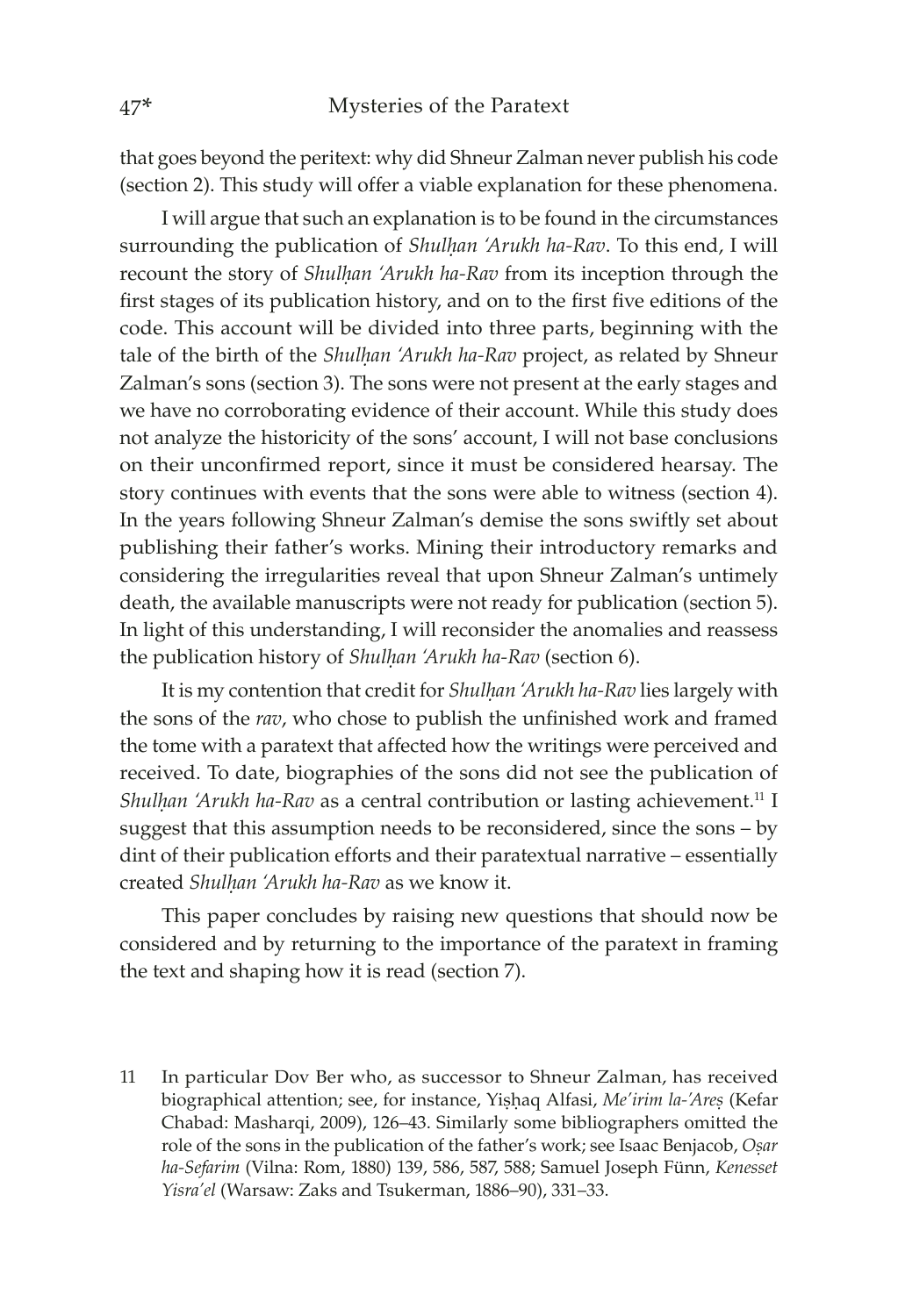### Levi Cooper 48\*

# 2. A Riddled Code of Law

*Shulḥan 'Arukh ha-Rav* is a legal work riddled with strange phenomena. Beginning with the title and continuing with the content and style of the material included in the work, the code is replete with surprises.

### 2.1 The Title

The first strange feature that the reader of the code encounters is the title: "*Shulḥan 'Arukh*." In two hundred years since the first printing, over fifty editions of Shneur Zalman's code have been published, and almost every edition boasts the very same title as the sixteenth century seminal code penned by Rabbi Yosef Karo (1488–1575).<sup>12</sup> Of the six volumes printed in the first edition, only the second volume did not carry this title. That volume was entitled "*Hilkhot Niddah*" (laws of menstruation) presumably because it included the text of Karo's *Shulḥan 'Arukh* surrounded by Shneur Zalman's commentary.13

The title is followed by a few lines extolling the virtues of the author and mentioning his name. References to "*Shulḥan 'Arukh*" could cause confusion; hence the later convention that "*Shulḥan 'Arukh*" refers to the original work by that name, while Shneur Zalman's code is called "*Shulḥan 'Arukh ha-Rav*." Despite this convention, we may wonder: Is it not audacious, presumptuous, or pretentious to call the work by such a famous title?

- 12 Of more than fifty editions published through 1984 and recorded by Mondshine, only one used a different title: *Shulḥan 'Arukh ha-Tanya* ([Brooklyn: n.p., 1983]). This edition includes a short introduction and letters penned by Rabbi Sholom Dov Ber Schneersohn of Lubavitch (known by the acronym "Rashab"; 1860–1920) against Zionism and Agudat Yisrael. It is unclear who published this edition. Mondshine, *Halachic Works*, 143 noted that the place of publication is misleadingly given as Jerusalem. Besides the cover, the title page, and the additional material, this edition is essentially a reprint of previous editions (Vilna 1904; Vilna 1925; approbations reprinted from Zhitomir 1847). This edition was reprinted in 1988 (without the introduction and Rashab's letters), though the title on the spine and front cover was changed to "*Shulḥan 'Arukh ha-Rav*." I am aware of one more edition that used the title *Shulhan 'Arukh ha-Rav*: the 1993 edition published by *'Oz ve-Hadar* in Jerusalem.
- 13 I will return to this below, section 2.5. From the second edition, [Sudylków] 1826, "*Shulḥan 'Arukh*" appears on the title page of this volume too (below, section 5.2). See Mondshine, *Halachic Works*, 27, 53.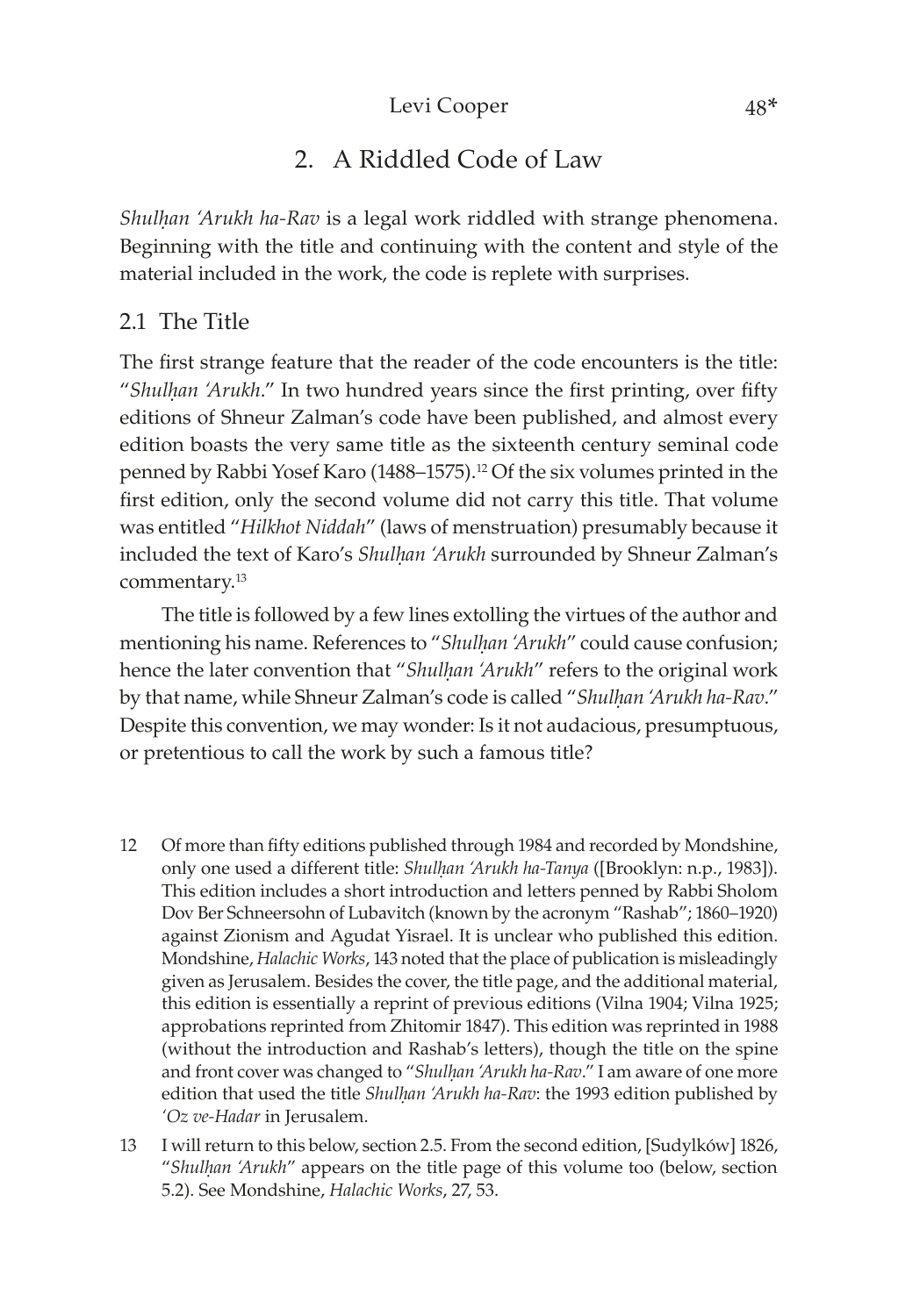One possibility is that title reuse is an accepted practice in Jewish legal writing. Alas, this is not the case. Works of law written after Karo's ground-breaking code often adopted names that hinted at *Shulhan 'Arukh*, either by using a play on the words (*'Erekh ha-Shulḥan*, *Shulḥan ha-Ṭahor*, *'Arukh ha-Shulḥan*, *Shulḥan Ash*, etc.) or by adding a qualifier (*Qiṣṣur Shulḥan 'Arukh*, *Shulhan 'Arukh Qatan, etc.*).<sup>14</sup> Even in cases where the title came precariously close to causing confusion, steps were taken to ensure that readers were aware that they were not reading the classic *Shulhan 'Arukh*.

To illustrate the point: A 1697 work that bore the title *Shulhan 'Arukh* carried a clear subtitle indicating that the author was not Karo ("*Shel M[oreinu] h*[a-]R[av] Reb Eli'ezer ha-Qatan"). The running header of editions of this work retained the title and the subtitle in the same font – clearly differentiating the work from the classic *Shulḥan 'Arukh*. 15 Moreover, it is unlikely that readers of this 1697 work would be misled, for this volume was not a code of law but belonged to a different literary genre: conduct literature.<sup>16</sup>

14 Plays on words: *Shulḥan Shelomo* (Frankfurt-an-der-Oder: Almanat Garila, 1771) by Rabbi Shelomo Zalman Mirkes (d. 1773); *'Erekh ha-Shulḥan* (Livorno and Tunis: E. Sa'adon, 1791–1891) by Rabbi Yiṣḥaq Ṭayeb (ca. 1750–1830); *Shulḥan ha-Ṭahor* (Zolkiew, 1792) by Rabbi Ṣevi Hirsh of Nikolsburg; *Shulḥan ha-Ṭahor* (Tel-Aviv: He-'asor, 1963–65) by Rabbi Yiṣḥaq Eizek Yehuda Yeḥiel Safrin of Komarno (1806–74); *'Arukh ha-Shulḥan* (Warsaw and Piotrkow: N. Shriptgisser, 1884–1909) by Rabbi Yehiel Mikhel ha-Levi Epstein (1829–1908); *Shulhan Ash* (Érseksjvár: B. Friedman, 1943) by Rabbi Avraham Stern (1884–1944). Another example is mentioned below, n. 20.

Qualifiers: *Qiṣṣur Shulḥan 'Arukh* (Ungvar: C. Jaeger, 1864) by Rabbi Shelomo Ganzfried (ca. 1802–86); *Shulhan 'Arukh Qatan* (Djerba: B. Hadad, 1933) by Rabbi Avraham ha-Kohen (1897–1931); *Qiṣṣur Shulḥan 'Arukh Meqor Ḥayim* (Tel Aviv: Arzi, 1975) by Rabbi Ḥayim David ha-Levi (1924–98).

- 15 Eliezer Leizer Revitz, *Shulḥan 'Arukh*: *Shel M[oreinu] h[a-]R[av] Reb Eli'ezer ha-Qatan* (Fürth: Yosef ben Zalman Shne'ur, 1697; Munkács: Kohn & Fried, 1902; Lublin: M. Sznajdermesser, 1932).
- 16 Ze'ev Gries, *Conduct Literature (Regimen Vitae): Its History and Place in the Life of Beshtian Hasidism* (Jerusalem: Bialik Institute, 1989), 16 n. 67 (Hebrew). Cf. Ḥayim Dov Friedberg, *Bet Eked Sepharim: Bibliographical Lexicon*, 2nd ed. (Tel-Aviv: M.A. Bar-Yuda, 1951–56), III:1005 (Hebrew). For a similar work from this genre, see Ḥayim Lifshits of Ostróg, *Derekh Ḥayim* (Sulzbach: Lipman, 1702), where the title page explains the work as a *Shulḥan 'Arukh* for travellers. Works from different genres that hint at Karo's title: (1) Eliyahu Ḥai Guedj, *Zeh ha-Shulḥan* (Algiers: Y. Guedj, 1888–1895)—a collection of customs of Algerian Jewry; on the title page of the second volume the author explains the title by stating that the work is like a *Shulḥan 'Arukh*.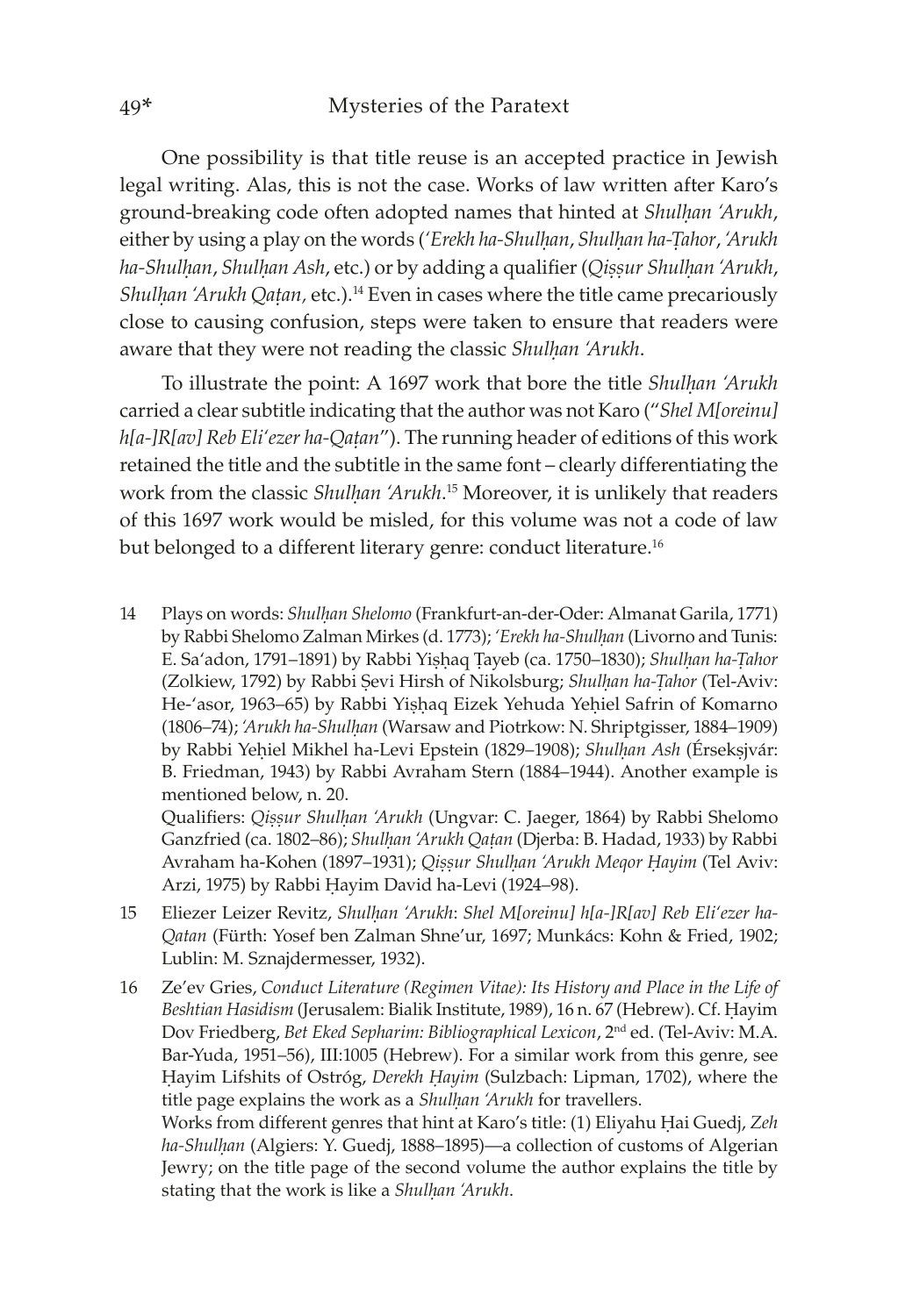#### Levi Cooper 50\*

Perhaps a more significant comparison could be made with the work known as *Shulḥan 'Arukh ha-'Ari*, a composition that details customs and rules associated with the legacy of Rabbi Yishaq Luria (1534–72).<sup>17</sup> As in the case of the aforementioned 1697 work, readers are immediately aware that this is not a standard code of law, but a work infused with kabbalistic considerations. The work was first printed in the second half of the seventeenth century, but in the present context two editions are particularly interesting: the 1793 Slavita edition and the 1810 Kopust edition. Both these editions were published in Shneur Zalman's lifetime and both printing presses were associated with Shneur Zalman's circle and literary legacy.18 Both of these editions have potentially misleading title pages that announce the work as "*Shulhan 'Arukh"* with Luria's name mentioned in a smaller font on the second line. But both of these editions retained a running header that clearly indicated that this is the so-called Luria's *Shulhan 'Arukh*, as opposed to the classic work of that name. More than ten editions of this work have been printed and they all adopt this form, studiously avoiding any possible confusion.19 *Shulḥan 'Arukh ha-Rav* does not take similar precautions.20

(2) Yosef Brill, *Shulḥan 'Arukh la-Melammedim ve-la-Morim* (Kraków: Yosef Fischer, 1890); Iyov of Minsk [Yosef Brill], *Qiṣṣur Shulḥan 'Arukh: Hilkhot 'Ashirut* (Vilna: Defus Shel Hosa'ah, 1912)—satires.

(3) Yosef Ṭayer, *Shulḥan ha-Ṭahor* (Frankfurt-am-Main: Elimelekh Sloboṭṣky, 1896) – a Hebrew-German compendium of sayings to be recited as a salve for income trouble or when traveling.

(4) Ari N. Enkin, *Ramat Hashulchan: Halachic Insights & Responsa* (Ramat Beit Shemesh: Dalet Amot Pub., 2011), 13; idem, *Shu"t Hashulchani: Halachic Insights & Responsa* (Ramat Beit Shemesh: Dalet Amot Pub., 2012), 16 – compendia of responsa in English; the author explains that the titles were chosen in deference to Karo's code.

- 17 Gries, *Conduct Literature*, 16 n. 66; 86–90.
- 18 Shneur Zalman printed *Tanya* in Slavita 1796. The Kopust printing press was at the forefront of the posthumous publication of Shneur Zalman's writings. The dispute between the two printing presses over the right to print the Talmud was arbitrated by Shneur Zalman's son and successor; see Sholom Dovber Levin, *Mi-Beit ha-Genazim* (Brooklyn: Kehot, 2009), 187–88.
- 19 I have seen the following editions: Prague? ca. 1660; Frankfurt-an-der-Oder 1691; Lvov 1788; Lvov 1790; Lemberg 1858; Lemberg 1850; Lemberg 1861; Jerusalem 1861; Vilna 1880; Warsaw 1881; Mukačevo 1930.
- 20 For a contemporary example of how a publisher might avoid confusion: Rabbi Shelomo of Chełm (1716–81) authored a code of Jewish law that he divided into ten sections and entitled *'Asarah Shulḥanot*. Each section is subtitled in the form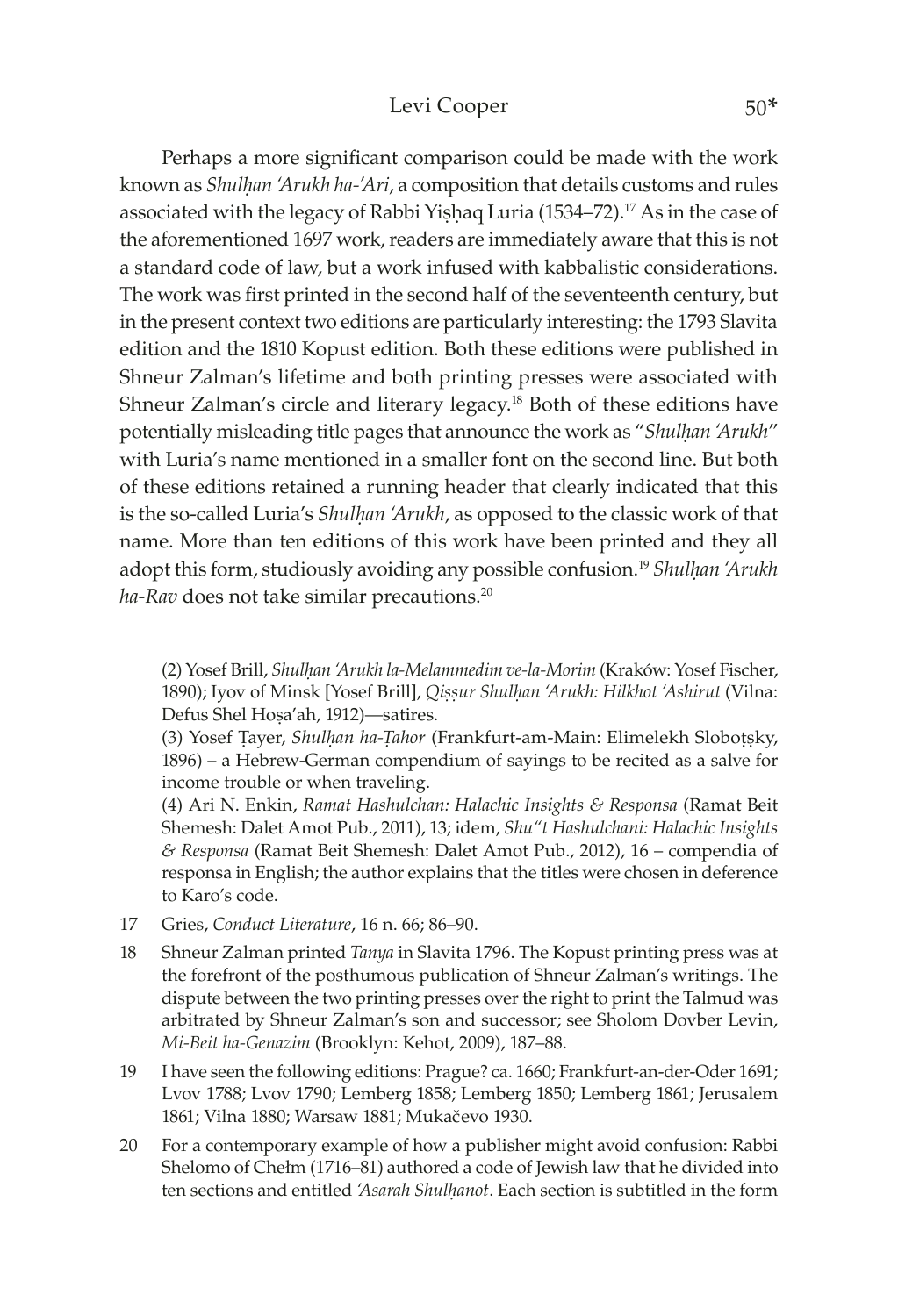I am aware of another work of Jewish law that reused the title "*Shulḥan 'Arukh*," but confusion between this work and Karo's code is implausible. At the beginning of the twentieth century, Yisrael Binyamin Levner (1862–1916) published a slender volume of Jewish law which he titled "Shulhan 'Arukh." The booklet, which went through numerous editions, was designed for schoolchildren and was approved by the Russian government for use in Jewish schools. The Hebrew is partially pointed to make reading easier, and difficult words are translated into Hebrew or Russian in the footnotes. Some editions are printed with supplements: questions for self-testing and advice on worthy conduct and edifying tales from rabbinic literature.<sup>21</sup> This booklet is so patently different from Karo's code that a case of mistaken identity would be nigh impossible. In contrast, *Shulḥan 'Arukh ha-Rav* does not seem concerned lest it commit identity theft.

Even more arresting is the preface to the fourth printed volume where Shneur Zalman's oldest son called Karo's code "*Shulḥan 'Arukh ha-Qaṣar*," the brief code, as opposed to his father's "*Shulhan 'Arukh*."<sup>22</sup> To be sure, Karo's *Shulḥan 'Arukh* had been called "*sefer ha-qaṣar*," the short volume, to contrast it with Karo's earlier and lengthier legal compendium, *Beit Yosef*. Hence, referring to Karo's work as "*Shulḥan 'Arukh ha-Qaṣar*" was not preposterous.23 However, the juxtaposition of that title with Shneur Zalman's "*Shulḥan*  'Arukh'' is jarring.<sup>24</sup>

of *Shulḥan* "X." The fifth section is subtitled *Shulḥan 'Arukh*. Most of the work has never been published. In 1988, part of this fifth section was printed for the first time. While the running header "*Shulḥan 'Arukh*" might cause confusion, the publisher clearly indicated on the cover, spine, and title page that this is not Karo's work. I have yet to have the opportunity to examine the manuscript.

- 21 I have seen the following editions: 2nd ed., Vilna 1905; 3rd ed., Vilna 1906; 4th ed., Vilna 1908; 5th ed., Vilna 1911; 8th ed., Warsaw 1913; Warsaw ca. 1940; Jerusalem [1967]. From the Warsaw ca. 1940 edition Yiddish replaced Russian. The Jerusalem edition indicatively has a different title on the front cover: *Qiṣṣur Shulḥan 'Arukh Menuqad li-Yeladim*.
- 22 *Shulḥan 'Arukh ha-Rav*, I:52. The translators of *Shulḥan 'Arukh ha-Rav* explained that Karo's work is called thus "because it does not include the motivating principles for the laws. The text proper, without its many accompanying glosses, is thus brief" (ibid., 53 n. 130).
- 23 R.J. Zwi Werblowsky, *Joseph Karo: Lawyer and Mystic* (London: Oxford University Press, 1962), 2 n. 1.
- 24 The most recent chapter in the story of the audacious title is a work that added the definite article to the title of a section of Shneur Zalman's code, calling it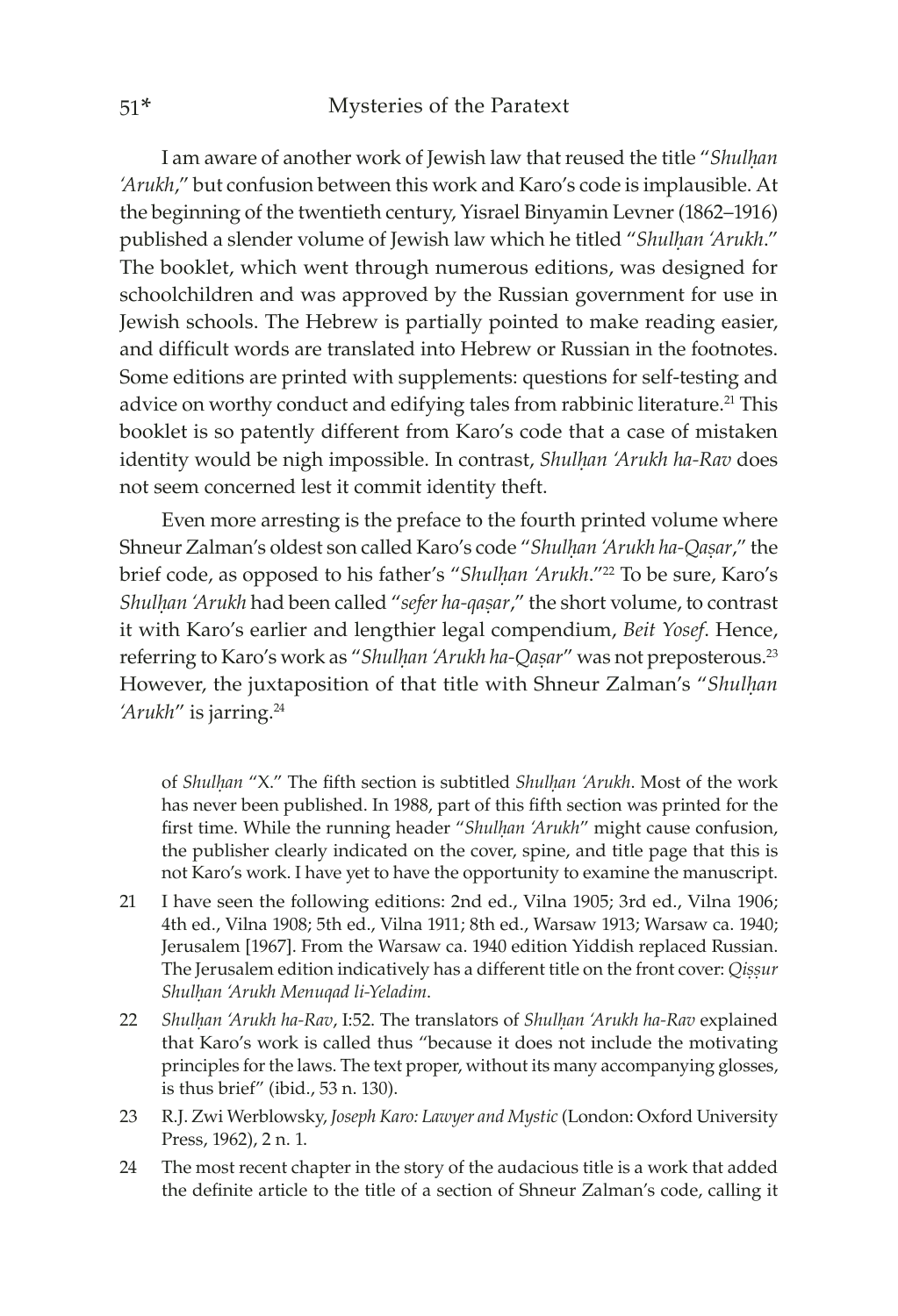#### 2.2 The Classic Four Part Division

The title is also surprising when we consider that we have no evidence to suggest that Shneur Zalman's legal writing ever encompassed all that was included in the original *Shulḥan 'Arukh*. Moreover, it would appear that the project was never planned as a comprehensive replacement: according to Shneur Zalman's sons, the work was designed to cover only two of the four sections of *Shulḥan 'Arukh*. 25

The title is also unexpected when we consider that in its first edition *Shulḥan 'Arukh ha-Rav* did not strictly follow the contours of the four part division of Jewish law: *Oraḥ Ḥayim*, dealing with daily rituals from morning to night on regular days, Sabbath, and festivals; *Yoreh De'ah*, dealing mainly with dietary laws and including laws of idolatry, usury, menstruation, charity, priestly gifts, firstborns, vows, respect for parents, mourning, etc.; *Even ha-'Ezer*, dealing with matters of personal status, marriage, and divorce; and *Ḥoshen Mishpaû*, dealing with Jewish civil law in Diaspora conditions. The four part demarcation of Jewish law was first used by Rabbi Yaakov ben Asher (1270–1343) in his code *Arba'ah Turim* (commonly known as the *Jur*), and then adopted by Karo in his *Shulhan 'Arukh* – a move that gave the division lasting popularity.

The second published volume of Shneur Zalman's code presents material from *Yoreh De'ah*, and while it used the same section numbers as

Two further twists regarding title reuse amongst heirs of Shneur Zalman's legacy: (1) In the 1940s Nissan Mindel (1912–99) compiled a concise code of law in English for youth that was an abbreviated version of Ganzfried's *Qiṣṣur Shulḥan 'Arukh* (above, n. 14). The manuscript was annotated by Rabbi Menachem Mendel Schneerson (1902–94), who referred to the work as *Qiṣṣur Sh[ulḥan] 'A[rukh] Bishvil ha-No'ar.* Menachem Mendel Schneerson, *Iggerot Qodesh*, 3rd ed. (Brooklyn: Kehot, 1997), II:90. This work was recently published under the title *Junior Code of Law* (Brooklyn: Nissan Mindel Publications, 2008).

(2) An abbreviated version of sections of *Shulḥan 'Arukh ha-Rav* was published in 1990 under the title *Shulḥan 'Arukh ha-Qiṣṣur* by Daniel Shalom ha-Kohen Weiss. Both of these volumes are beyond the present scope, though it should be noted that Shneur Zalman derided ruling on the basis of abbreviated legal codes; see Shneur Zalman of Liady, *Iggerot Qodesh* (Brooklyn: Kehot, 2012), 101 (hereafter: "*Iggerot Shneur Zalman*").

25 *Shulḥan 'Arukh ha-Rav*, I:30. I will return to the context and historicity of the report (below, text accompanying nn. 56–61).

<sup>&</sup>quot;The *Shulḥan 'Arukh*"; see Yeshaya David Malkiel, *Ha-Shulḥan 'Arukh …: Hilkhot Yom Ûov u-Mo'adei Ḥodesh Tishrei* (Beit Shemesh: Y. D. Malkiel, 2015).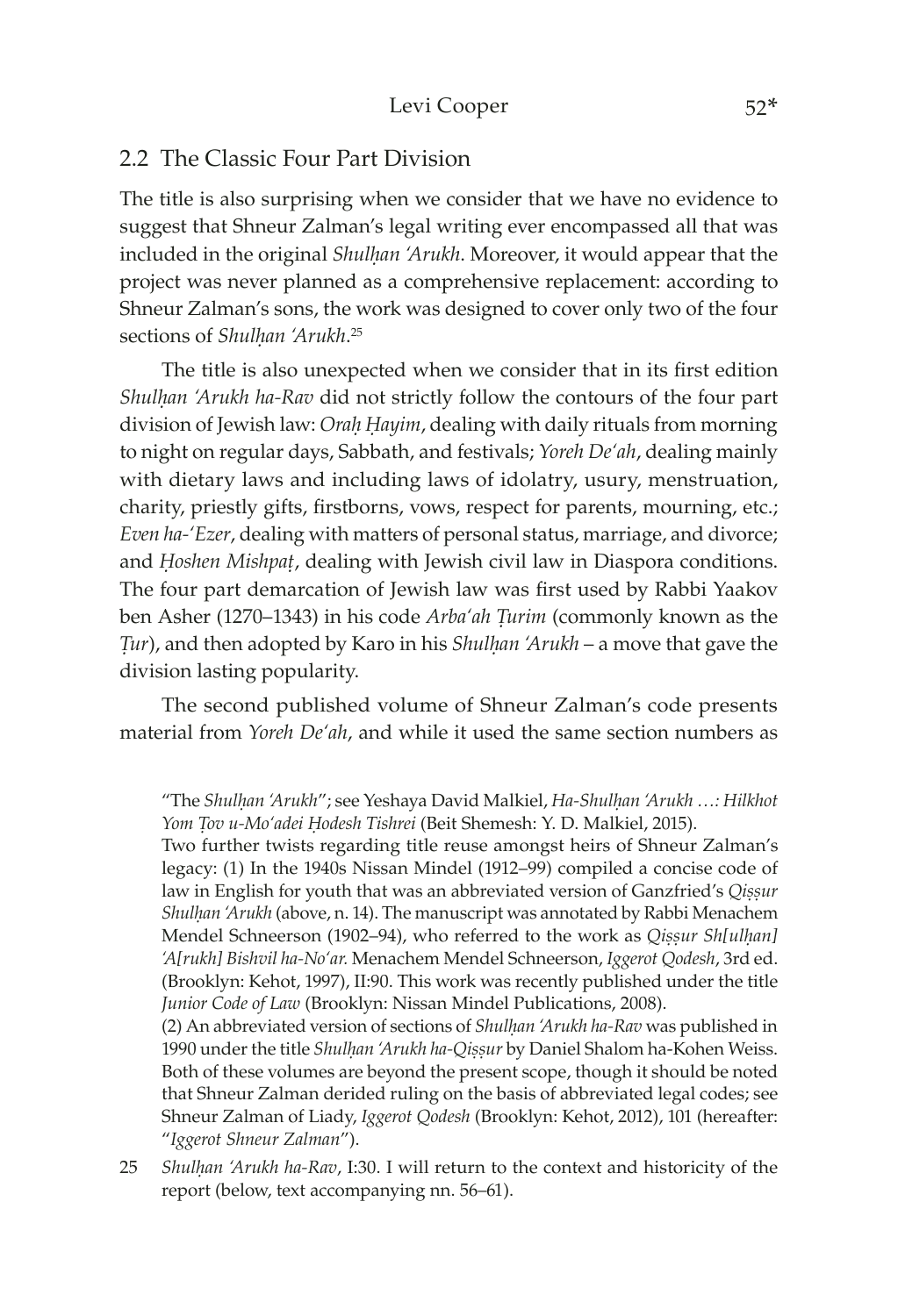*Shulḥan 'Arukh*, it was not printed in the same order: laws of menstruation (beginning at section 183) preceded the laws of ritual slaughter (beginning at section 1) and the laws of *tereifot* (kosher animals unfit to be eaten; beginning at section 31).<sup>26</sup>

More significantly, the third volume broke with the conventional division. That volume was dedicated to civil law as normally included in *Ḥoshen Mishpat*, but the volume also contained laws traditionally included in *Yoreh De'ah*; namely, the proviso for circumventing the prohibition against loans with interest ('isqa), laws of Torah study, and laws of usury.<sup>27</sup> In addition, unlike the previous two volumes (and for that matter the following three volumes), this volume did not denote the section numbers as per the *Tur* and, in its wake, Karo's *Shulhan 'Arukh*. The title page announced that the material included was "from necessary laws, collected from *Tur*, *Hoshen Mishpat*," yet one section – "Laws of Guarding the Body and the Soul, and the Prohibition Against Destroying<sup>"28</sup> – is not to be found in the *Tur*. To be sure, a precedent of sorts exists: while Karo generally followed the *Tur*, he tacked on one extra section at the end of *Hoshen Mishpat*. However, Shneur Zalman's addition is only a rough parallel to Karo's extra section. Indeed, Shneur Zalman used a different title for the section and the topics do not fully overlap.<sup>29</sup>

### 2.3 Two Versions

Opening the first pages of the fourth volume reveals a further anomaly: the first four sections are printed in two versions. At the top of the page we find the following explanatory note:

- 26 From the second edition, [Sudylków] 1826, this volume was re-ordered.
- 27 The subtitle reflects its eclectic contents, grouping the various sections together under the rubric "*Halakhot ha-Ṣerikhot*," necessary laws. The title page does not mention the inclusion of the laws of *'isqa*. The laws of *'isqa* appear on an unnumbered page after p. 66b, followed by Laws of Torah Study (until p. 94a), followed by laws of usury where the page numbering restarts (pp. 1a–20b). While this was the third volume printed, it became part 6 in subsequent printings (albeit without the *Yoreh De'ah* sections; below, near n. 89).
- 28 *Shulḥan 'Arukh [ha-Rav]* (Kopust: Israel Jafe, 1814), III:59a–61b.
- 29 *Shulḥan 'Arukh*, *ḤM* 427: "The positive commandment to remove any obstacle that presents a danger to life and to build a parapet on one's roof." Regarding this extra section, and more generally this phenomenon in the relationship of *Shulḥan 'Arukh* to the *Ûur*, see Elon, *Jewish Law*, 1323–27.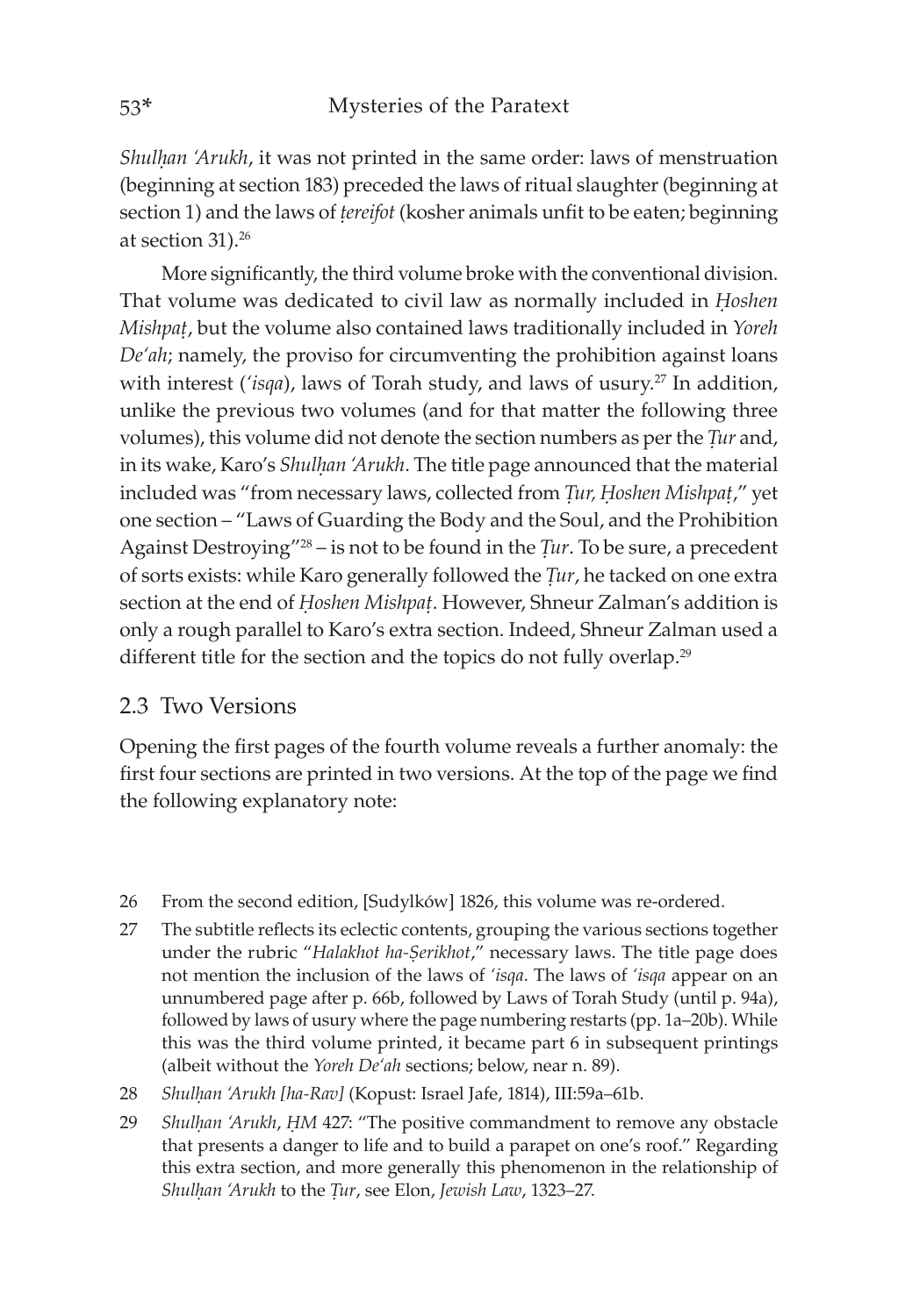#### Levi Cooper 54\*

This (manuscript) was found among the sacred writings of our late revered master, the Rebbe [hasidic master]. When, with the Divine inspiration that rested upon him, he began to compose a second edition of the *Shulchan Aruch*, he added many new laws. Though many matters had already been stated we felt that they should not be passed over, so that nothing would be lacking, and the (original) teaching should not be laid aside.<sup>30</sup>

We would hardly expect to find multiple versions of a code of law. Why did Shneur Zalman write two versions of the first four sections?<sup>31</sup> From a legal perspective, the question is more serious: Even if two versions were penned, why publish both of them? As a code of law, would it not make more sense to print the normative version alone?

Looking carefully at the first edition of *Shulhan 'Arukh ha-Rav* it becomes apparent that adding the second version (the so-called "second edition") was not the original plan, as the pages of each version are numbered separately.<sup>32</sup> Moreover, the beginning does not have the look of a first page, while the version printed second (that is, the sections presented as the first edition) has an incipit ornamentally boxed and centered as if it was supposed to be the first page.<sup>33</sup>

The confusion is magnified when we compare the first edition of *Shulḥan 'Arukh ha-Rav* to the second edition: in the first edition (Kopust, 1816) the later version of the first four sections was printed before the earlier version, while in the second printing of the code ([Sudylków], 1826) the order is reversed and the pages are numbered sequentially. What are we to make of

- 30 *Shulḥan 'Arukh ha-Rav*, I:64. In the first edition, this anomaly appeared in the fourth printed volume; in subsequent printings the two versions appeared at the beginning of the first volume.
- 31 Conflicting explanations for the multiple versions have been offered by Lubavitch scholars and scholars from other schools of Hasidism. These explanations are part of the non-authorial epitext and as such are beyond the current scope. For a summary, see Mondshine, *Halachic Works*, 14–15 (Hebrew numbers); Cooper, "Towards a Judicial Biography," 124–28.
- 32 *Shulḥan 'Arukh [ha-Rav]* (Kopust: Israel Jafe, 1816), IV, first series, pp. 3a–8b; second series, p. 1a.
- 33 On incipits as paratext, see George Stanitzek, "Texts and Paratexts in Media," *Critical Inquiry* 32 (2005): 31. In this case, the incipit does not give the title of the work, but it does denote the beginning. Similarly in the second published volume, there is text that precedes the incipit (below, near n. 113).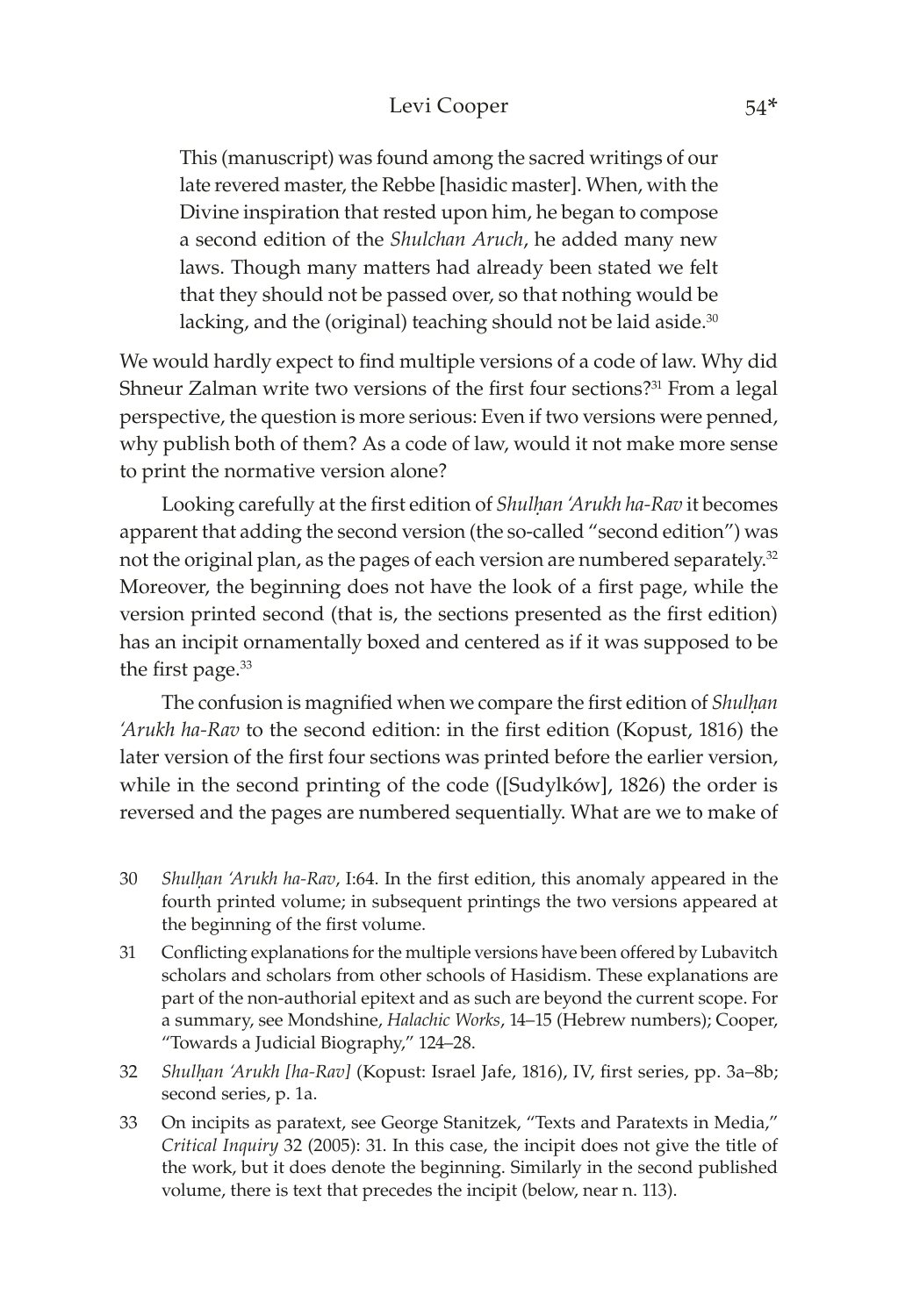the order of presentation of the two versions? The confusion continued in subsequent editions.<sup>34</sup>

# 2.4 Missing Sections

As we go further in *Shulḥan 'Arukh ha-Rav*, we realize that the code is missing significant portions. Some missing sections were added in later editions, but to this day the code remains incomplete.<sup>35</sup> Bearers of Shneur Zalman's legacy account for these lacunae by referencing fires that ravaged Liady and destroyed Shneur Zalman's precious manuscripts.<sup>36</sup> This explanation, however, may not account for the entire situation. As we will see, *Shulhan 'Arukh ha-Rav* was printed from copied manuscripts that were held by disciples. No autograph manuscripts were available. Why were the disciples only able to supply partial manuscripts? Would they not have expended tireless efforts to copy and disseminate every precious word that Shneur Zalman penned?<sup>37</sup>

The provenance of these student transcripts is also a mystery. Were the transcripts authorized, or perhaps even sponsored? Or were the transcripts copied clandestinely against Shneur Zalman's wishes? Indeed, in the par-

- 34 *Shulḥan 'Arukh [ha-Rav]* ([Sudylków]: Pinḥas Eli'ezer ben Mordekhai Biltsh, 1826), I:7b–13a. For another aspect of re-organization in this edition, see above n. 26. I will return to this edition, below near n. 88. The third edition, Sudylków 1831, followed the second edition. In the fourth edition, Warsaw 1837–40, the order reverted to the first edition: the later version of the first four sections, followed by the earlier version. The most recent edition, Brooklyn 2001–7, also follows the order of the first edition.
- 35 See, for instance, *Shulḥan 'Arukh [ha-Rav]* (Kopust: Israel Jafe, 1816), IV:238b, where the missing *OḤ*, sections 175–76 is acknowledged and readers are directed to the parallel passage in Shneur Zalman's *Siddur*. Missing sections include: *OḤ*, sections 132–57, 169–73, 175–16, 208–11, 216–41, 304, 322, 409–581, 630, 632–35, 652–97. See also below, n. 109. There are also a number of treatises on specific topics that are referenced in *Shulḥan 'Arukh ha-Rav*, but have not reached us; see *Shulḥan Arukh* [*ha-Rav*] (Brooklyn: Kehot, 2001–7), VI, introduction, pp. 3–4.
- 36 Dov Ber of Lubavitch, *Iggerot Qodesh* (Brooklyn: Kehot, 2012), 6–7 (1810 fire), 23 (1812 fire) (hereafter: "*Iggerot Dov Ber*"); *Shulḥan 'Arukh ha-Rav*, I:42; Ḥayim Meir Heilman, *Beit Rebbi* (Berdyczów: Sheftl, 1902), 52, 84 n. 1, 238 n. 2, 259; Yehoshua Mondshine, *Masa' Berditchev* (Qiryat Malakhi: Ḥazaq, 2010), 77–83.
- 37 Shneur Zalman's system for the dissemination of his hasidic writings is circumstantial epitext at best; it is possible that the mechanism for distribution of hasidic transcripts was not replicated for legal writings. Regarding extant non-autograph manuscripts of *Shulḥan 'Arukh ha-Rav*, see Sholom Dovber Levin, *Toledot Ḥabad be-Rusya ha-Ṣarit* (Brooklyn: Kehot, 2010), 80.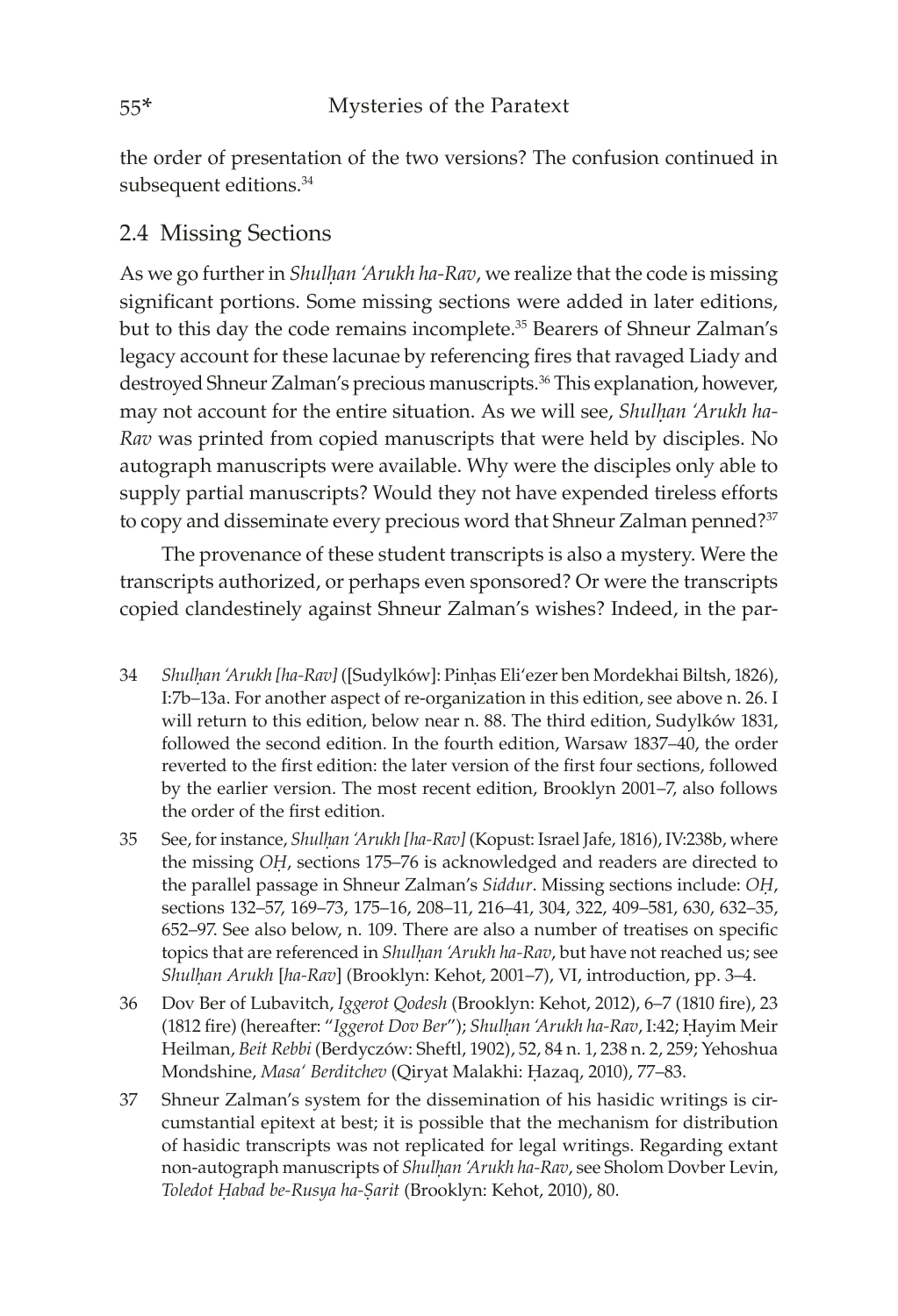# Levi Cooper 56\*

lance of Shneur Zalman's spiritual heirs, furtive copying of sequestered manuscripts is lauded by the tongue-in-cheek phrase "*a hasidishe geneiva*," a hasidic theft.<sup>38</sup> Alas, information regarding the transmission of Shneur Zalman's legal writings is lacking.

# 2.5 Different Styles

Delving deeper into the code reveals another departure from what we might expect of a unified code of law. Different sections of the code were written in vastly different styles. The majority of the work, namely *Oraḥ Ḥayim*, follows the format of the original *Shulhan 'Arukh* and reads like a restatement of law. The sections dealing with ritual slaughter and menstruation are fashioned after commentators to *Shulhan 'Arukh*: they are printed together with the text of the original *Shulḥan 'Arukh* and cannot be read on their own. *Laws of Torah Study* – the first work Shneur Zalman published that was later included in *Shulhan 'Arukh ha-Rav* – appears to be styled after Maimonides' twelfth-century magnum opus.<sup>39</sup> The sections of *Hoshen Mishpat* that have reached us are written as a digest of laws. In addition there are individual instances of exceptional formats in *Shulḥan 'Arukh ha-Rav*. 40

Part of this phenomenon is explained by Shneur Zalman's sons in their introduction:

In the part entitled *Yoreh Deah* he changed his approach and his language, since it would be consulted by experts who need to hand down halachic rulings on questions of ritual permissibility.<sup>41</sup>

Thus the sons acknowledged that in one area of law the intended professional readership dictated a different writing style. Who was the intended audience of the other sections?

- 38 For now, see Levi Cooper, "Hassidic Crimes and Misdemeanors," *The Jerusalem Post*, March 28, 2014, magazine, 43.
- 39 Mordekhai Shmuel Ashkenazi, *Hilkhot Talmud Torah mi-Shulḥan 'Arukh Shel Admor ha-Zaqen* (Brooklyn: Kehot, 2000), I:xxxvi–xxxviii; Mondshine, *Halachic Works*, 48 (Hebrew numbers); Nochum Grunwald, "Zeman Ketivat Hilkhot Talmud Torah Bidei Admor ha-Zaqen," *He'arot u-Vei'urim* 834 (2002): 83. See also idem, "*'Al Mahadurot Shonot*," 168–70.
- 40 Mondshine, *Halachic Works*, 13 (Hebrew numbers).
- 41 *Shulḥan 'Arukh ha-Rav, I:34. See also Shmuel Elazar Heilprin, Sefer ha-Ṣe'eṣa'im* (Jerusalem: n.p., 1980), 18 n. 14; cf. Sholom Dov Ber ha-Levi Wolpo, *Pardes Shalom* (Qiryat Gat: Wolpo, 1998), II:143–45.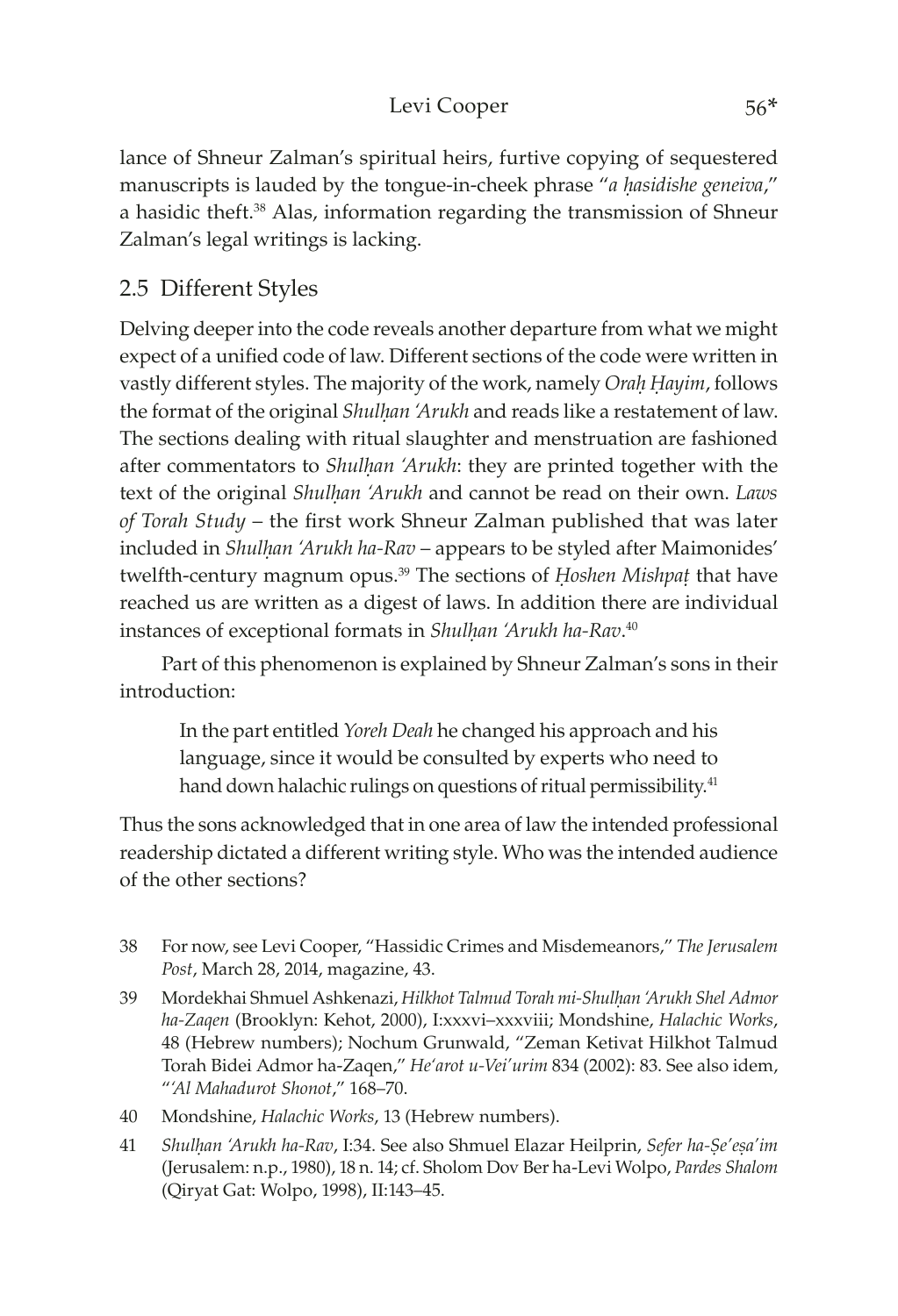Laying out the different sections of *Shulḥan 'Arukh ha-Rav* according to style and genre suggests that the code is truly a number of disparate works that have been glued together to create one tome. Certainly there are precedents in general legal history and in the history of the Jewish book for the creation of a work in this manner. I am thinking of the *Corpus Juris Civilis* and *Midrash Rabbah*. The *Corpus Juris Civilis* includes the complete edition of the sixth century Roman law legal writings, first printed together under this title in 1583.42 *Midrash Rabbah* is made up of different works from a variety of periods that were pasted together in thirteenth century manuscripts and then definitively by printers.<sup>43</sup>

The different styles and possibly different audiences of Shneur Zalman's code raises questions of architextuality: How should *Shulḥan 'Arukh ha-Rav* be classified? Does the work belong to one genre of legal writing? Should the work truly be considered a code of law? What makes it into one work?

#### 2.6 Responsa

Not only is the code written in different styles, but the second printed volume contains material of an entirely different legal genre: responsa.<sup>44</sup> To be sure, the responsa are relevant to the material included in that particular volume. Also, publishing responsa in volumes other than those dedicated solely to responsa is a recognized literary phenomenon in Jewish law.45 Nevertheless, such a publishing choice is an exception, not the rule.

Furthermore, the way the responsa are presented is intriguing: sixteen of the eighteen responsa deal with matters associated with the laws of menstruation. These responsa are appended to the end of the volume. One responsum deals with a ritual slaughter issue and is printed in the middle

- 42 Wolfgang Kunkel, *An Introduction to Roman Legal and Constitutional History*, trans. J.M. Kelly, 2nd ed. (Oxford: Clarendon Press, 1973), 168 n. 2
- 43 Leopold Zunz, *Ha-derashot be-Yisra'el*, ed. Ḥanokh Albeck, trans. M.A. Zak, 2nd ed. (Tel Aviv: Bialik Institute, 1954), 80, 127.
- 44 Shneur Zalman's responsa do not have a unified style; but this is not a particularly strange feature for collections of responsa. See Mondshine, *Halachic Works*, 50 (Hebrew numbers).
- 45 Shmuel Glick, *Kuntress Ha-Teshuvot He-hadash: A Bibliographic Thesaurus of Responsa Literature Published From ca. 1470–2000* (Jerusalem and Ramat-Gan: Bar-Ilan University, 2006–10), I:51–53 (Hebrew numbers) (Hebrew); idem, *A Window to the Responsa Literature* (Jerusalem: JTS, 2012), 230–33 (Hebrew).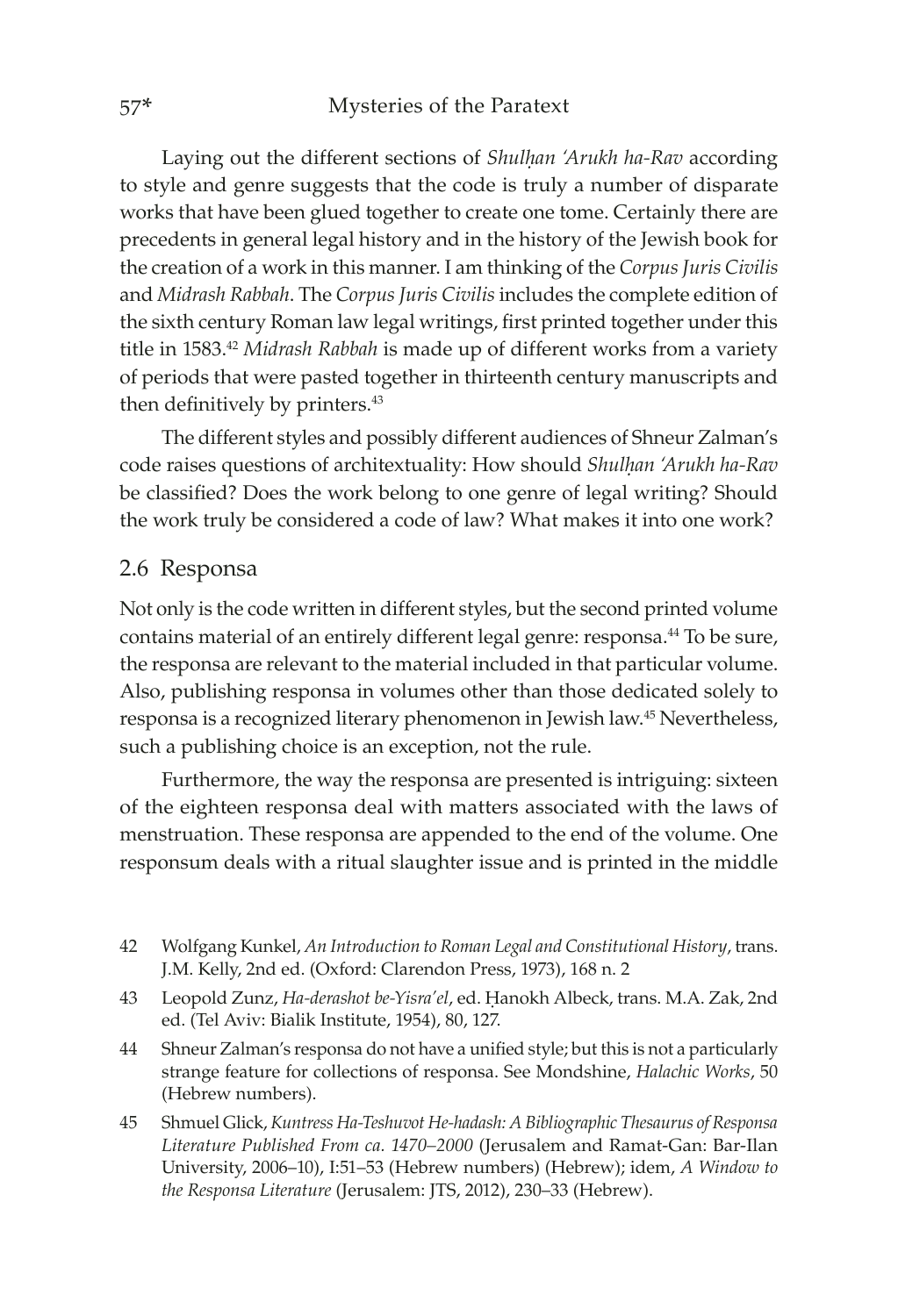# Levi Cooper 58\*

of the volume following the relevant law. And one responsum is printed on the back of the title page, though, as far as its subject matter, it should have been printed at the back of the volume together with the other sixteen responsa. The responsa have also been typeset with narrower margins than the rest of the volume.<sup>46</sup>

# 2.7 Order of Publication

Looking at the printing history of the first edition of *Shulhan 'Arukh ha-Rav*, we might be surprised to discover an unorthodox order of publication. The laws of Passover were published first, followed by the volume dealing with menstruation, ritual slaughter, and *ûereifot*. Laws associated with morning daily rituals – the traditional beginning of the *Shulḥan 'Arukh* – appeared in the fourth published volume that was printed two years later.

| <b>Title</b>   | Imprint     | <b>Contents</b>                                                                                                                                                                     |  |  |
|----------------|-------------|-------------------------------------------------------------------------------------------------------------------------------------------------------------------------------------|--|--|
| Shulhan 'Arukh | Shklov 1814 | Laws of Passover, OH, sections 429–94                                                                                                                                               |  |  |
| Hilkhot Niddah | Kopust 1814 | Laws of Menstruation, YD, sections 183–91                                                                                                                                           |  |  |
|                |             | Laws of Ritual Slaughter, <i>YD</i> , sections 1–2, 18,<br>$23 - 26$                                                                                                                |  |  |
|                |             | Laws of Kosher Animals Unfit to be Eaten, YD,<br>sections 31-33                                                                                                                     |  |  |
|                |             | 18 responsa                                                                                                                                                                         |  |  |
| Shulhan 'Arukh | Kopust 1814 | "From necessary laws, collected from Tur,<br><i>Hoshen Mishpat,</i> and also from the laws of usury<br>And we have also appended herein Laws of<br>Torah Study that was published " |  |  |
| Shulhan 'Arukh | Kopust 1816 | OH, sections 1–4 "second edition"; sections<br>1–131, 158–68, 174, 177–207, 212–15                                                                                                  |  |  |
| Shulhan 'Arukh | Kopust 1816 | Laws of Sabbath, OH, sections 242-303, 305-21,<br>$323 - 44$                                                                                                                        |  |  |
| Shulhan 'Arukh | Kopust 1816 | Laws of Eruvin, OH, sections 345-408                                                                                                                                                |  |  |
|                |             | Laws of Festivals, OH, sections 495-529                                                                                                                                             |  |  |
|                |             | Laws of Rosh Hashanah, OH, sections 582–603                                                                                                                                         |  |  |
|                |             | Laws of Yom Kippur, OH, sections 604–24                                                                                                                                             |  |  |
|                |             | Laws of Sukkot, OH, sections 625-29, 631, 636-44                                                                                                                                    |  |  |
|                |             | Laws of Lulav, OH, sections 645-51                                                                                                                                                  |  |  |

| Shulhan 'Arukh ha-Rav, first edition |  |  |
|--------------------------------------|--|--|

Kopust - Yiddish: פוסט ָקא ;Russian/Belarusian: Копысь (Kopys).

Shklov - Yiddish: ;וו ָשקלא Russian: Шклов (Shklov); Belarusian: Шклоў (Škłoŭ).

46 17 x 11 cm for the code, 17 x 13 cm for the responsa. Mondshine, *Halachic Works*, 26.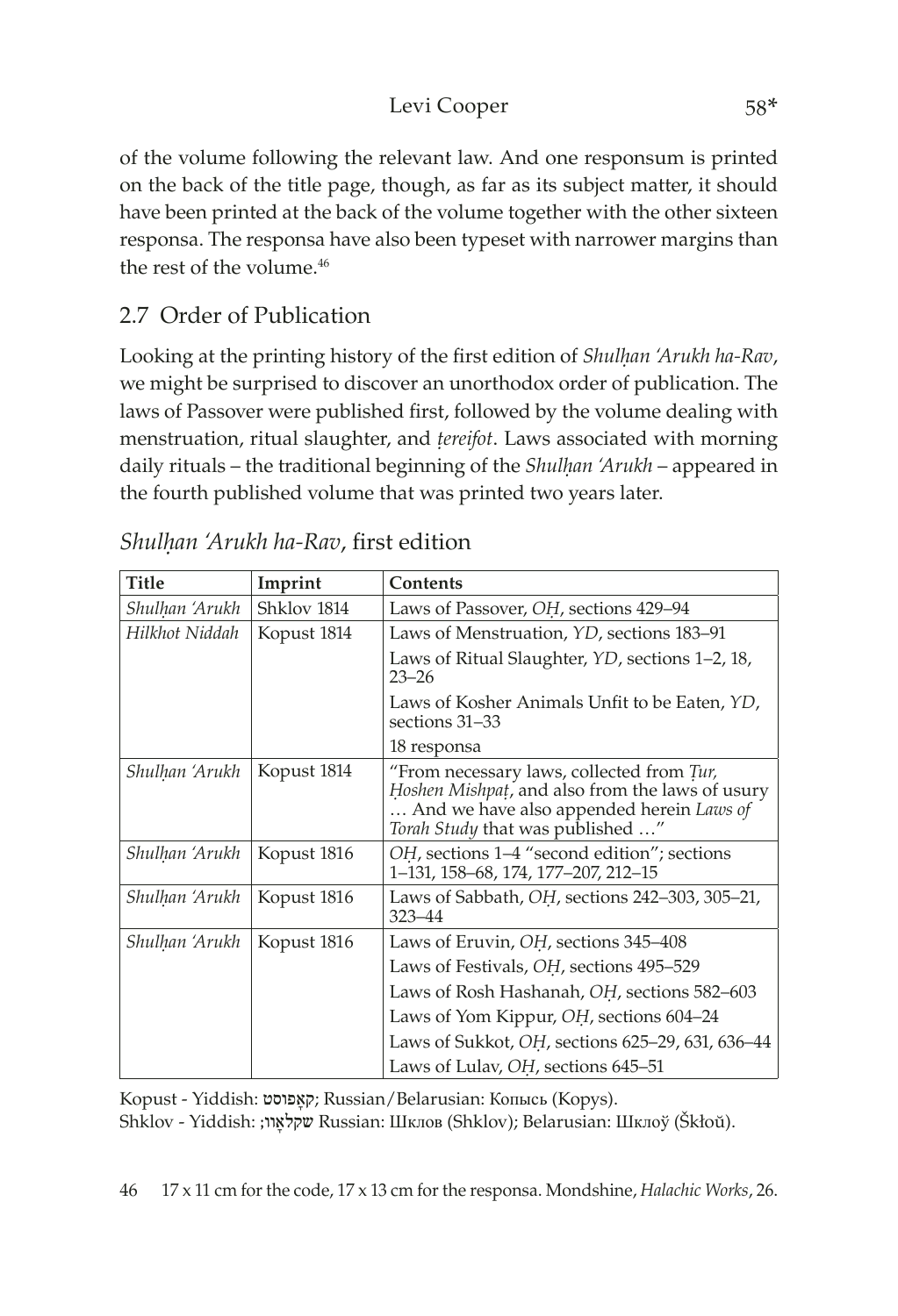### 2.8 Why Did Shneur Zalman Never Print his Code?

The crowning question, however, is not in the peritext: Why did Shneur Zalman never publish *Shulhan 'Arukh ha-Rav*? While this question goes beyond the peritext, we will see that the peritext contains the key to solving the mystery.

According to Shneur Zalman's sons, their father undertook the project in the early 1770s at the urging of the second most famous person in hasidic collective memory: Rabbi Dov Ber (d. 1772), the *Maggid* (preacher) of Mezritch (Polish: Mi dzyrzec Korecki). According to the sons, within two years Shneur Zalman had "completed his exposition of *Orach Chayim*."<sup>47</sup> Yet when Shneur Zalman died some forty years later, only select, relatively short, sections had been printed.<sup>48</sup> In 1794 Shneur Zalman had anonymously published

#### 47 *Shulḥan 'Arukh ha-Rav*, I:32.

48 Lubavitch writers have related to this conundrum. Wolpo argued: "[T]he reason for not publishing the *Shulḥan Arukh* is simple and clear, because [Shneur Zalman] wanted to print: a. all the sections of the *Shulhan Arukh* together, b. once they are purified and completely proofread" (Wolpo, *Pardes Shalom*, II:116). As will become clear from my analysis, Wolpo's second point is plausible but I have found no justification for his first claim. At the very least, Shneur Zalman's choice to publish three short legal treatises during his lifetime would seem to belie Wolpo's first point. Wolpo suggested that *Laws of Torah Study* was published because it codifies hasidic ideals (ibid., 111–18, following Ashkenazi, *Hilkhot Talmud Torah*, I:xxix n. 3). Even if we accept this reason, the publication of the other two legal treatises remains unexplained. Moreover, if we accept Wolpo's analysis, then we must conclude that the sons acted *against* their father's wishes! Citing from the sons' introduction, official Lubavitch librarian Sholom Dovber Levin offered two possible directions: Shneur Zalman's excessively keen editorial

practices and his preoccupation with his hasidic ministry (Levin, *Toledot Ḥabad be-Rusya ha-Ṣarit*, 81). Shneur Zalman himself noted that he was besieged by hasidim and preoccupied with public matters, and hence did not have time to write. *She'elot u-Teshuvot … Shne'ur Zalman …* (Brooklyn: Kehot, 2007), 72 (no. 22), 159 (no. 32) (hereafter: "*She'elot u-Teshuvot Shneur Zalman*"). The translators of *Shulḥan 'Arukh ha-Rav* acknowledged that "[t]here are many possible explanations" for why Shneur Zalman tarried, and they proceeded to offer three directions: "Firstly, the conflict between the chassidim and their opponents sapped considerable time, energy, and financial resources. Secondly, … [Shneur Zalman] continually revised his text, and it is possible that he had not arrived at a version which he desired to publish. In addition, the czarist regime often restricted the printing of Jewish texts" (overview of Touger, Kaploun, and Avtzon in *Shulḥan 'Arukh ha-Rav*, I:15). There is no evidence linking Czarist policies and Shneur Zalman's publishing activity. While Shneur Zalman's schedule and responsibilities probably affected his output, they do not fully explain his decision not to publish his code. I accept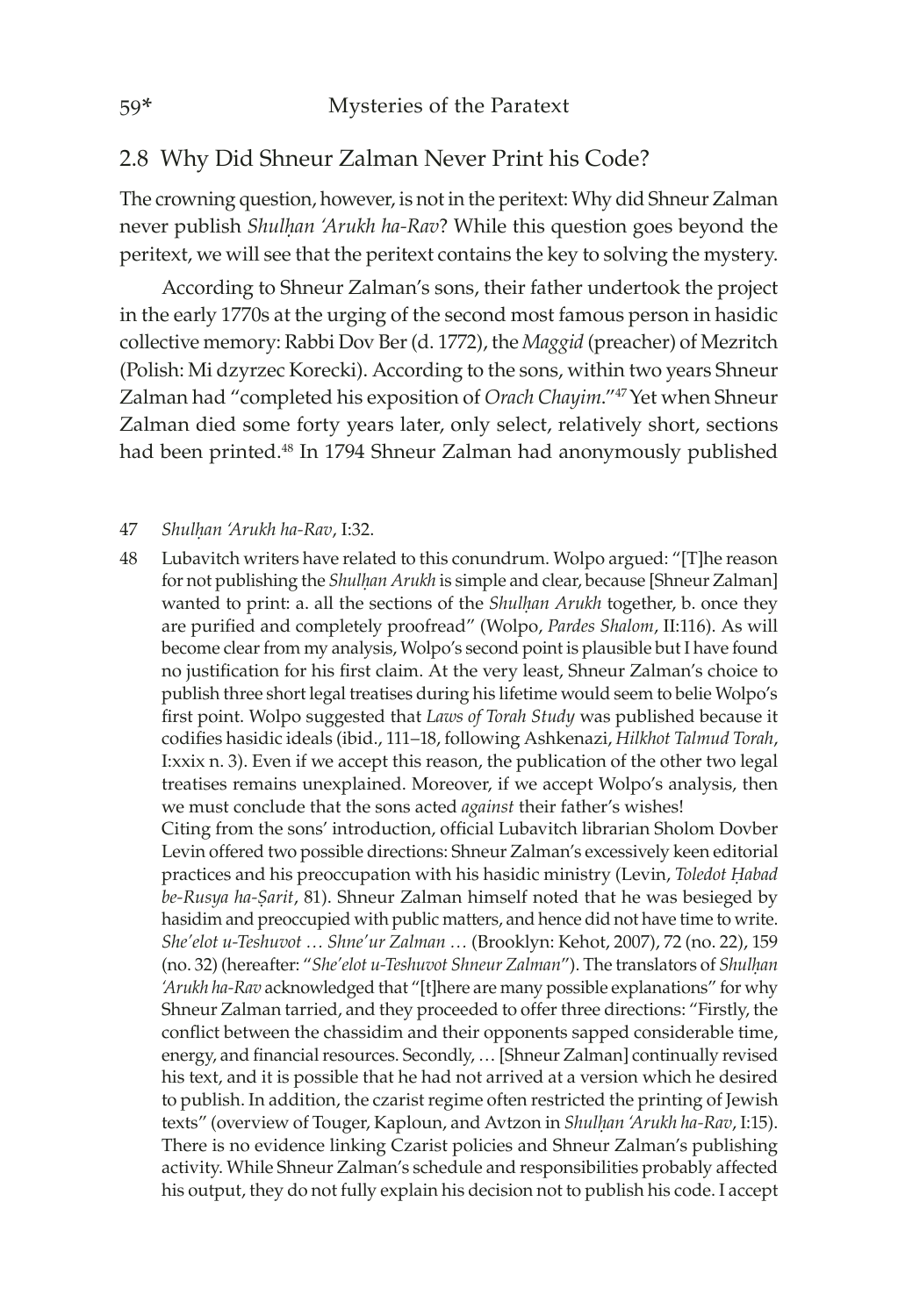#### Levi Cooper 60\*

his *Laws of Torah Study*. Six years later in 1800, he published his second legal treatise – *Table of Blessings*. 49 A further edition of this treatise was printed a year later and included a third short work – *Laws of Ritual Washing of the Hands* before a meal.50 In 1803, Shneur Zalman printed his *Siddur*, a prayer book that contained short presentations of law on certain subjects, as well as apodictic glosses of a legal nature.<sup>51</sup> Shneur Zalman's published legal treatises were well-received and were reprinted in his lifetime. Why then did Shneur Zalman not publish more of his legal writing?

Any of the anomalies I have described could be explained and discarded. For each riddle we can identify a precedent in Jewish legal writing or suggest a viable explanation. It is the sum of the enigmata, however, that prods us to reconsider the history of the code's formation.

Unfortunately, we have no information from Shneur Zalman's pen regarding his code. Nor do we have anything from his colleagues, who – as we will presently see – reportedly saw the first sections that were written. Shneur Zalman's sons who posthumously published the code introduced their father's legal work. This introduction – a key part of the code's peritext – is important for at least three reasons. First, it presents the earliest account of what precipitated the project, though the account does not come from

the line that focuses on Shneur Zalman's editorial practices and argues that he had not arrived at a version that he desired to publish. As I will demonstrate, this approach has significant implications that have yet to be considered.

- 49 This edition has not survived. Levin suggested that this treatise may have been published as early as 1795. Mondshine, *Halachic Works*, 202; Levin, *Toledot Ḥabad be-Rusya ha-Ṣarit*, 56–57.
- 50 Mondshine, *Halachic Works*, 202–5. Regarding the possibility that Shneur Zalman published a treatise on *Ṣiṣit* and *Tefillin*, see Levin, *Toledot Ḥabad be-Rusya ha-Ṣarit*, 48–49.
- 51 A copy of the *Siddur* apparently the first edition Shklov 1803 was discovered in the Russian State Library in 2013; see [http://chabadlibrary.org/books/pdf/](http://chabadlibrary.org/books/pdf/sidur.pdf) [sidur.pdf](http://chabadlibrary.org/books/pdf/sidur.pdf) (accessed June 18, 2015). The two subsequent printings in Kopust have not survived. Regarding the first edition and its recent discovery, see Avraham David Lavot, *Sha'ar ha-kollel*, 2nd ed. (Brooklyn: Kehot, 2005), introduction, para. 8; Ḥayim Brin, "Neḥsaf Siddur Admor ha-Zaqen me-Hadpasah ha-Rishonah," *COL*, March 11, 2014, <http://tinyurl.com/pspno2z> (accessed June 18, 2015). The *Siddur* includes treatment of the following laws: ritual washing the hands before a meal, blessings over food, Torah study, interest, sale of leavened bread and sale of an animal about to give birth to a firstling, beginning of Sabbath, counting the *'omer*.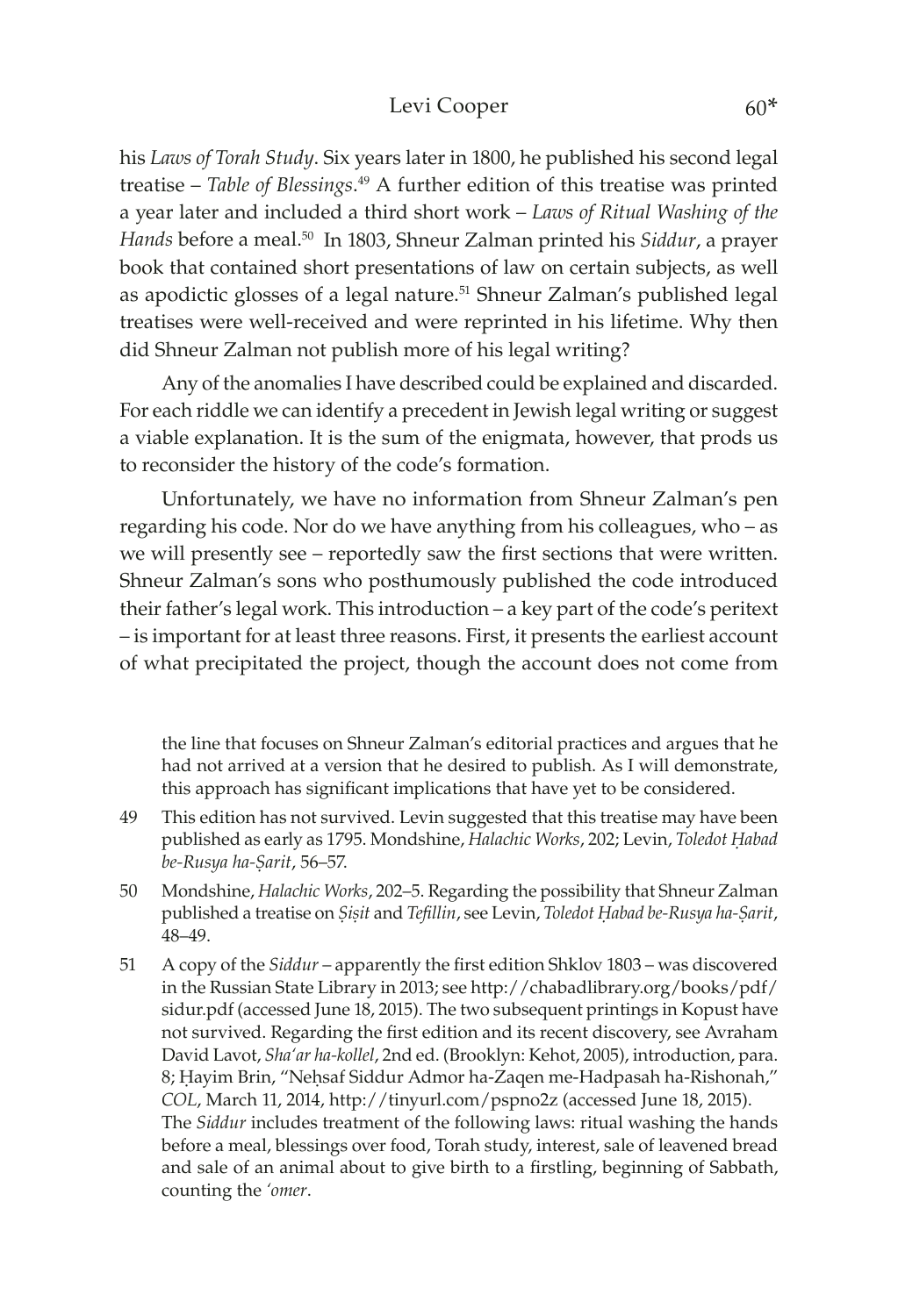eyewitnesses. Second, the introduction provides the only firsthand information regarding the publication of the code. Third, the introduction frames the text, placing the project in a particular context and thereby influencing the reader's encounter with the text.

3. The Catalyst for the Project

In 1812, Shneur Zalman died while fleeing from Napoleon's advancing armies. Two years later, the first volume of *Shulhan 'Arukh ha-Rav* was printed in Shklov.<sup>52</sup> This volume was adorned with a seven page introduction signed by Shneur Zalman's three sons in age order: Dov Ber (1773–1827), Ḥayim Avraham (ca. 1779–1848), and Moshe (1784?–before 1853).<sup>53</sup>

The introduction begins with glowing praise for Shneur Zalman and contains an allusion to his hasidic mission to spread the wellsprings of the Besht (ca. 1700–60), the charismatic leader who inspired Hasidism. The sons then turned to the purpose of their introduction:

[T]o let the Jewish people know the true reason that aroused the holy spirit of our father, master, mentor and Rebbe, the Godly *Gaon*, to compose a text of the *Shulchan Aruch*. 54

With their goal stated, the sons then turned to the story:

From his youth, [Shneur Zalman's] stupendous scholarship was already a matter of public knowledge. By the age of 18 he

- 52 Mondshine, *Halachic Works*, 20–39; Moshe Rosman, *Founder of Hasidism: A Quest for the Historical Ba'al Shem Tov* (Berkeley: University of California Press, 1996; reprint, with new introduction, Portland: Littman Library, 2013), 199–202.
- 53 On Ḥayim Avraham, see *Iggerot Dov Ber*, 210–12; Heilman, *Beit Rebbi*, 112–13; Menaḥem S. Slonim, *Toledot Mishpaḥat ha-Rav mi-L'adi* (Tel Aviv: Zohar, 1946), 46; Mondshine, *Masa' Berditchev*, 42; Yiṣḥaq Alfasi, *Torat ha-Ḥasidut* (Jerusalem: Mossad Harav Kook, 2006–12), I:421–22; idem, *Me'irim la-'Areṣ*, 258–60. On Moshe, see Heilman, *Beit Rebbi*, 113–14; Slonim, *Toledot Mishpaḥat ha-Rav mi-L'adi*, 46; Alfasi, *Me'irim la-'Areṣ*, 260–61; David Assaf, *Untold Tales of the Hasidim: Crisis and Discontent in the History of Hasidism*, trans. Dena Ordan (Waltham, MA: Brandeis University Press, 2010), ch. 2. One of the copies of this volume held in the Library Of Agudas Chassidei Chabad, New York appears to have Moshe's name scratched out (see p. 8 of the scanned volume, available at [http://](http://chabadlibrarybooks.com/24694) [chabadlibrarybooks.com/24694](http://chabadlibrarybooks.com/24694); http://hebrewbooks.org/24694).
- 54 *Shulḥan 'Arukh ha-Rav*, I:26.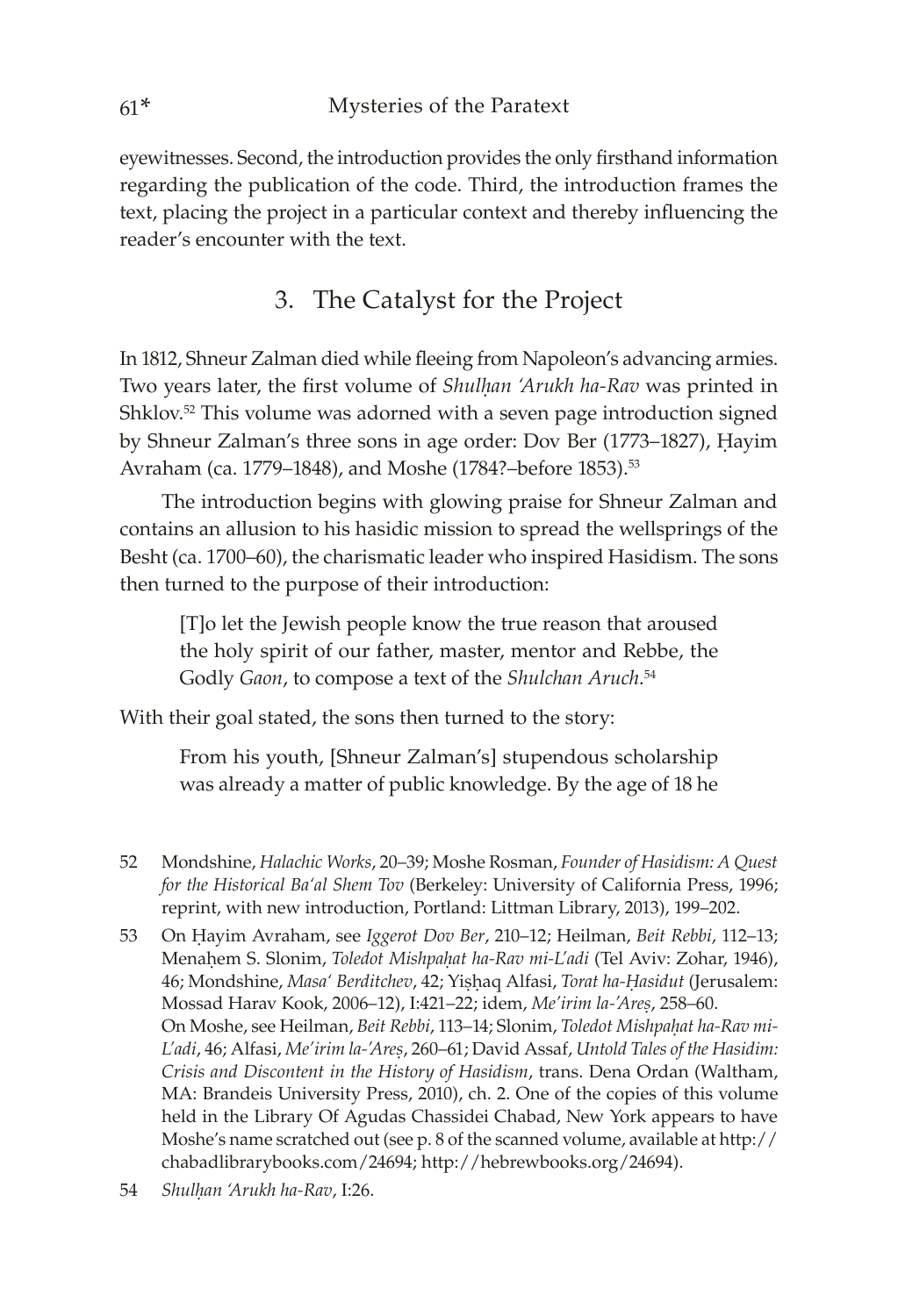#### Levi Cooper 62\*

had mastered the entire Talmud with all the commentaries of the early and later halachic authorities … When he reached the age of twenty … he sought to pursue the knowledge of God … Even his own exploration did not suffice to plumb the full depth of his quests, in particular with regard to the hidden and mystical dimensions of the Torah which illuminate the soul with the light of life; he could not satiate his soul nor satisfy his holy spirit.<sup>55</sup>

Shneur Zalman is described as an accomplished scholar who sought to further his education in the esoteric tradition. He was unable to do so on his own, so he travelled to the Maggid of Mezritch. Under the Maggid's tutelage, Shneur Zalman "found tranquility for his soul" as he delved into the esoteric tradition.

Around the time of Shneur Zalman's arrival, the Maggid "was inspired, with the consent of heaven, to appoint (our father to make a contribution which) is solely good for the Jewish People with regard to the words of this covenant – the Torah which is revealed to us and our children." While Shneur Zalman came to the Maggid seeking guidance in "the hidden and mystical dimensions of the Torah," the Maggid had turned his focus to law and this "appointment" referred to writing a code of law. It was a perceived pressing need that precipitated the Maggid's decision, as the sons reported:

The needs of the Jewish people are great. Especially in these stressful times, the cost of living has spiraled and every individual is beset with difficulty in earning his livelihood… Hence people do not have the peace of mind needed for an extensive charting of the sea of the *Talmud* and the halachic authorities … to thoroughly know the source for a particular law and comprehend its underlying principle. Even men of highly-reputed stature in Talmudic scholarship find it difficult to decide between the views of the various halachic authorities, to draw conclusions from a passage with the intent of arriving at a ruling … For in most cases there are conflicting views … so there is no way for a man to choose a straight path alone.<sup>56</sup>

55 Ibid., 28. 56 Ibid., 30.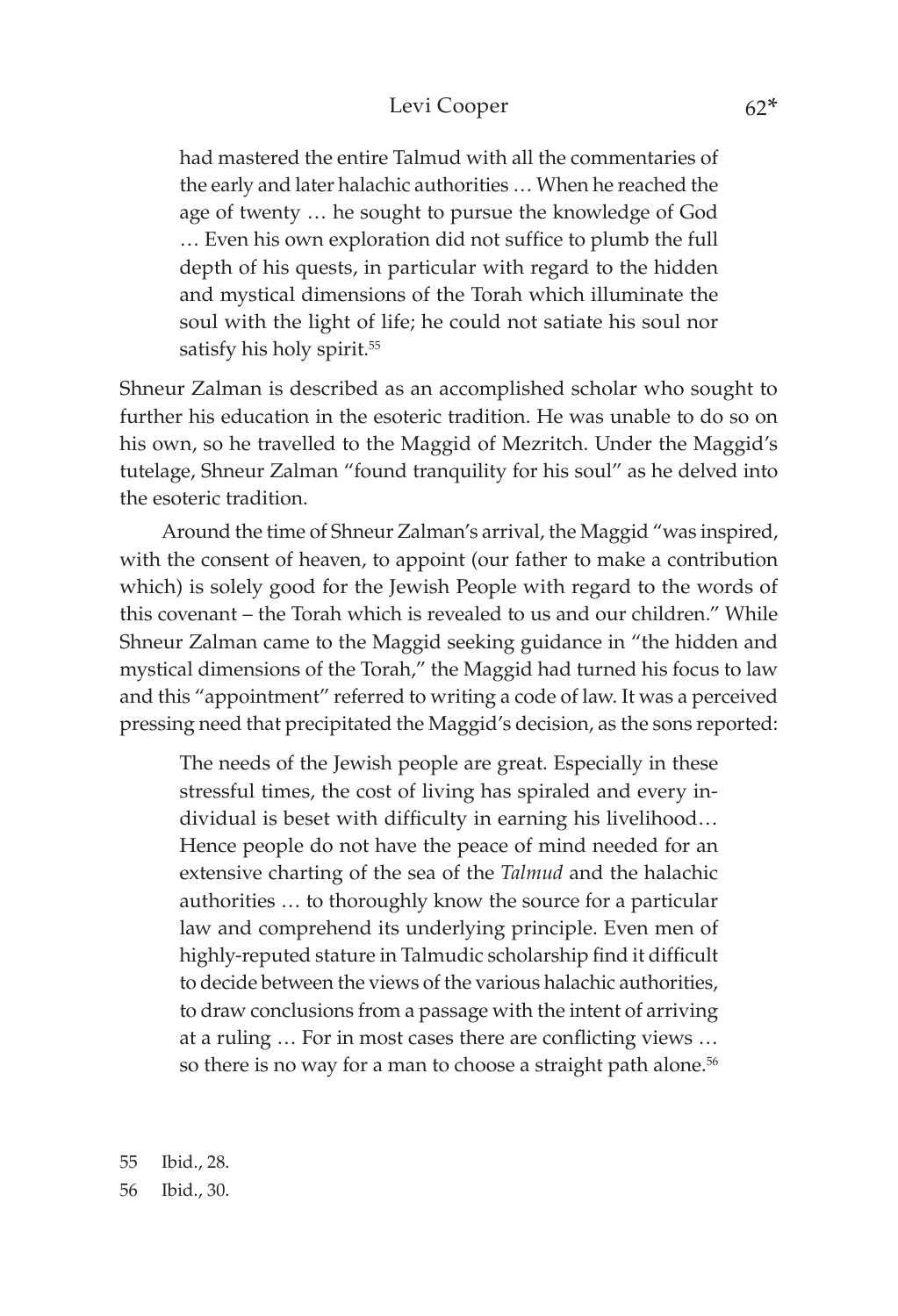In response to this need, the Maggid "searched thoroughly among his disciples" for a suitable candidate who could remedy the situation. The candidate "would be able to comprehend and present deliberate and unequivocal halachic decisions together with their theoretical guidelines." The Maggid also decided that the work should be written according to the contours of two sections of Karo's *Shulḥan 'Arukh* – *Oraḥ Ḥayim* and *Yoreh De'ah*, "for they (include) laws needed (for day-to-day Torah observance) and hence their study is given precedence over all others." The task at hand was described as "setting out all the rulings appearing in the *Shulchan Aruch* and in the works of the later authorities, with lucid wording and with rationales for the respective rulings."

The plan was clear – explained the sons – so the Maggid "chose our renowned father, master, and teacher, who at that time was already overflowing (with knowledge) from the sea of the *Talmud* and the later authorities."57 Shneur Zalman apparently did not immediately accept the undertaking, so that the Maggid

implored him endlessly, as if to say, "There is no one as understanding and wise as you," as capable of penetrating to the depths of the law to perform this task. This holy work entailed articulating the essential and innermost rationale of the laws … each subject arranged according to its elements, without confusion and (unnecessary) associations, (presenting) the distilled halachic ruling that emerges from the works of all the halachic authorities until the sages of the present age.<sup>58</sup>

The enterprise was not just one that required legal acumen; writing talent and organizational ability were also paramount. Shneur Zalman eventually acquiesced and he began the task in the early 1770s while under the Maggid's auspices. As it would turn out, those were the final years of the Maggid's life, as he died soon afterward in late 1772.

- 57 Ibid., 32. Alfasi, *Me'irim la-'Areṣ*, 102–3 offered an additional reason for why the Maggid chose Shneur Zalman: he was not serving in a rabbinic position and was therefore free to undertake this task.
- 58 *Shulḥan 'Arukh ha-Rav*, I:32. Compare Eliezer Steinman, *Be'er ha-Ḥasidut* (Tel Aviv: Knesset, 1951–62), IV:35, where Shneur Zalman is described as acquiescing willingly.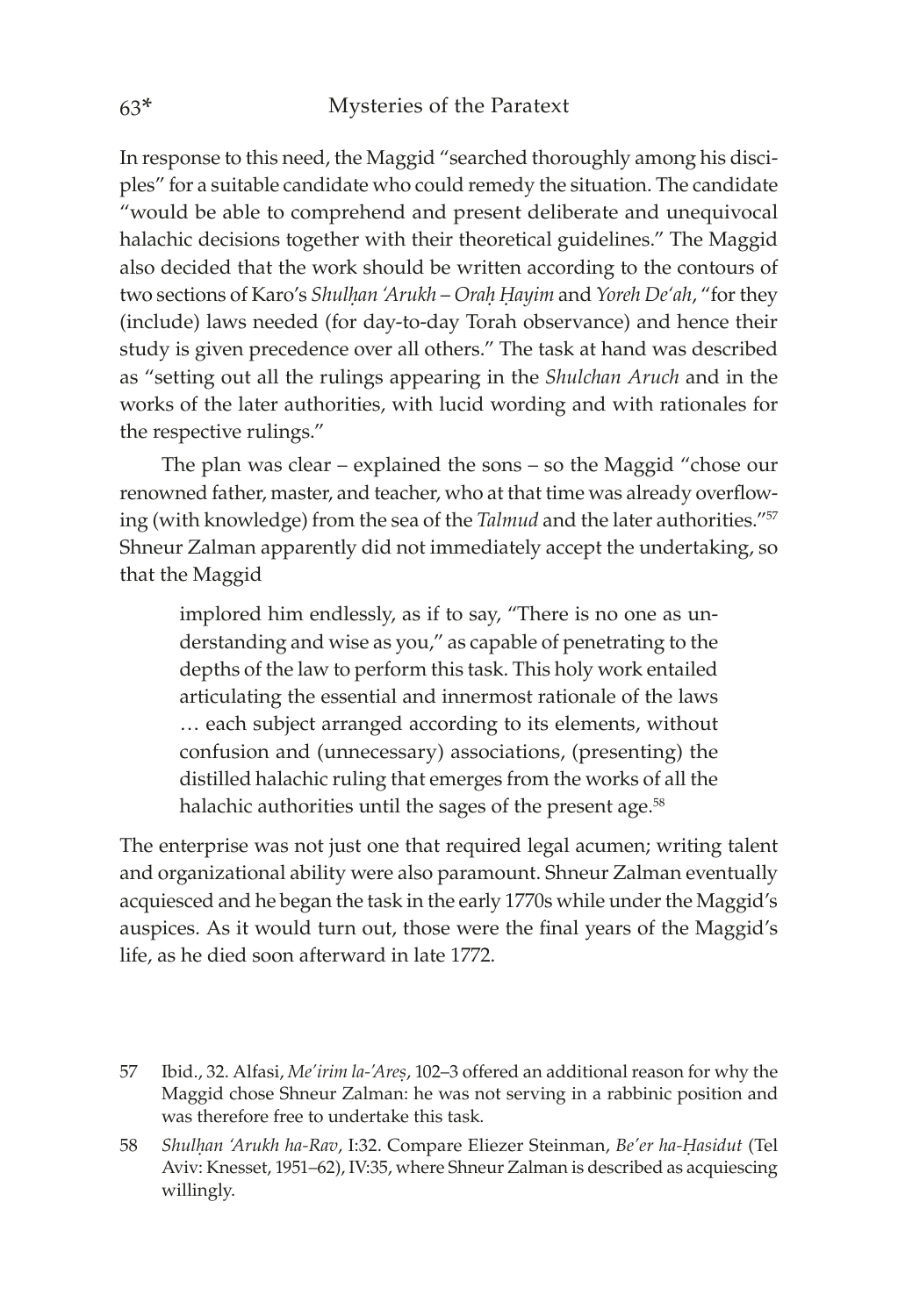#### Levi Cooper 64\*

The first sections that Shneur Zalman penned were the laws of *Ṣiṣit* and the laws of Passover. Both of these sections were completed before the Maggid's demise at the end of 1772, and both were reviewed and praised by two of the Maggid's older disciples, Rabbi Shmelke Horowiṣ (1726–78) and his brother Rabbi Pinhas (1730–1805), before they took up rabbinic posts in Nikolsburg and Frankfurt-am-Main respectively. The two brothers encouraged Shneur Zalman "to persevere and bring the work to a blessed conclusion" and in two years Shneur Zalman had "completed his exposition of *Orach Chayim*."59

Before continuing with the second part of the tale, it is important to qualify the value of this account from a historical perspective. The historicity of the sons' account might be queried, for this is the only report of what precipitated Shneur Zalman's writing and of the initial reception of the manuscript. Unfortunately the account does not come from the author's pen, and the sons describe events that they did not witness – Dov Ber, the oldest of the three sons, was born almost a year after the death of the Maggid and was named after him. The reaction of the Horowis brothers also lacks corroborating evidence and the details of the encounter may be historically problematic.<sup>60</sup>

- 59 The preface continues with jurisprudential notes on Shneur Zalman's work. The sons discuss Shneur Zalman's format for presenting law, his method of deciding between conflicting opinions, and the weighting that he accorded certain jurists. This is a description of the work that the sons were printing, and could largely be drawn from reading the text. These jurisprudential observations are important for understanding the code; they are, however, not necessary for the present account.
- 60 Levin, *Toledot Ḥabad be-Rusya ha-Ṣarit*, 41–42; Dovid Kaminetsky, "Bein Yerushalayim de-Lița le-Yerushalayim de-Ashkenaz," *Yerushateinu* 4 (2010): 252–53 n. 5; Yiṣḥaq Yeshaya Weiss, "Ḥeqer ha-'Emet o Mish'alot Lev," *Beit Aharon ve-Yisra'el* 157 (2011): 168. Levin suggested that a letter written by Shneur Zalman to Pinḥas, ca. 1799, may be referring to the brothers' encouragement for the earliest written sections of *Shulhan 'Arukh ha-Rav*. I find this suggestion difficult to accept. Shneur Zalman wrote to Pinḥas in the respectful third person: "I was counted in his prayer quorum and I merited to receive his blessing, *selah*, each and every Sabbath" (*Iggerot Shneur Zalman*, 239), and appears to be reminding Pinḥas of their interaction almost thirty years prior to the letter. There is no mention of legal writings and it is difficult to construe weekly Sabbath blessings as approval for legal writing. In general, this letter is problematic; see Heilman, *Beit Rebbi*, 53–54 n. 2; 72 n. 1. Kaminetsky analyzed this letter and concluded that it was a forgery; see Dovid Kaminetsky, "Hityaḥasut ha[-Gaon] R[abbi] Sh[ne'ur]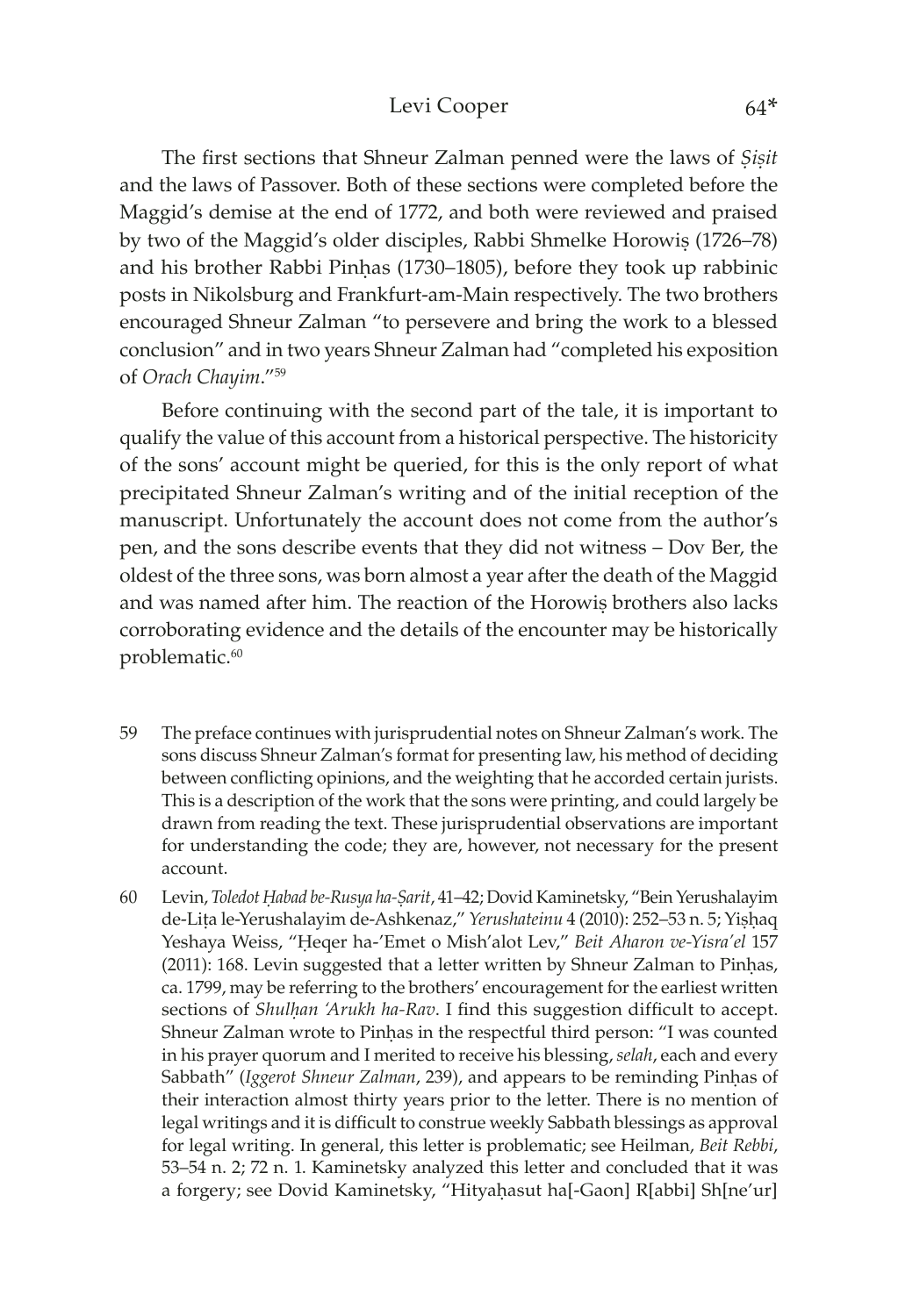Moreover, Moshe Rosman has argued that the publication of *Shulḥan 'Arukh ha-Rav* should be understood in the context of the leadership struggle that ensued after Shneur Zalman's death.<sup>61</sup> Rosman did not discuss the historicity of the sons' account, though it is not beyond reason to wonder whether it was part of Dov Ber's bid to consolidate his leadership.

The account might also be questioned from a different angle. According to the sons, *Shulḥan 'Arukh ha-Rav* was the Maggid's brainchild, designed as a response to a pressing need. Shneur Zalman was entrusted and charged with realizing the Maggid's vision. How would the sons explain that the urgent project that their father undertook in the early 1770s at the behest of his revered teacher was never executed and actually took a back seat to other endeavors?

It should be noted that scholars have not questioned the authenticity of the sons' account.<sup>62</sup> Yet given the fact that we are dealing with hearsay, I will set aside the sons' account as a historical source describing the conception and the inception of the project. Rather, the sons' account may be read as part of their paratextual narrative that frames the text and shapes the reader's encounter. I will return to this paratextual vantage.

Z[alman] li-Tlunot ha-Mitnaggedim," *Yeshurun* 20 (2008): 788–89. Others have argued vociferously against Kaminetsky's position; see Ḥayim Moskovits, "Keiṣad 'Ḥoqrim' Ḥasidut be-Yameinu," *Heichal Habesht* 29 (2010): 194–201.

The only document that connects one of the brothers to *Shulhan 'Arukh ha-Rav* is a letter from the Kherson Geniza, ostensibly written in early 1770. The authenticity of this particular letter has been discussed; but irrespective of the specifics of this letter, letters from the Kherson Geniza cannot be considered proof of historical events. *Ha-Tamim* 6 (1937): 554, 567; Dovid Tzvi Hillman, *Iggerot Ba'al ha-Tanya u-Vnei Doro* (Jerusalem: Hamesorah, 1953), 247, 269 nn. 3, 4; *Iggerot Shneur Zalman*, 447.

- 61 Rosman, *Founder of Hasidism*, 197–203; see also Cooper, "Towards a Judicial Biography," 119–21.
- 62 For example: Immanuel Etkes, "Shneur Zalman of Liady," *YIVO Encyclopedia of Jews in Eastern Europe*, 27 October 2010, [www.yivoencyclopedia.org/article.](http://www.yivoencyclopedia.org/article.aspx/Shneur_Zalman_of_Liady) [aspx/Shneur\\_Zalman\\_of\\_Liady](http://www.yivoencyclopedia.org/article.aspx/Shneur_Zalman_of_Liady); Rachel Elior, "Shneur Zalman of Lyady," in *The Oxford Dictionary of the Jewish Religion*, ed. Adele Berlin, 2nd ed. (New York: Oxford University Press, 2011), 683; Avinoam Rosenak, "Theory and Praxis in Rabbi Shneur Zalman of Liady: The Tanya and Shulḥan 'Arukh HaRav," *Jewish Law Association Studies* 22 (2012): 255, 272–73; Kaminetsky, "Hityaḥasut," 786; Moshe Hallamish, "Shulḥan 'Arukh HaRav – Bein Kabbalah le-Halakha," in *Êabad: Historiya, Hagut ve-Dimuy*, ed. Yonatan Meir and Gadi Sagiv (Jerusalem: Shazar, 2017), 75–96.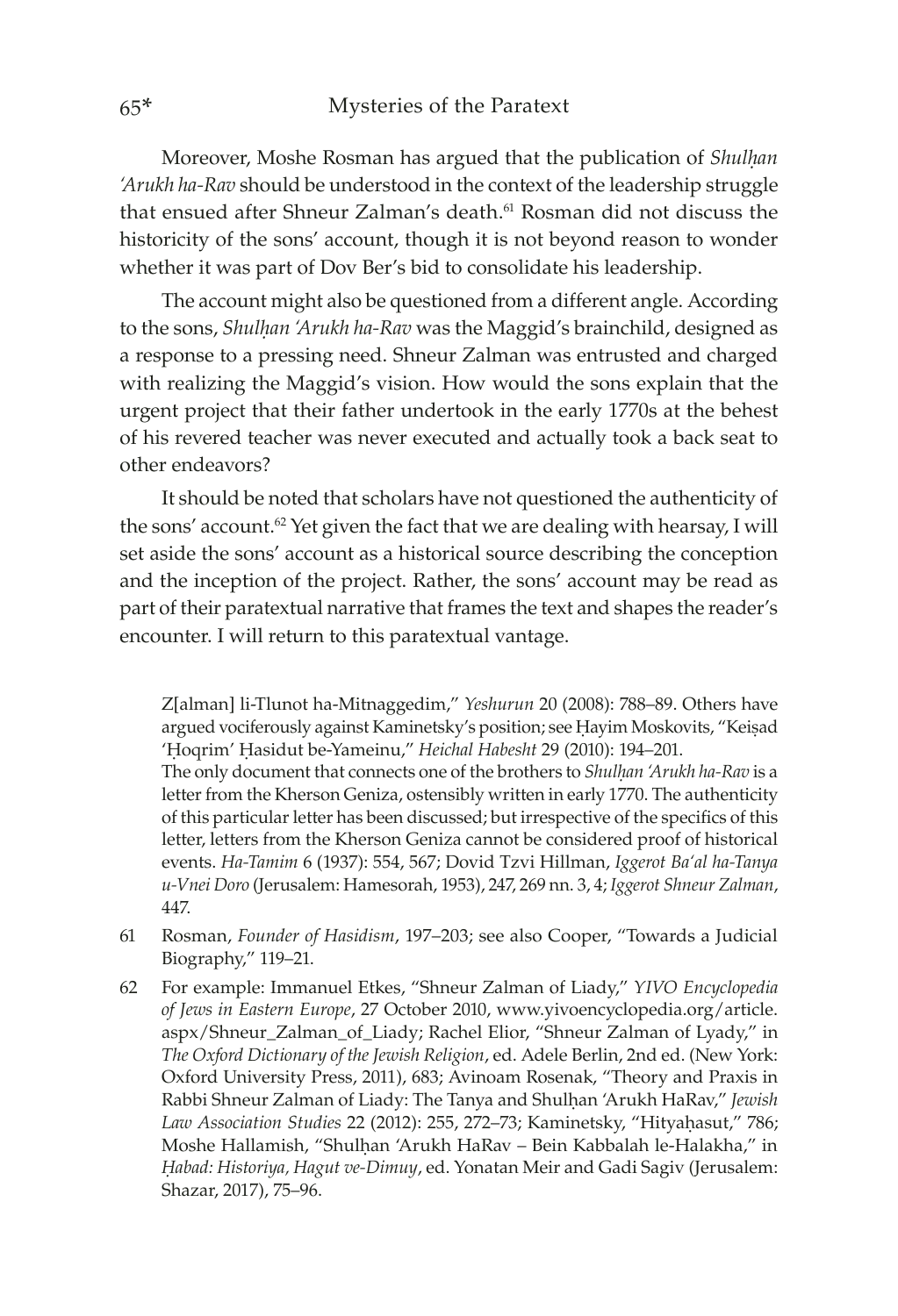# 4. What the Sons Could Have Witnessed

The sons continued the backstory of *Shulhan 'Arukh ha-Rav*, acknowledging that once the work had been written, Shneur Zalman "began to edit and revise his work on *Orach Chayim*."63 This is a significant statement that explains the existence – though not necessarily the publication – of multiple versions of the first four sections.

The preface then continues to extol Shneur Zalman, reminiscing about his weekly hasidic discourses, recalling his final moments, and bemoaning his death. The only comfort for this great loss – explained the sons – was Shneur Zalman's teachings, both in the discipline of law and in the realm of hasidic thought. Some of these works had already "been arranged and engraved with a stylus of iron,"64 that is, published; others remained in manuscript. It was regarding these unpublished works that the sons declared:

We have now come, therefore, to uphold the words of our father and to publish and circulate his wisdom and his teachings throughout the world … thereby fulfilling our father's holy will regarding this work.<sup>65</sup>

Undoubtedly the sons wanted to fulfill their father's will, but Shneur Zalman did not specify what exactly he wanted published and circulated. The sons were not by their father's bedside when he passed away, and in a letter written soon afterward, Dov Ber declared that they were unaware of "any will from him, neither oral nor in writing."<sup>66</sup> Nonetheless, there were no doubts in the sons' minds, as they recalled what their illustrious father had previously said:

We heard him say that he dearly desired to bring merit to every single Jew by providing him with the opportunity to satisfy his thirst and know the *Halachah* clearly, together with its theoretical underpinning. For this is the ultimate aim of the *mitzvah* of knowing the Torah, as is explained in *Hilchos Talmud* 

63 *Shulḥan 'Arukh ha-Rav*, I:36.

- 65 Ibid., 40, 42.
- 66 *Iggerot Dov Ber*, 21.

<sup>64</sup> Ibid., 40.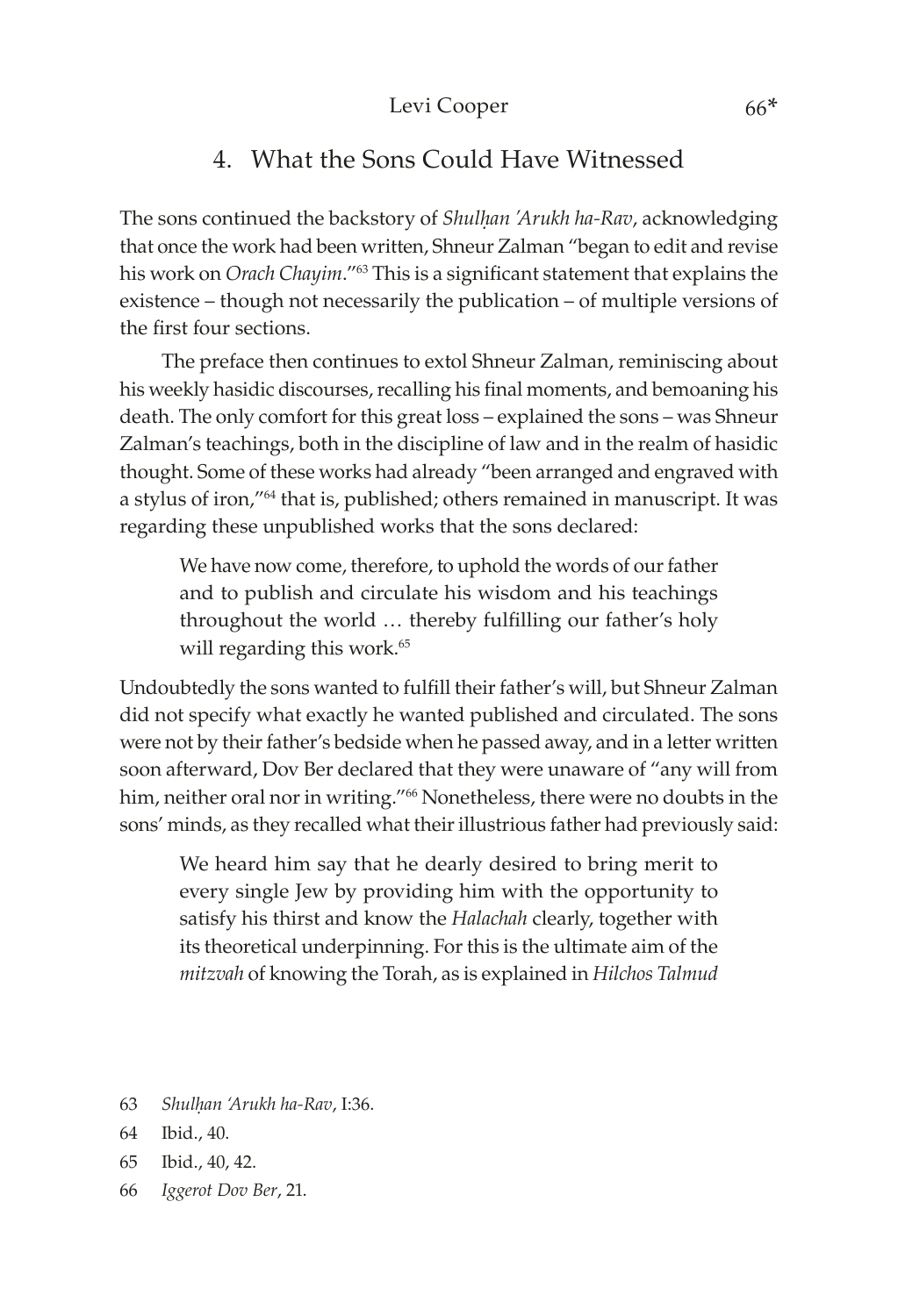*Torah*. For this purpose, for the benefit of the Jewish people, he created and composed this work.<sup>67</sup>

Shneur Zalman had indeed stressed the importance of knowing more than practical instruction; not just in private conversations with his sons. In his 1794 *Laws of Torah Study*, Shneur Zalman wrote: "If one does not know the principles that underlie the laws, he will not understand the laws themselves fully and clearly."68 Thus the sons concluded that their father's wish was that his legal writings should be published and circulated in order to present the very text that he had dreamed of offering.

Alas, the sons' task was not simple, for Shneur Zalman's manuscripts had been destroyed in the Liady fires. The first fire occurred in 1810, and Dov Ber bewailed the tragedy in a letter he penned that year, specifically lamenting lost legal writings.<sup>69</sup> The second fire was reportedly set by Napoleon's retreating armies and destroyed much of Liady in 1812. Shneur Zalman's wife, Shterna, wrote letters and petitions to the Russian authorities in 1814–15, where she related that the family's home in Liady had been burned down by the enemy.<sup>70</sup> At that time, Shneur Zalman had already fled, and the devastation was only discovered when the family returned to Liady after Shneur Zalman's death. Writing in late 1813, Dov Ber mentioned that when the family fled Liady they took "all the light objects,"and scholars affiliated with Shneur Zalman's legacy have suggested that manuscripts may have been left behind.<sup>71</sup>

It is hard to imagine that Shneur Zalman – who had felt the pain of his writings going up in flames in 1810 – would leave behind any remaining

- 68 Laws of Torah Study, 2:1. See also *Quntras Aharon* (in the English edition the *Quntras Aḥaron* is not translated, but presented at the back of the volume in Hebrew and summarized in English in the notes to the text of *Laws of Torah Study*; see 153 n. 206, 178–79); 1:4; *Iggerot Shneur Zalman*, 101.
- 69 *Iggerot Dov Ber*, 6–8.
- 70 Etkes, *Ba'al Ha-Tanya*, 466; Yehoshua Mondshine, *Ha-Masa' ha-'Aḥaron* (Jerusalem: Knizhniki, 2012), 47–53. See also the sources listed above, n. 36. In general, Napoleon's retreating armies did not deliberately set fire to villages; rather, they sucked each place dry of victuals and in the scramble to find shelter from the harsh winter, they often destroyed lodgings. See Adam Zamoyski, *Moscow 1812: Napoleon's Fatal March* (New York: HarperCollins, 2004); specifically regarding the Liady region, see ibid., 406–30.
- 71 *Iggerot Dov Ber*, 40. Mondshine, *Masa' Berditchev*, 82; Levin, *Toledot Ḥabad be-Rusya ha-Ṣarit*, 77.

<sup>67</sup> *Shulḥan 'Arukh ha-Rav*, I:42.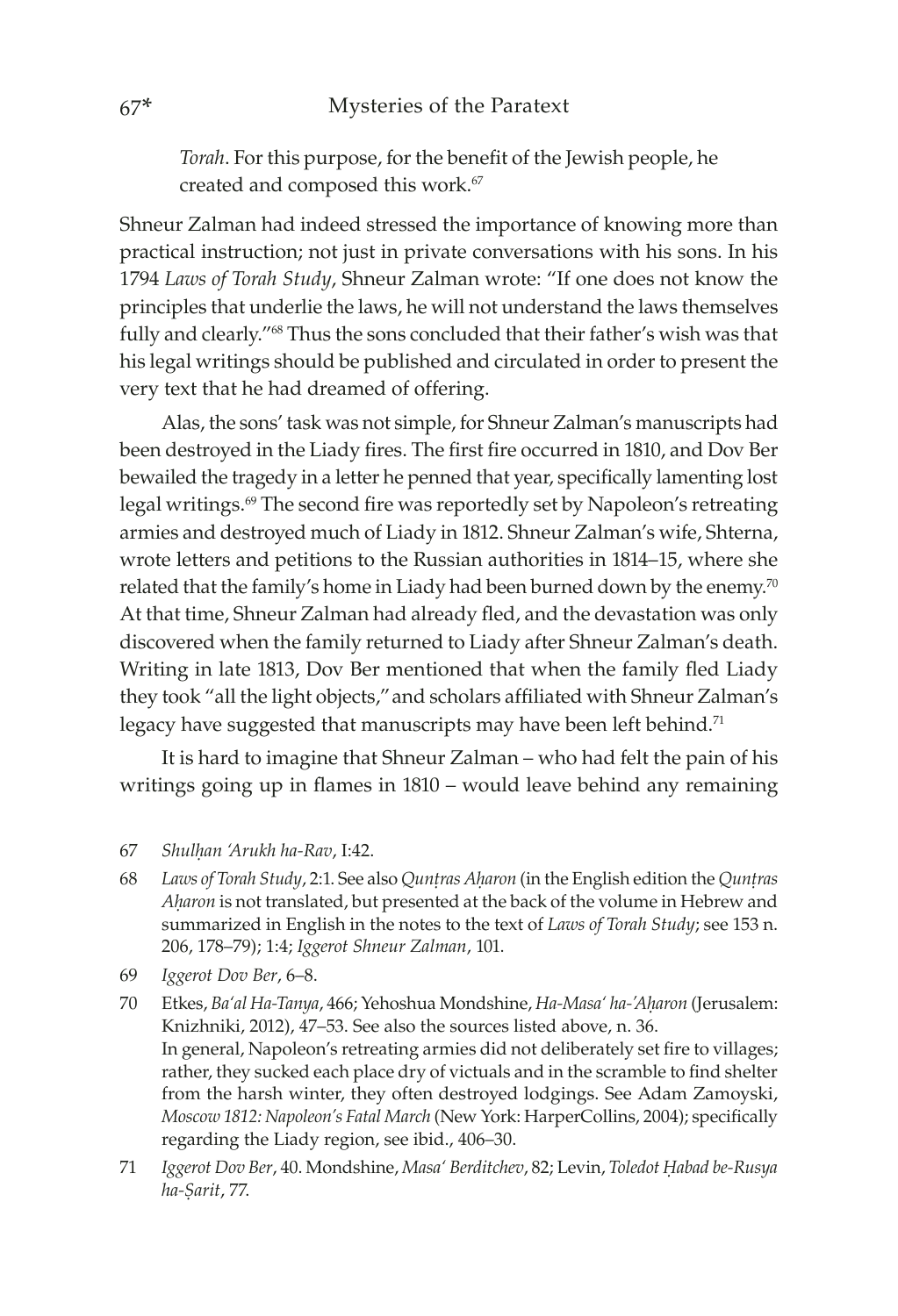### Levi Cooper 68\*

or new autograph manuscripts. Moreover, according to an account of one of his prominent descendants, Shneur Zalman himself demanded that his home and contents be razed before Napoleon's army arrived.<sup>72</sup> Surely Shneur Zalman did not order the incineration of his own autograph manuscripts! It is reasonable to posit that Shneur Zalman would have taken his precious writings, and if he did they would have been in his sons' possession. It is possible, however, that copies that had been in the hands of disciples may have been destroyed during the 1812 war.

# 5. What the Sons Did

### 5.1 First edition

With no available autograph manuscripts, the sons had little choice but to publish what they could:

Our revered father's original manuscripts were completely destroyed and all that remained were partial copies scattered here and there among his students. We are publishing these as they enter our possession, and the purchaser will assemble them until, with God's help, they are collected together.<sup>73</sup>

Thus the sons explained to their readership why the code was published in an unorthodox order. Sadly, even the manuscripts that the sons were able to procure were faulty. In the preface to the first volume, the sons admitted as much:

We entreat and appeal to anyone who peruses these texts (to appreciate that) they have been poured from vessel to vessel, each scholar's friend having copied a manuscript that was passed on to him by that friend's friend … We have not yet reached a state of repose in which we can occupy ourselves with the text and correct it thoroughly. Heaven forbid, therefore,

<sup>72</sup> Yosef Yitzchok Schneersohn, *Liqqutei Dibburim*, 6th ed. (Brooklyn: Kehot, 1984), 27; *Reshimat … Yosef Yitzchok … Schneersohn: Divrei Yemei Ḥayei Admor ha-Zaqen* (Brooklyn: Kehot, 2010), 57; Menachem Mendel Schneerson, *Torat Menaḥem: Reshimat ha-Yoman* (Brooklyn: Kehot, 2006), 246. According to this account, Napoleon actually doused the flames!

<sup>73</sup> *Shulḥan 'Arukh ha-Rav*, I:42.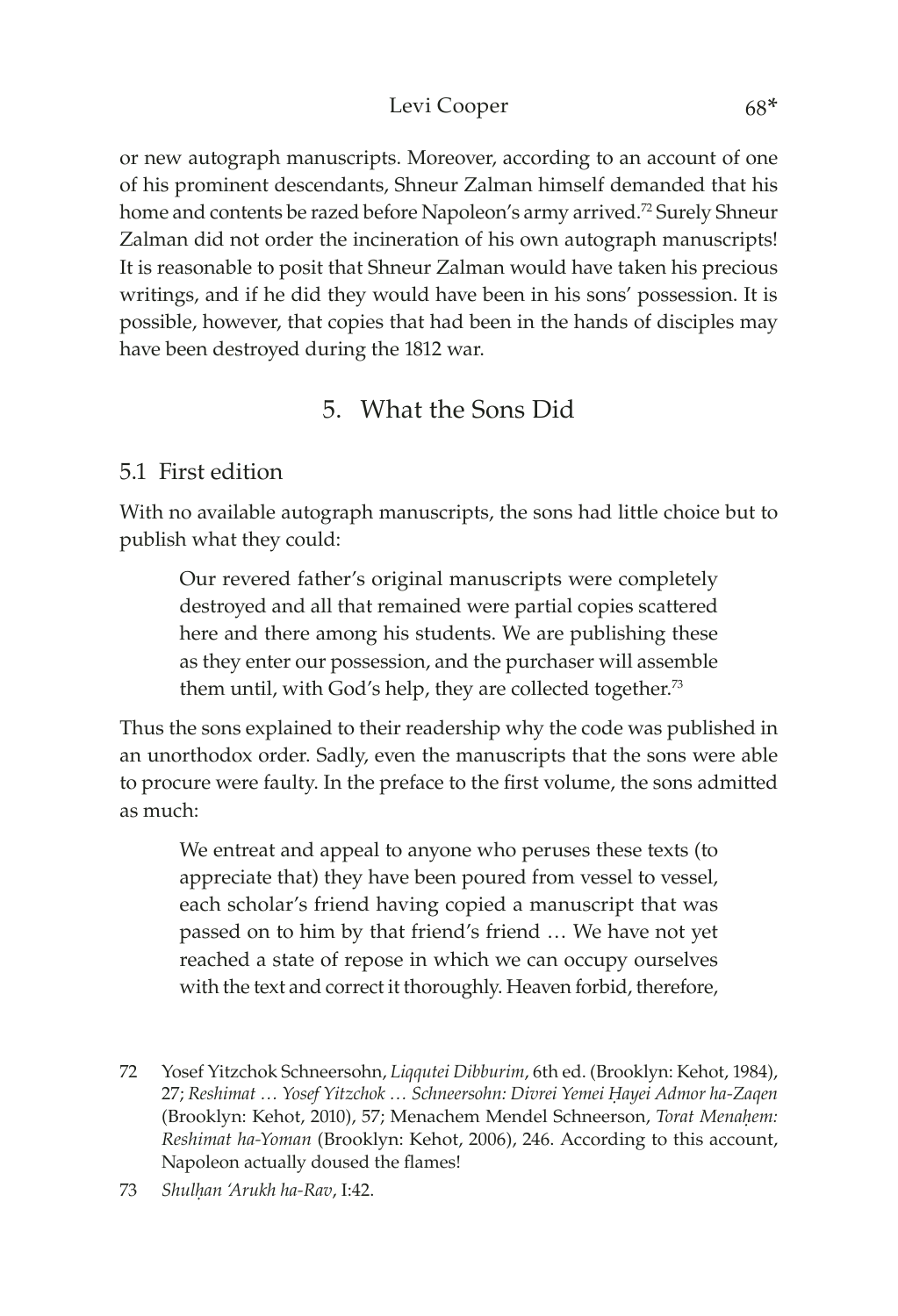that anyone should respond hastily and ascribe empty words to their author<sup>74</sup>

A few lines later the sons returned to the possibility of mistakes in the printed text and noted:

After close scrutiny, any apparent mistake in the text will prove to derive from a scribal slip, and the author's meaning will be as clear as flour well refined. Accordingly, we did not hesitate to print this volume before it was proofread meticulously, for we trusted that (any error) would be self-evident to a discerning scholar.75

The section continues with the sons' wish to complete the task of publishing "the remaining works and holy manuscripts … in the revealed dimensions of Torah law and in its mystical secrets." The preface ends with a statement of copyright, prohibiting reproduction of this volume or publication of any manuscripts associated with Shneur Zalman's legacy. The statement was accompanied by a ban against infringers of the sons' property rights. The sons further requested that anyone who had Shneur Zalman manuscripts in his possession should bring them to the sons and be fully remunerated.<sup>76</sup> The sons then added a line which once again referred to the state of the manuscripts that were circulating: "We have in our possession a later edition from our master, our father, our guide, and our teacher, of blessed memory. And perhaps [any circulating manuscript] is a draft composed before revision."77 The preface was signed by Shneur Zalman's three sons, and in that year – 1814 – three volumes were printed: one in Shklov and two in Kopust.

74 Ibid.

- 75 Ibid., 44.
- 76 It is unclear whether the sons are referring to autograph manuscripts, authorized copies, or surreptitious copies. Presumably they would have been happy to receive any type of manuscript.
- 77 I have not followed Touger and Kaploun who translate: "We have in our possession a later version (of the writings) of our revered master and father, mentor and Rebbe, which is perhaps a draft composed before revision" (ibid., 46), indicating that the sons were unclear what they had in their possession: is it the later version, or perhaps an earlier draft? I propose that the sons were clear that they possessed a later edition. Before this line, the sons warn against printing legal or hasidic manuscripts. Those holding manuscripts are asked to bring them to the sons. In this context the sons continued that they had in their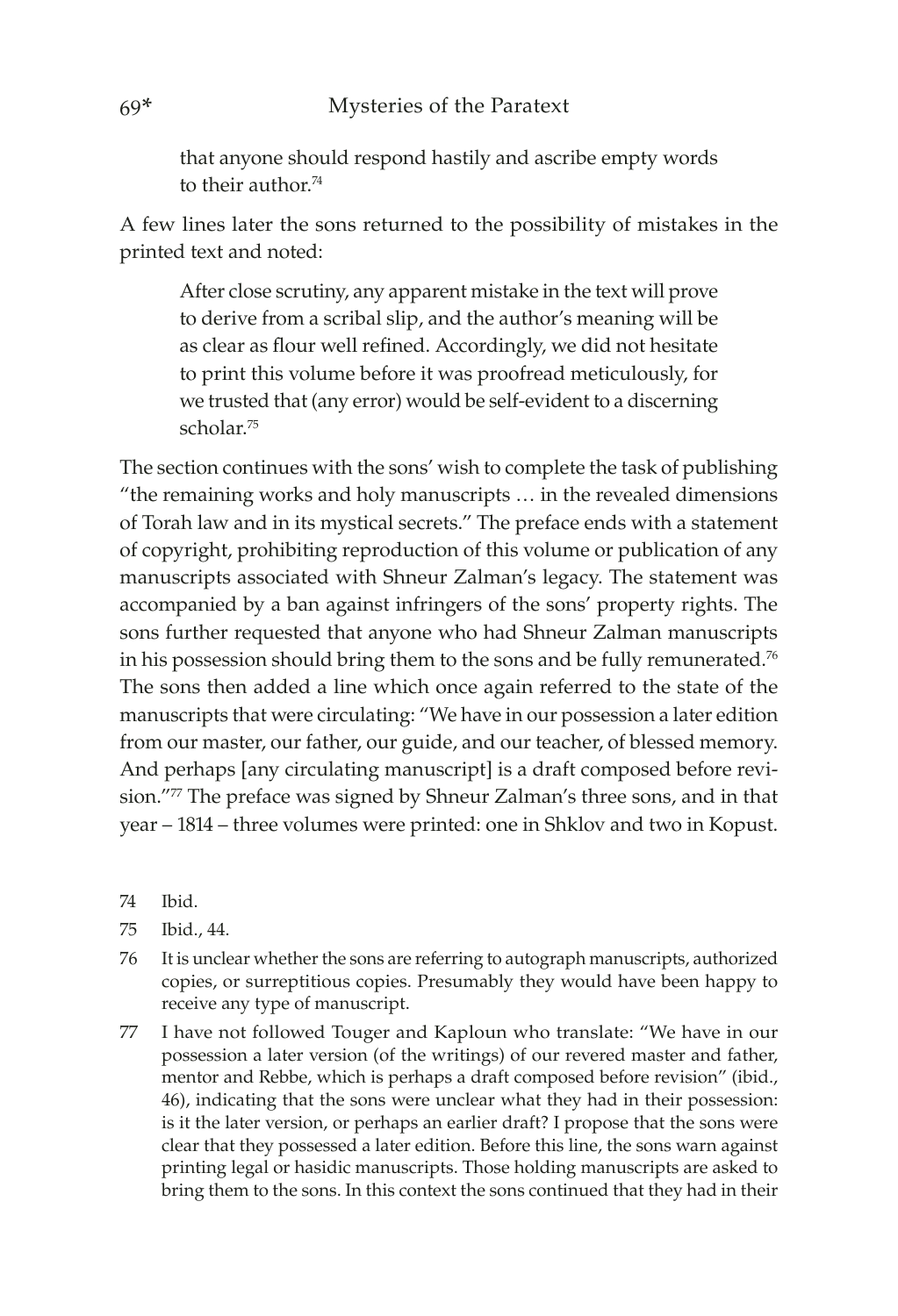#### Levi Cooper 70\*

An extant manuscript of one particular section of the first published volume may provide a window into the editorial work of the sons. The section deals with the laws of one of the biblical priestly gifts: kosher animal firstlings.<sup>78</sup> In the absence of a Temple in Jerusalem, firstlings are no longer given to priests. In order to circumvent the biblical requirement, the pregnant mother animal may be sold to a Gentile, and then after the birth both the mother and the firstling are repurchased. Shneur Zalman outlined the laws of this transaction, and this brief section was first published in the volume dealing with Passover. There is a historical link between firstlings and Passover – both commemorate aspects of the Exodus from Egypt. Yet from a legal perspective, festivals and firstborns are considered entirely different areas of law. Indeed in Karo's *Shulhan 'Arukh*, laws concerning the celebration of festivals are included in *Oraḥ Ḥayim*, while laws concerning firstborns are discussed extensively in *Yoreh De'ah*. The inclusion of the guidelines for the firstling transaction in Shneur Zalman's Passover volume is explained in the opening line as being linked to another, similar transaction:

Apropos the sale of leavened bread [before Passover] to a Gentile, I will now also mention the matter of sale to a Gentile of an animal about to give birth to a firstling, for there are not many who are wise enough to understand the words of insight of …79

The similarity between the transactions – two sales to a Gentile aimed at circumventing biblical directives, whereby both sales are later reversed – justified the inclusion of this section on firstlings in the Passover volume.

The extant manuscript presents the laws of the firstling transaction with minor differences. In the present context, the most interesting change is the omission from the opening line of any mention of unleavened bread. Thus the extant manuscript begins with the words: "The matter of sale to a Gentile of an animal about to give birth to a firstling, for there are not

possession later edition(s) and therefore circulating manuscripts were drafts of positions that Shneur Zalman had retracted or refined. Circulating manuscripts, therefore, were not accurate reflections of Shneur Zalman's positions. Only the sons who held the later edition could validate a manuscript.

- 78 Exod 13:11–15; Num 18:15–18; Deut 12:5–6, 17; 15:19–23.
- 79 *Shulḥan 'Arukh [ha-Rav]* (Shklov: Mordekhai ha-Levi, 1814), I:211a–212b; I have substituted "apropos" for the Hebrew phrase עניין באותו לעניין ומעניין, which is literally translated as "and from one matter to another matter in the same matter."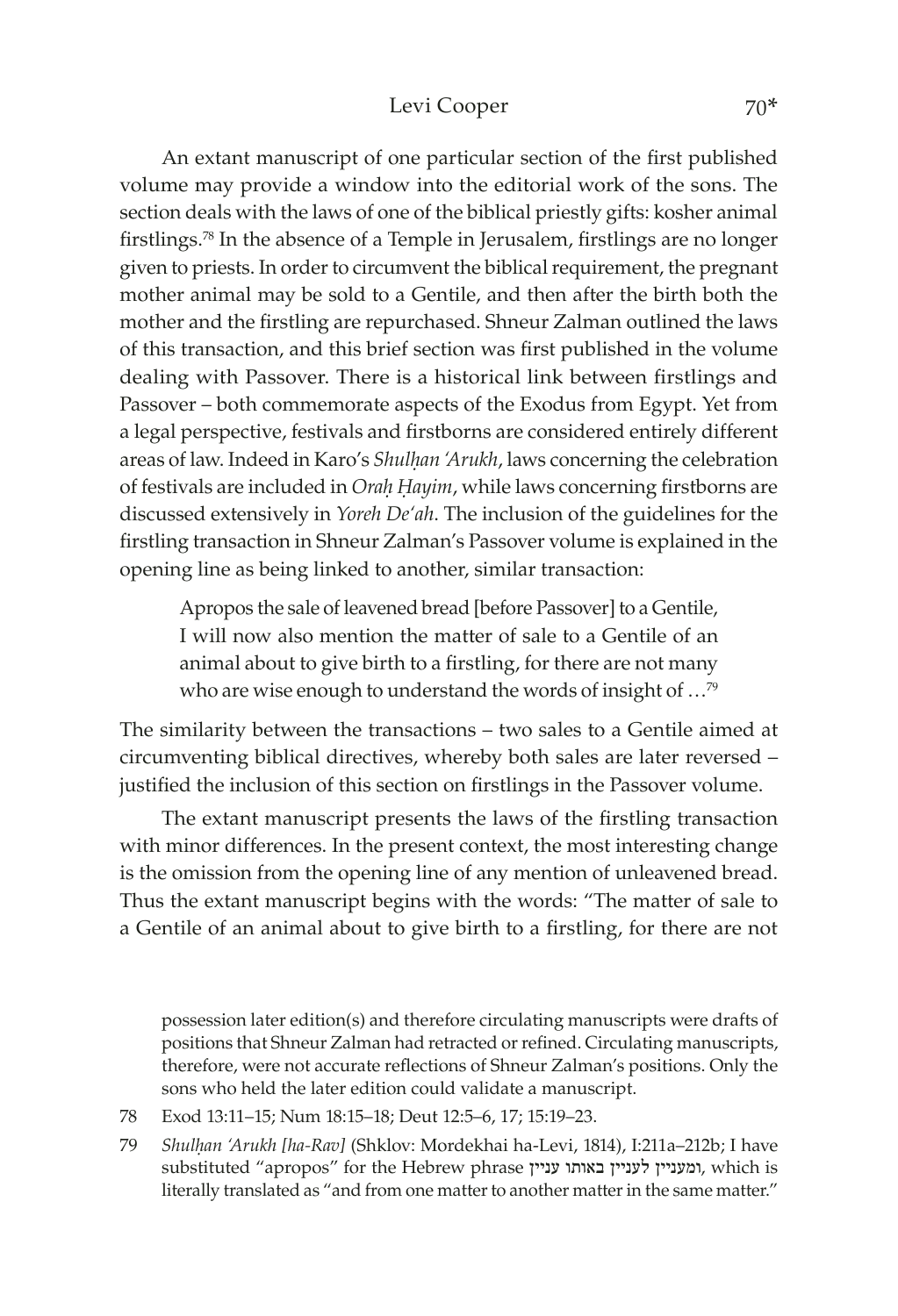many who are wise enough to understand the words of insight of ..."<sup>80</sup> The manuscript – which is not an autograph but has been identified as an earlier version – makes no mention of the other circumventory transaction. In a similar vein, references to the sale of leavened bread in the continuation of the passage do not assume that details of that transaction are before the reader.<sup>81</sup>

As noted, laws of firstborns are traditionally included in *Yoreh De'ah*, yet the transaction guidelines were the only surviving section of that body of law. The additional introductory line – "Apropos the sale of leavened bread [before Passover] to a Gentile, I will now also mention" – linked the two sale transactions, thereby justifying the inclusion of the firstling transaction in the Passover volume.

Who wrote this introductory line? It seems conceivable that it was added by the sons as they boldly organized the manuscripts for publication. Admittedly, we cannot discount the possibility that Shneur Zalman himself juxtaposed the two transactions. Yet the existence of the manuscript version indicates that the transaction guidelines were not originally authored as part of a codification of firstborn laws, nor were they written together with guidelines for the sale of leavened bread. Thus it was an editorial decision – and we have no evidence of any of Shneur Zalman's editorial decisions relating to *Shulḥan 'Arukh ha-Rav* – to include the firstling transaction in the code and to print it in the 1814 Passover volume.

In the following year, 1815, a single responsum was published as a standalone booklet, also in Kopust.<sup>82</sup> This was soon after the volume that included the eighteen responsa but before the second wave of printing had begun in 1816. This responsum was written to Rabbi Levi Yishaq of Berditchev (1740–1809) and dealt with a case of *agunah* – a woman chained to her marriage because her husband is missing, and therefore there is no possibility that he can be declared dead or that he can deliver a bill of divorce. The legal question under discussion was what constitutes acceptable evidence to prove the death of the missing husband. While the imprint information is incomplete, the title

- 80 Shneur Zalman of Liady, "Seder Mekhirat Beheimah ha-Mevakeret (Mahadu[rah] Qa[mma])," *Yagdil Torah* (New York) 49 (1982): 329–31. See also *Shulḥan 'Arukh* [*ha-Rav*] (Brooklyn: Kehot, 2001–7), III:458–59 nn. 61–78.
- 81 For instance, the manuscript version has "as in the sale of leavened bread," while the 1814 printed version has "as above regarding the sale of leavened bread."
- 82 *Teshuvat Admor … Shne'ur Zalman …* (Kopust: n.p., 1815). Mondshine, *Halachic Works*, 49 (Hebrew numbers), 186–87.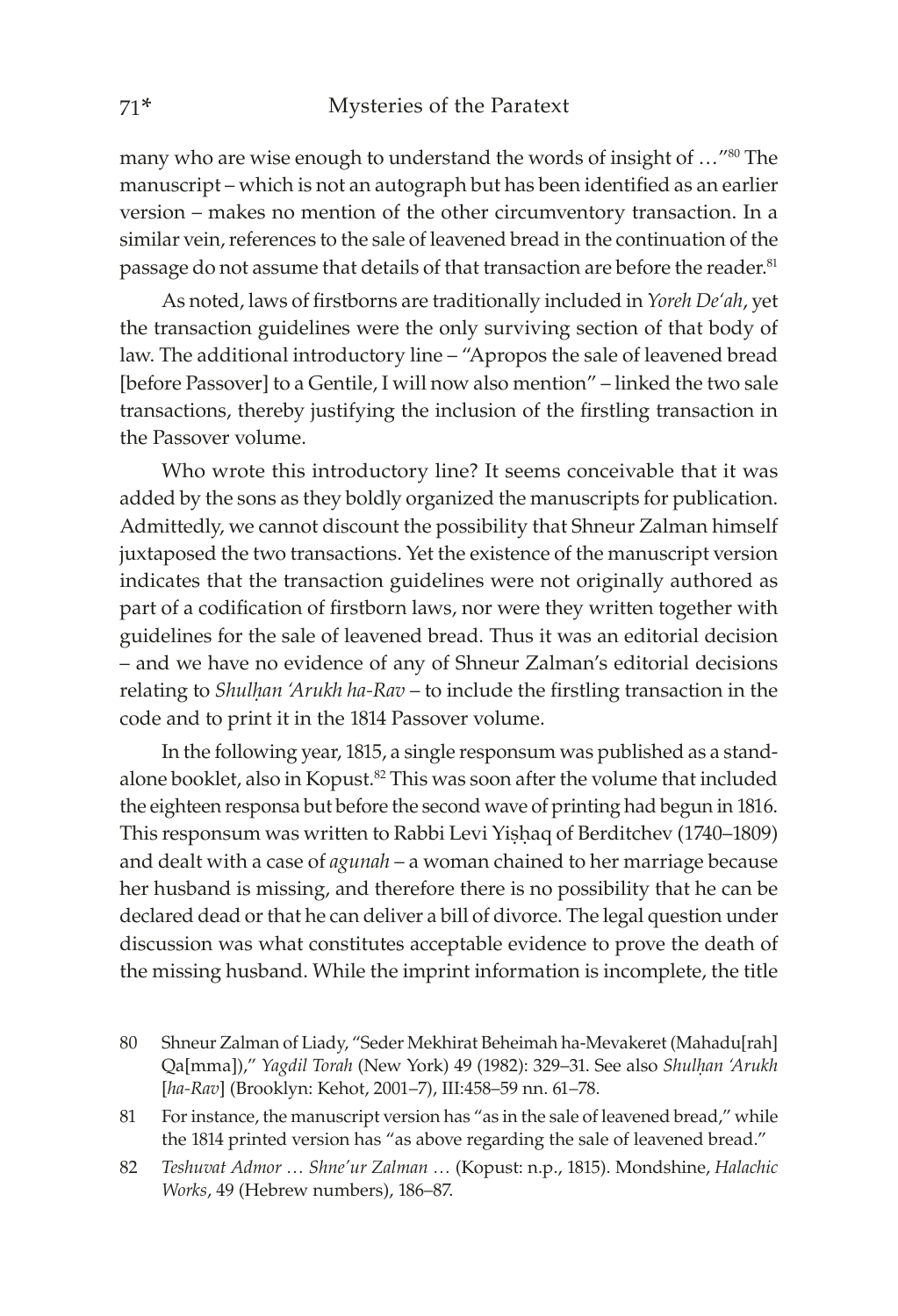page notes that "this too was printed with their knowledge" – presumably with the knowledge of the sons who had just published three volumes of Shneur Zalman's legal writings.

Why was this responsum not published together with the other responsa in the second published volume or together with another relevant section of law? Laws of *agunah* are normally included in *Even ha-'Ezer*. No selections of Shneur Zalman's writings on *Even ha-'Ezer* were printed in the first edition (or any edition, for that matter). Laws of evidence are normally included in *Ḥoshen Mishpaû* – corresponding to the third volume printed in 1814 which did include a section on evidence.<sup>83</sup> The plausible explanation for the 1815 stand-alone booklet is that the responsum was not procured until after the 1814 printing, and then it was published without delay.

Then in 1816 another three volumes were published in Kopust. The first volume of this second wave included a new three page "preface and approbation" by Dov Ber. This introduction focused on urging disciples to take part in studying the code. Again Shneur Zalman's "holy will" was mentioned, but in a different context: "I have a standing obligation to carry out (my father's) holy will. In particular, this applies to the *mitzvah* of communal Torah study as it involves the members of the chassidic brotherhood."84 To this end, Dov Ber recalled his father's exhortations and designed a multi-tiered learning program that would ensure that the code would be studied.<sup>85</sup> Dov Ber did not suggest that the manuscripts used for these volumes were of better quality, though these manuscripts – unlike those used in the previous volumes – had been vetted and annotated:

My uncle, the renowned R. Yehudah Leib, the *rav* of Yanovitch, checked it – almost in its entirety – and added source references (and glosses).86 Similarly, my uncle, the prodigious rabbinic

- 84 *Shulḥan 'Arukh ha-Rav*, I:48.
- 85 Dov Ber did not claim that this was connected to the decision to publish the code, but it may have been a factor. The motivation of the sons is beyond the present scope. See also Levi Cooper, "Divide and Learn," *Jewish Educational Leadership* 12, no. 1 (2013): 59–63; idem, "Towards a Judicial Biography," 119–21.
- 86 Regarding the authorship of these references and glosses, see Mondshine, *Halachic Works*, 20–21 (Hebrew numbers).

<sup>83</sup> *Shulḥan 'Arukh [ha-Rav]* (Kopust: Israel Jafe, 1814), III:6a–16a: "Laws of Witnesses, Legal Documents, and [the Deposition of a Legal Document in the Hands of a] Third Party."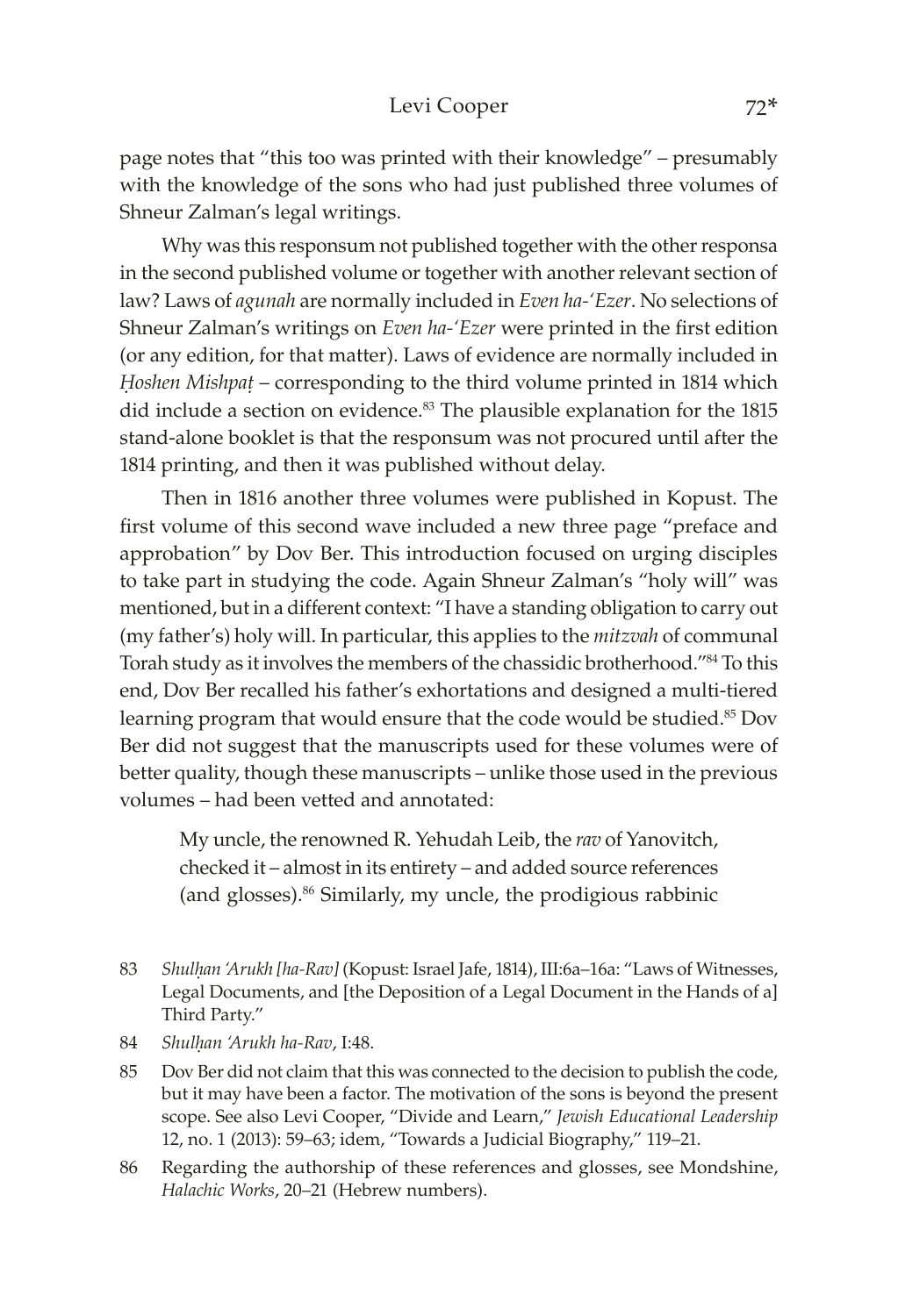authority, R. Mordechai (Posner, *rav* of Orsha), checked it according to his capacity. Certainly, they would not release (the work) from their hands were it not sound.<sup>87</sup>

The introduction includes a postscript, reiterating the ban on reprinting that appeared in the first volume.

# 5.2 Subsequent Editions

Ten years passed, and in 1826 a **second edition** of the code was printed in Sudylków.88 This was one year before Dov Ber passed away, though it is unclear whether he was involved in the effort. Most of the changes in this edition were minor. The most significant change was the reorganization of the work, so that it more closely followed the contours of the classic *Shulhan 'Arukh*. In a move that further unified the work, the volume dealing with sections from *Yoreh De'ah* was renamed "*Shulḥan 'Arukh*," instead of "*Hilkhot Niddah*" as it was titled in the first edition. Furthermore, *'isqa*, laws of usury, and laws of Torah study were moved to this volume, bringing the categorization of these laws in line with the traditional division of Jewish law.<sup>89</sup> The title page of the sixth volume added the subtitle "*Ḥoshen Mishpaû*."90 In addition, two sections that were missing from the first edition were copied from Shneur Zalman's *Siddur*. 91

- 87 *Shulḥan 'Arukh ha-Rav*, I:50.
- 88 Mondshine, *Halachic Works*, 40–55; Mondshine demonstrated that this edition was not printed in order, with the laws of Passover (volume four) printed before the laws of Sabbath (volumes two and three).
- 89 Laws of *'Isqa* appears on the verso of the title page; Laws of Usury on pp. 109a–28b; Laws of Torah Study on pp. 226a–54b.
- 90 The first edition mentions that the material was taken "from *Ûur, Ḥoshen Mishpaû*" (denoted by the acronym מ"מטח ;(the 1826 edition turned "*Ḥoshen Mishpaû*" into the subtitle, as did the 1831 edition. In the fourth edition, Warsaw 1837–40, the title page did not include any mention of *Ḥoshen Mishpaû*. Relevant title pages are reproduced in Mondshine, *Halachic Works*, 30, 55, 67, 79.
- 91 *Shulḥan 'Arukh [ha-Rav]* ([Sudylków]: Pinḥas Eli'ezer ben Mordekhai Biltsh, 1826), I:257b–58b, *OḤ*, sections 175–76. This case further speaks to the conglomerate nature of the work (above, near n. 42). Subsequent editions followed suit by including the material and noting the source in the margin. The 1855 edition included the material, without a note in the margin. The most recent edition reverted to the first edition; see *Shulhan 'Arukh* [ha-Rav] (Josefov: S. Waxa, 1855), I:154a–b; *Shulḥan 'Arukh* [*ha-Rav*] (Brooklyn: Kehot, 2001–7), I:486; see also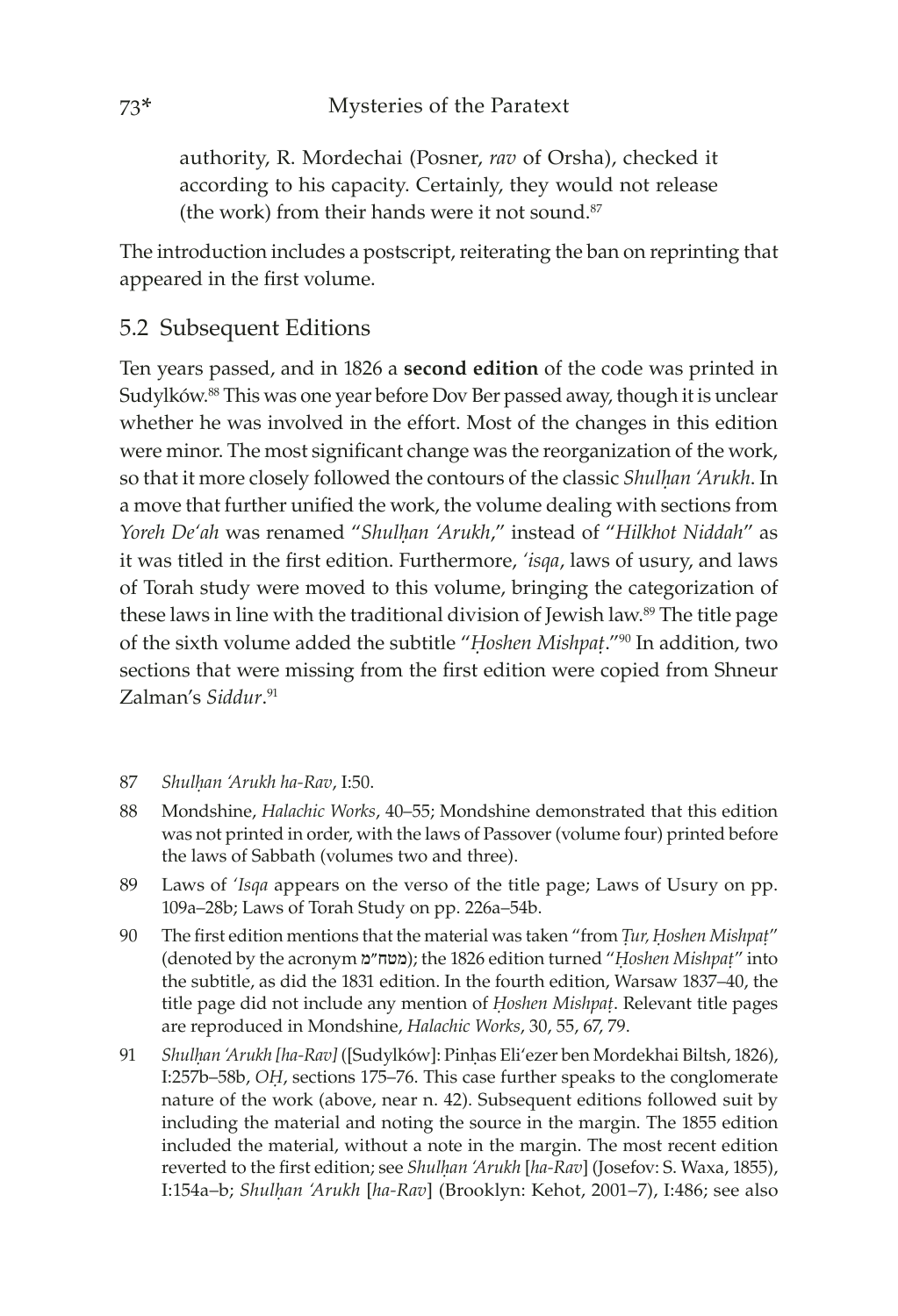#### Levi Cooper 74\*

The **third edition** of *Shulḥan 'Arukh ha-Rav*, Sudylków 1831, did not include changes that are relevant to the present discussion.<sup>92</sup> The **fourth edition**, Warsaw 1837–40, also included material that had not been included in previous editions.<sup>93</sup>

Ḥayim Avraham, Shneur Zalman's second son, was central to the **fifth edition**, printed in Zhitomir 1847 – the last edition to be printed in his lifetime.<sup>94</sup> Hayim Avraham's sons and grandsons were responsible for this edition, and Ḥayim Avraham added a new preface. The stated reason for the new edition, was that "[t]he available copies did not suffice to quench the thirst of those who desired to delight in their pearls; they were depleted through wear and tear."95 But this was not the only reason that the time for a new edition had arrived. As Ḥayim Avraham explained in his preface:

It has manifold additions, for we found other writings of my father … These include responsa in which he gave halachic directives to the chassidim who throughout his life addressed questions to him on issues that commonly arise.<sup>96</sup>

Twenty-three responsa that had not been previously published were included in this volume. Presumably they did not come from autograph manuscripts.<sup>97</sup> The three responsa that had not been included in the responsa section at

Abraham Haim Noe, *Qunṭras ha-Shulḥan* (Jerusalem: Shoham, 1949), 25-26 nn. 31, 32.

- 92 Mondshine, *Halachic Works*, 56–67.
- 93 Ibid., 19, 25, 77 (Hebrew numbers), 68–79. One of those involved in the printing was Rabbi Avraham Mordekhai (1816–55), son of the hasidic master of Gur, Rabbi Yitsḥak Meir (known by the moniker "*Ḥiddushei Harim*"; 1799–1866). The additional material was sent by Rabbi Yissakhar Ber Horowiṣ, rabbi in Lubavitch from 1832; see also Yiṣḥaq Wilhelm, "Hagahot Moreinu ha-Rav Yissakhar Ber Horowiṣ 'Al Shulḥan 'Arukh Admor ha-Zaqen," *He'arot u-Vei'urim* 865 (2002): 58–61. Regarding Horowiṣ, see *Ṣemaḥ Ṣedeq: Mafteiḥot* (Brooklyn: Kehot, 1994), 165c–66b.
- 94 Mondshine, *Halachic Works*, 80–87.
- 95 *Shulḥan 'Arukh ha-Rav*, I:58.
- 96 Ibid.
- 97 The title page announced that these responsa were "heretofore in manuscript form." Mondshine explained that these were not autograph manuscripts. Two autograph responsa – printed as nos. 7 and 14 – have reached us. Mondshine, *Halachic Works*, 49 n. 1, 54 (Hebrew numbers), 191–94; Sholom Dovber Levin, "He'arot le-Shut Admor ha-Zaqen," *Yagdil Torah* (New York) 20 (1978): 484–87.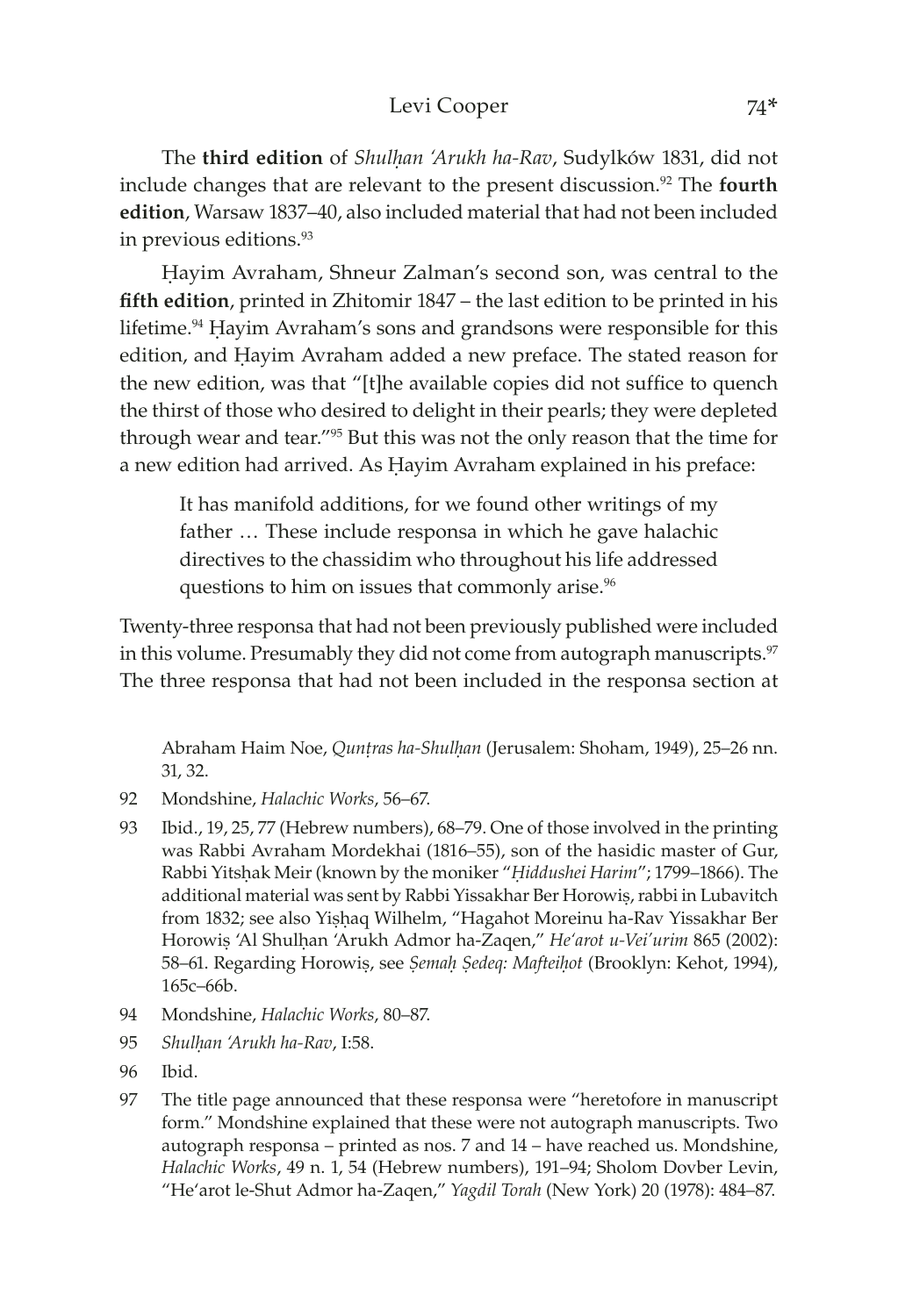the back of the volume of the first edition – the one printed in the middle of the laws of ritual slaughter, the one printed on the back of the title page, and the one printed separately in 1815 – were also printed together with the other responsa. In toto, the volume contained forty-two responsa.<sup>98</sup> The responsa were also printed as a separate volume, for the benefit of those who already own a copy of the code and were unlikely to purchase the complete new edition.<sup>99</sup>

That was not the only new material included in the volume. New writings had been discovered; namely, in-depth scholarly excurses to the apodictic laws of the code: "(We also included) the glosses of *Kuntreis Acharon* [supplement] to sec. 447 on the laws of Pesach, and source references to approximately sixty sections of the laws of *Shabbos* which were missing."100 But this was not all that the new edition boasted: "Similarly, we made many other corrections and inserted variant readings in every part of the text, adding elements that had been omitted."101 Once again we have a window into the dishevelled state of the manuscripts – and consequently the state of printed editions – of the code. This window also displays the tenacious desire and persistent efforts to offer a complete – or at least a more complete – code of law.

A curious addition concerns a paragraph that was added to the aforementioned guidelines for the sale of a kosher animal pregnant with a firstling. The paragraph, printed in a different font, briefly warns against following a ruling that had apparently been disseminated. According to the disseminated ruling, a firstling whose ear had been maimed was no longer sanctified and therefore could be treated like any other kosher animal. The paragraph succinctly discusses what type of ear wound deconsecrates a firstling, before signing off with the declaration that "the page is too short to include the

98 Regarding the forty-third responsum – the missing no. 21 – see Mondshine, *Halachic Works*, 49, 50 (Hebrew numbers); idem, "Teshuvah Avudah mi-Kevod Qedushat Admor Rabbi Shne'ur Zalman mi-Li'ady Ba'al ha-Tanya ve-ha-Shulḥan 'Arukh," *Ohr Yisroel* 26 (2002): 9–13.

99 See the preface to the responsa: *She'elot u-Teshuvot me-'Admor … Shne'ur Zalman …* (Zhitomir: Szapira, 1847), 3 = *Shulḥan 'Arukh [ha-Rav]* (Zhitomir: Szapira, 1847), IV, third series, p. 3; Mondshine, *Halachic Works*, 87, 188.

- 100 *Shulḥan 'Arukh ha-Rav*, I:58. The new material was complemented by a table of contents and a reorganization such that the *Quntras Aharon* glosses were printed on the relevant page, rather than at the back of the volume.
- 101 Ibid. The preface ends with a statement of copyright.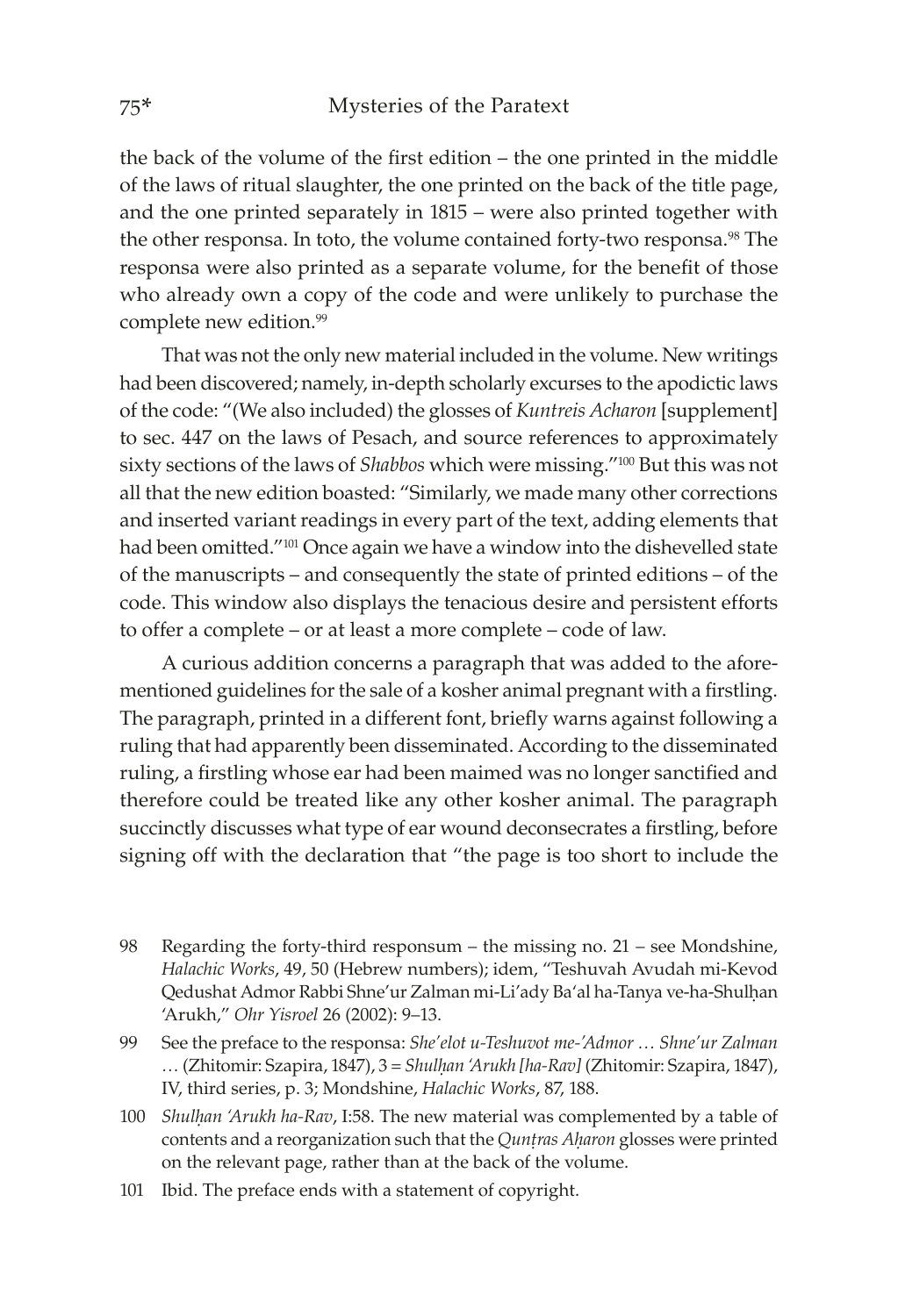#### Levi Cooper 76\*

proofs, and those who heed [these words] will be granted pleasantness." This is followed by an acronym indicating an end of a citation.<sup>102</sup>

Scholars have debated whether this paragraph is part of a responsum.<sup>103</sup> Certainly the paragraph is not written in the language of a code. Rather, the formulation sounds like a public notice or an instructional epistle. Shneur Zalman sought "to notify all those who heed me," suggesting that this may have been addressed specifically to his disciples.<sup>104</sup> Indeed, Shneur Zalman used the phrase "to notify" (*lehodi'a*) in other instructional epistles to his followers.<sup>105</sup> Moreover, the concluding salutation  $-$  "and those who heed [these words] will be granted pleasantness" – has a personal timbre that is out of place in a code of law. This language is not used elsewhere in the code, but appears in Shneur Zalman's letters.106 But if this is part of a responsum

- 102 *Shulḥan 'Arukh [ha-Rav]* (Zhitomir: Szapira, 1847), III:276; acronym כ"ע, presumably כאן עד, meaning "until here."
- 103 Sholom Dovber Levin, "Be-'inyan Hanal," *Yagdil Torah* (New York) 21 (1978): 553–55; Mondshine, *Halachic Works*, 62, 64 (Hebrew numbers); *Shulḥan 'Arukh* [*ha-Rav*] (Brooklyn: Kehot, 2001–7), III:459 n. 76.
- 104 For a jurist who understood that this passage was addressed to disciples, see Sevi Yehudah Rosenzweig, Sefat Emet (Warsaw, 1898), 5. Compare, Naftali Sevi Yehudah Berlin, *She'elot u-Teshuvot Meishiv Davar* (Warsaw: Eisenshtadt, 1894; New York: Saphrograph Company, 1950), II, no. 61 who was dismissive of Shneur Zalman's brevity on the grounds that it was nothing more than a "threat" aimed at guaranteeing obedience. Berlin's assessment – which was censored in later editions of his responsa – appears to be overstated, and to my mind Rosenzweig's conclusion is far more accurate: the passage is indeed addressed to loyal disciples who would rely on their master's teachings without extensive legal explication and justification. Regarding the censorship of this line in Berlin's responsum, see Glick, *Kuntress Ha-Teshuvot He-hadash*, III:1294; Marc B. Shapiro, *Changing the Immutable: How Orthodox Judaism Rewrites its History* (Portland: Littman Library of Jewish Civilization, 2014), 225–27.
- 105 *She'elot u-Teshuvot Shneur Zalman*, 15 (no. 2); *Iggerot Shneur Zalman*, 18, 114, 118.
- 106 *Iggerot Shneur Zalman*, 140 (=*Tanya*, *Iggeret ha-Qodesh*, ch. 16), 319, 323 (=*Tanya*, *Iggeret ha-Qodesh*, ch. 1); *She'elot u-Teshuvot Shneur Zalman*, 16 (no. 2); 183 (no. 39). The phrase, which is a play on Proverbs 24:25, also appears in Shneur Zalman's *Siddur* in the introductory paragraph to the midnight prayer ritual; see *Siddur Rabbeinu ha-Zaqen*, ed. Levi Yiṣḥaq Raskin (Brooklyn: Kehot, 2004), 406. Shneur Zalman's sons also used a similar expression at the conclusion of their introduction to the code, after they condemned infringement on their property rights and implored those with manuscripts to come forward; see *Shulḥan 'Arukh ha-Rav*, I:46. Dov Ber also used the term in an approbation he penned; see *Shulḥan 'Arukh*, vol. I (Dubno: H.M. Margoliyot, 1819), facing p. 1a;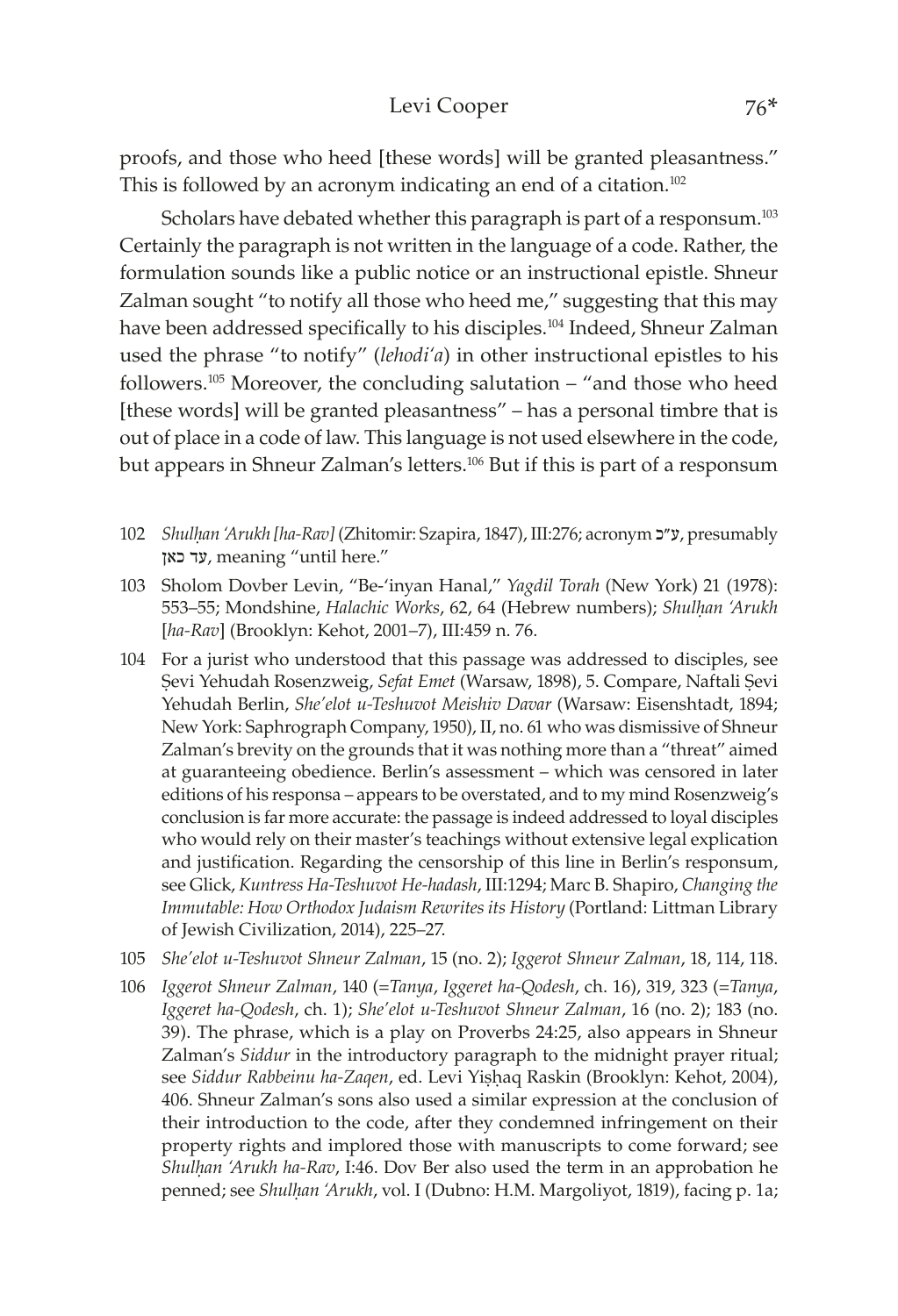why not print the entire responsum together with the other newly added responsa in this edition? It must be assumed that the descendants did not have an entire responsum at their disposal. All they had was this succinct, instructional paragraph, which they duly appended.

Thus the sons tried valiantly to construct Shneur Zalman's code as best they could. They avidly collected, hastily prepared, and quickly published manuscripts as they entered their possession. The sons' endeavor did not end with the 1814–16 publication of the first edition; throughout their lives, hitherto lost legal material was discovered and patched into the code. In fact, the quest to locate missing sections of Shneur Zalman's code continues to this day.107 The result was a work that – while never really complete and perforce based on faulty copied manuscripts – was nonetheless well-received.

# 6. Search and Rescue

Having recounted the early printing history of *Shulhan 'Arukh ha-Rav*, we are now in a position to reconsider the irregularities detailed above. Many of these strange features can be explained by the fact that the sons were earnestly trying to preserve and mold their father's legal legacy. They therefore published what they could, when they could, and they framed the publication as a code of law.

The first published volume points to an unorthodox order of publication. The sons published what they had, and they began with the laws of Passover – the only topic that is not missing any sections.108 This was followed by the volume with the laws of menstruation, ritual slaughter, *ûereifot*, and relevant

[Yehoshua Shelomo Zirkind, ed.], "Haskamat … Admor ha-'Emṣa'i …," *Yagdil Torah* (New York) 1 (1976): 11; *Iggerot Dov Ber*, 158.

- 107 For instance, Shneur Zalman's grandson copied a section from his grandfather's writings that may be part of *Shulḥan 'Arukh ha-Rav,* Laws of *Ṭereifot*, section 30. This section was not included in *Shulḥan 'Arukh ha-Rav*, until it was appended to the 1985 edition. See *Ṣemaḥ Ṣedeq*, *Pisqei Dinim* (Brooklyn: Kehot, 1992), *YD* 30:10, p. 99; *Shulḥan 'Arukh [ha-Rav]* (Brooklyn: Kehot, 1985), IV:926; Mondshine, *Halachic Works*, 30 (Hebrew numbers); idem, *Masa' Berditchev*, 82 n. 269. It is beyond the present scope to detail manuscripts that have come to light in recent years and discussions regarding their authorship.
- 108 Laws of Passover span *OḤ*, sections 429–94. Section 428 (which is missing from *Shulhan 'Arukh ha-Rav*) concludes the laws of the new month; section 495 begins the laws of festivals and appears in the sixth published volume. Completeness,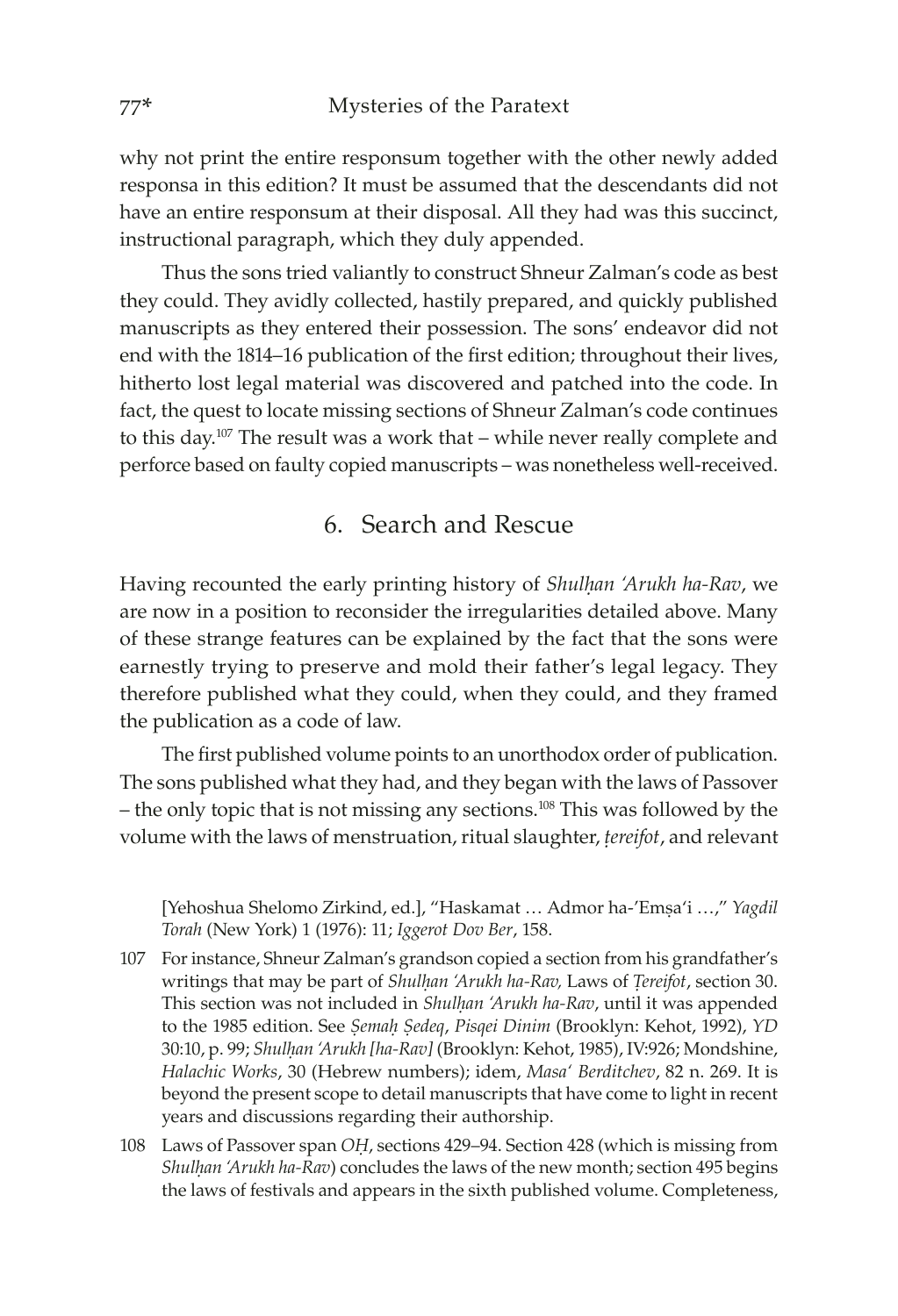#### Levi Cooper 78\*

responsa, where the publishers departed from the order that appeared in *Shulḥan 'Arukh*. Presumably, the laws of menstruation appeared at the front of the volume, because the bulk of those laws were extant, while only a few sections of the laws of ritual slaughter and *tereifot* were available.<sup>109</sup> The laws of *ûereifot* end in the middle of the page and are signed off with the words "until here we found from his holy words."<sup>110</sup>

It was not just the relevance of the eighteen responsa that led to their inclusion in this volume; rather, this was part of what the sons had successfully procured. This may be what the sons were saying on the title page of this second volume: "Laws of Menstruation with the commentary of … Shneur Zalman … and collected laws of ritual slaughter and some laws of *ûereifot*, and also responsa that are currently in our hands etc."<sup>111</sup> Similarly, one of the responsa is introduced with the words: "This too we found, a responsum to a question."<sup>112</sup>

We can further surmise that the sons originally obtained seventeen responsa; the eighteenth responsum was discovered when the volume was already at an advanced stage of preparation. Given its genre and subject matter, it belonged in this volume together with the other responsa. The volume was already typeset, with the first word of the laws of menstruation ornamentally boxed.113 The back of the title page was blank, so the responsum was printed there. This suggests that the ongoing search continued well into the publication process. Other responsa would be secured later, but in 1814 the sons published what they had. When another responsum surfaced soon afterwards – correspondence with no less than the great Rabbi Levi Yiṣḥaq of Berditchev – the sons immediately printed it as a stand-alone booklet.

however, does not imply error free; see, for example, Levin, *Toledot Ḥabad be-Rusya ha-Ṣarit*, 44 n. 169.

- 109 From the Laws of Menstruation, we have sections 183–91; the continuation of these laws is missing (sections 192–200). From the Laws of Ritual Slaughter we have sections 1–2, 18, and 23–26 while significant portions are missing (sections 3–17, 19–22, and 27–28). From the Laws of *Ṭereifot* we have sections 31–33, while the bulk is missing (sections 29–30, and 34–60). Regarding missing sections see above, near n. 35.
- 110 *Shulḥan 'Arukh [ha-Rav]* (Kopust: Israel Jafe, 1814), II:54b.
- 111 Ibid., title page.
- 112 Ibid., [60b] (=responsum no. 28 in Zhitomir 1847 edition; no. 27 in Brooklyn 2007 edition).
- 113 Ibid., 1a.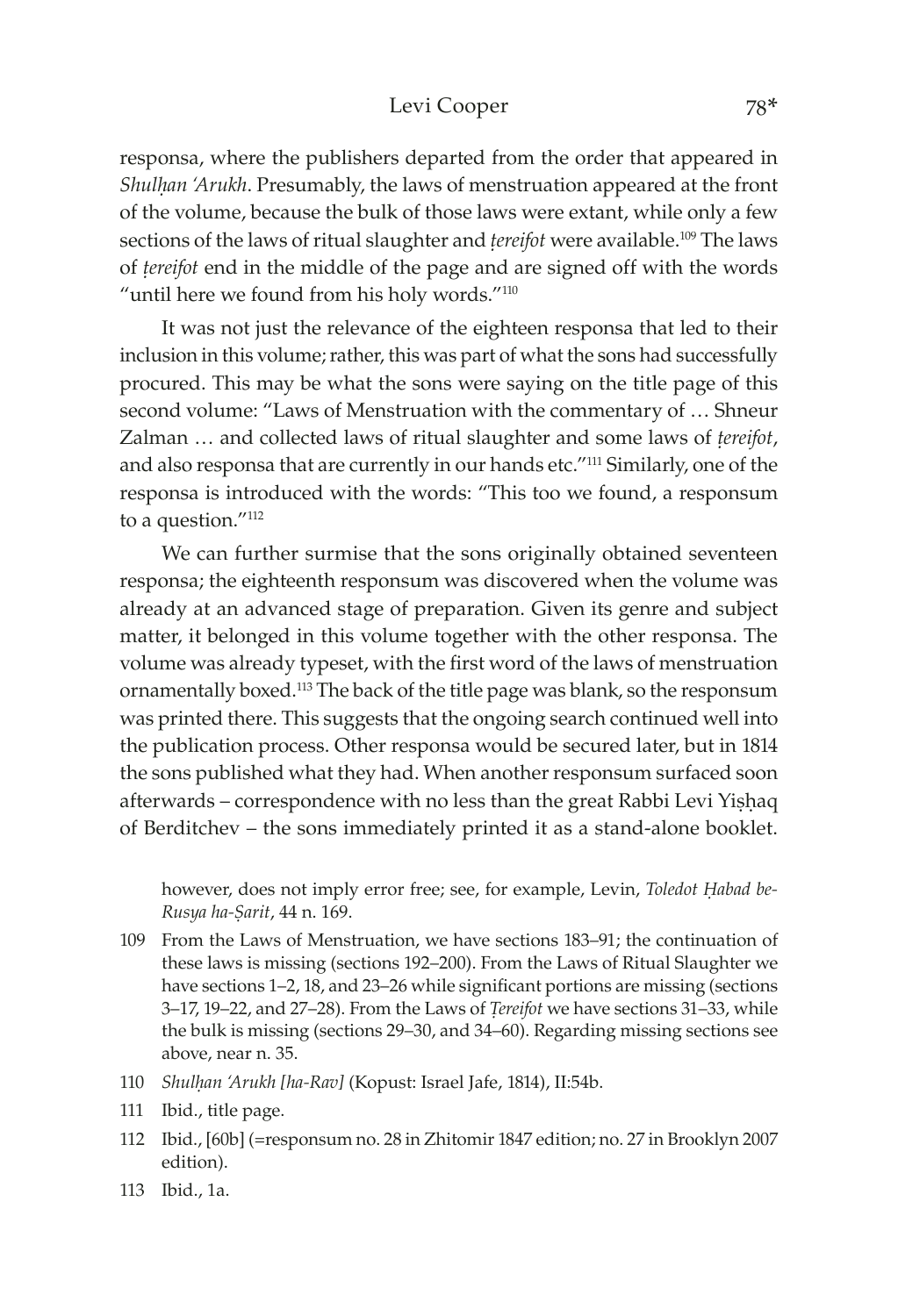The urgency in printing this lone responsum probably stemmed from the prominence of Shneur Zalman's correspondent: a famed hasidic leader and a city rabbi of impeccable creditials. By the fifth edition in 1847 more responsa had been procured, and then all forty-two responsa were published together.

The third published volume – the volume that would become *Ḥoshen Mishpat* – was first printed as a miscellany of relevant laws that the sons had obtained. The laws of *'isqa* are incomplete and perhaps were acquired at a late stage in the printing process. This would explain why this short section was included in this volume, on an unnumbered page, and with the header "This too we found[,] the words of his holiness."114

Similarly, the fourth published volume that included two versions of the first four sections: the sons printed whatever manuscripts they could secure.<sup>115</sup> Even if the material did not exactly fit the contours of the standard *Shulḥan 'Arukh* and even if there was overlap in the material presented. Humility may have dictated that the sons not cast away one version in favor of another. As with the lone responsum on the back of the title page of the second volume, the addition of these four sections at the beginning of the volume without an ornamental incipit and with separate page numbering suggests that this material was procured after the rest of the volume had been typeset.<sup>116</sup>

The different styles of writing was a fact that could be partially explained by stating that the *Yoreh De'ah* section was written for a professional readership. But apart from this acknowledgement, the anomaly of different styles was ignored. In any case, the different styles were not perceived as a

- 114 Ibid., III, after p. 66b. This might be a partial explanation for the page numbering of the beginning of the next section, Laws of Torah Study: the first two sides are unnumbered, the third side is then numbered 67 [side a], the fourth side is numbered 69 [side a] which is the correct page number if *'Isqa* is included.
- 115 Levin demonstrated that Shneur Zalman authored two versions for these four sections alone, and not that the continuation of this later version was lost. Levin, *Toledot Ḥabad be-Rusya ha-Ṣarit*, 51.
- 116 A further example of this phenomenon (in addition to the case of the eighteenth responsum, Laws of *'Isqa*, and the so-called "second edition" of the first four sections), may be *Tanya*, *Quntras Aḥaron*, ch. 9 – part of the material first included in the sons' edition of *Tanya* printed in Shklov 1814. From the style and contents of this letter, it is apparent that it should have been included in the previous section of *Tanya* that contained Shneur Zalman's epistles. It would appear that the letter only reached the printer after the work had been typeset and hence was appended to the end of the work.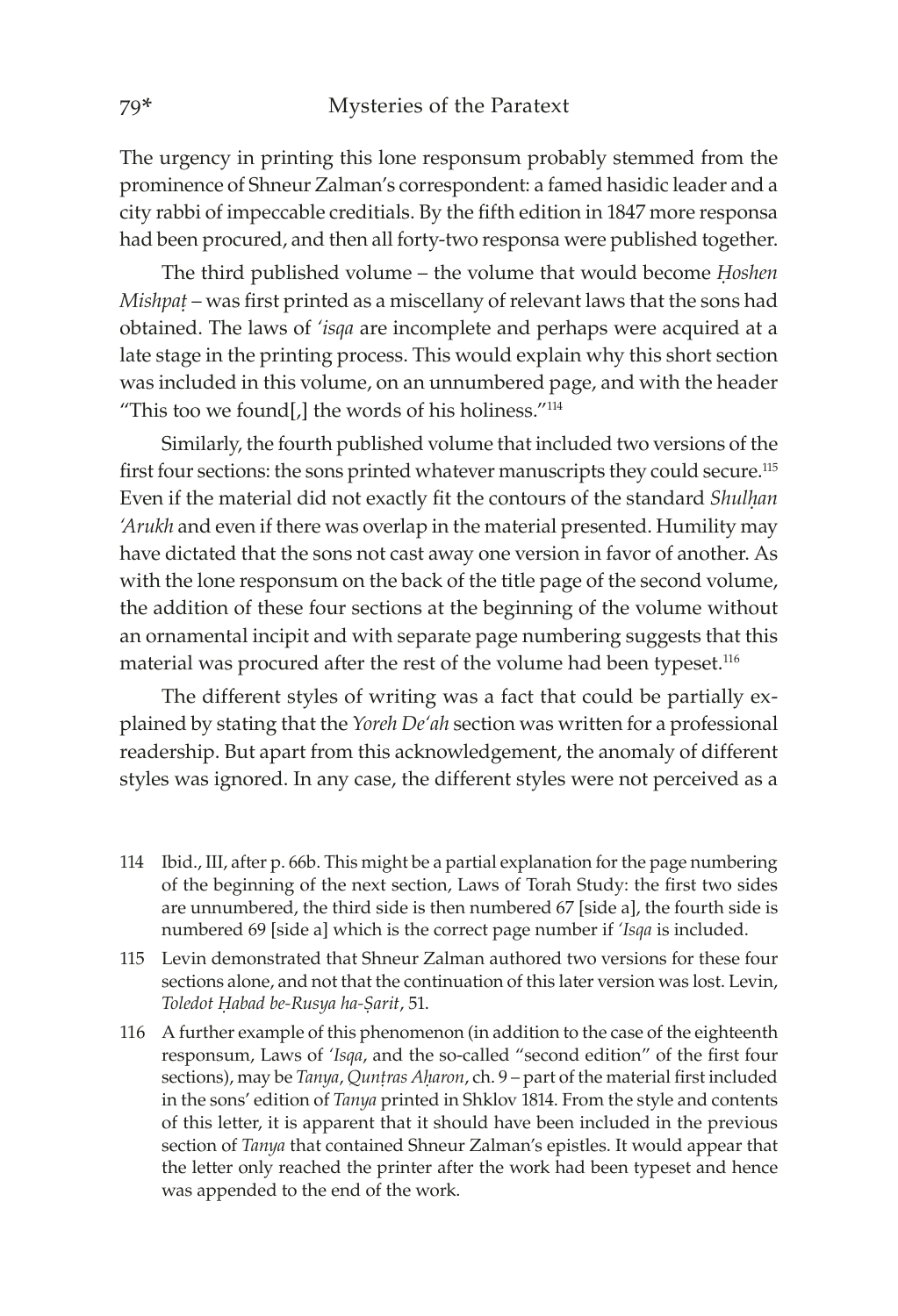stumbling block to the mission of preservation and dissemination of Shneur Zalman's writings.

Missing sections were to be expected at this interim stage, so the sons printed what they had and hoped that "the purchaser will assemble them until, with God's help, they are collected together."117 As it would turn out, this was a dream that would never be fully realized.

It should be clear from the account thus far that the peritext of code is primarily, if not entirely, editorial rather than authorial. Thus we should not accuse Shneur Zalman of hubris by naming the work "Shulhan 'Arukh."<sup>118</sup> It is likely that the sons selected or at least approved this lofty title, and we may say that they showed great admiration for their father and sought to enhance the text and engender reverence.

Was this really what Shneur Zalman meant when he instructed his sons "to publish and circulate his wisdom and his teachings throughout the world"? There is no way to ascertain what exactly Shneur Zalman meant. Certainly the sons were in the best position to understand their father's request, though publishing a code may well have served their own interests. Whatever the motive, it is apparent that at the beginning of the nineteenth century, Shneur Zalman's legal manuscripts were in a state of disarray. The sons valiantly sought to transform this situation.

There can be little doubt that the situation would have been far different had Shneur Zalman himself published his code. Writings that Shneur Zalman published do not suffer from similar maladies. This raises the question: Why did Shneur Zalman not publish the bulk of his legal writings?

#### 117 *Shulḥan 'Arukh ha-Rav*, I:42.

118 In the wake of the 1810 Liady fire, Dov Ber penned a letter bemoaning precious possessions that were lost, including autograph manuscripts of Shneur Zalman's legal writings. Dov Ber used the Hebrew phrase כתבי קדשו על ד׳ ש"ע. This phrase does not suggest that the title of the work was already "*Shulḥan 'Arukh*"; rather, that the manuscripts followed the order of, or were written in the style of (*'al derekh*) the *Shulḥan 'Arukh*, meaning legal writings that had some sort of relationship to Karo's seminal work. See *Iggerot Dov Ber*, 7; cf. Mondshine, *Masa' Berditchev*, 79, 82.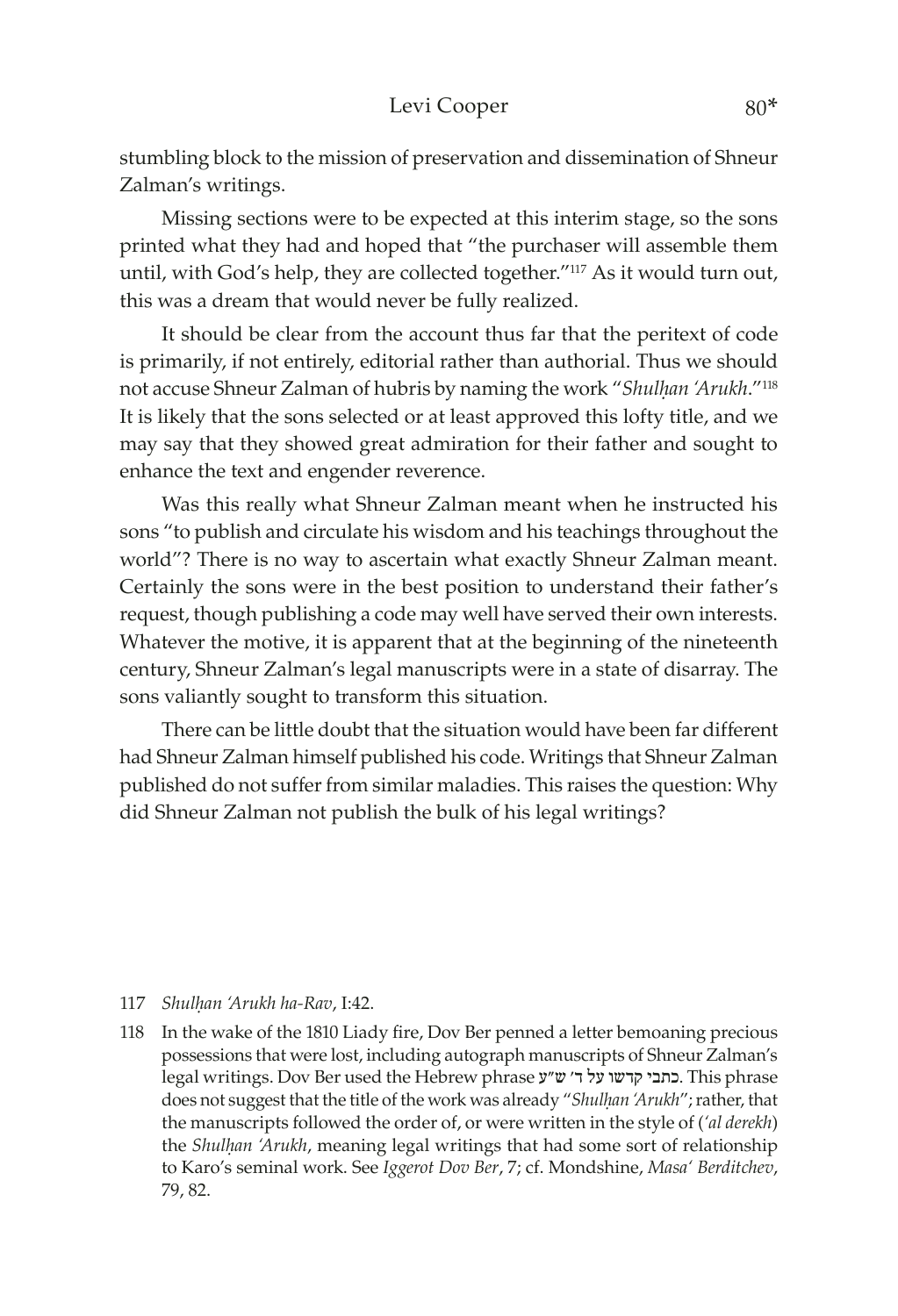#### 81\* Mysteries of the Paratext

# *7. Shulhan 'Arukh* – of the Sons – of the Rav

I have considered the peritext of *Shulḥan 'Arukh ha-Rav* – the title, the two versions of the first four sections, the missing sections, the variety of styles, the unorthodox order of printing, the departures from the contours of Karo's original *Shulhan 'Arukh*, and the front matter, in particular the prefaces written by the sons. The analysis converges at an explanation for why Shneur Zalman did not print his code. Simply put: the code – as such – did not exist.

In Shneur Zalman's eyes, he left behind legal writings that were not ready for the printing press. He may well have dreamed of completing a code, or of publishing additional legal works; we may never know for certain for he never reflected on his own legal writing. If he did have an aspiration to write a code of law, then when he died prematurely in 1812 this remained an unfulfilled ambition  $119$ 

The lot fell to Shneur Zalman's sons, who cobbled together faulty and partial manuscripts in a gallant attempt to preserve the legal legacy of their saintly father and frame it for posterity. They printed what they were able to lay their hands on: unedited manuscripts, multiple versions, sections that were clearly incomplete, disparate legal genres. They published the treasures as soon as they could, even though that meant releasing the work out of order.

Out of respect for their venerable father, they called the work "*Shulḥan 'Arukh*." Not only did they indicate how they felt about the legacy they were sharing, they suggested how the work should be read and how its author should be regarded. Genette spoke of "the capacity of the paratext to decree"<sup>120</sup> – the title "*Shulhan 'Arukh*" may not decree, but it broadcasts a literary expectation and sends a lucid message with illocutionary force. As Genette's English-language translator, Marie Maclean, noted: "[I]n every case, the title offers guidance, attempts to control the reader's approach to the text, and the reader's construction of that text … It may be aimed at a general public or a small ingroup … [N]o title, not even an innocuous *Essays* or *Observations*, leaves the reader unaffected and fails to influence."<sup>121</sup>

- 120 Genette, "Introduction to the Paratext," 268.
- 121 Maclean, "Pretexts and Paratexts," 275–76. Adorno commented that "it is so much easier to find titles for the works of others than for one's own." Theodor W.

<sup>119</sup> Shneur Zalman was still actively teaching, ministering, and writing before he fled the approaching *Grande Armée*; see Mondshine, *Masa' Berditchev*, 99.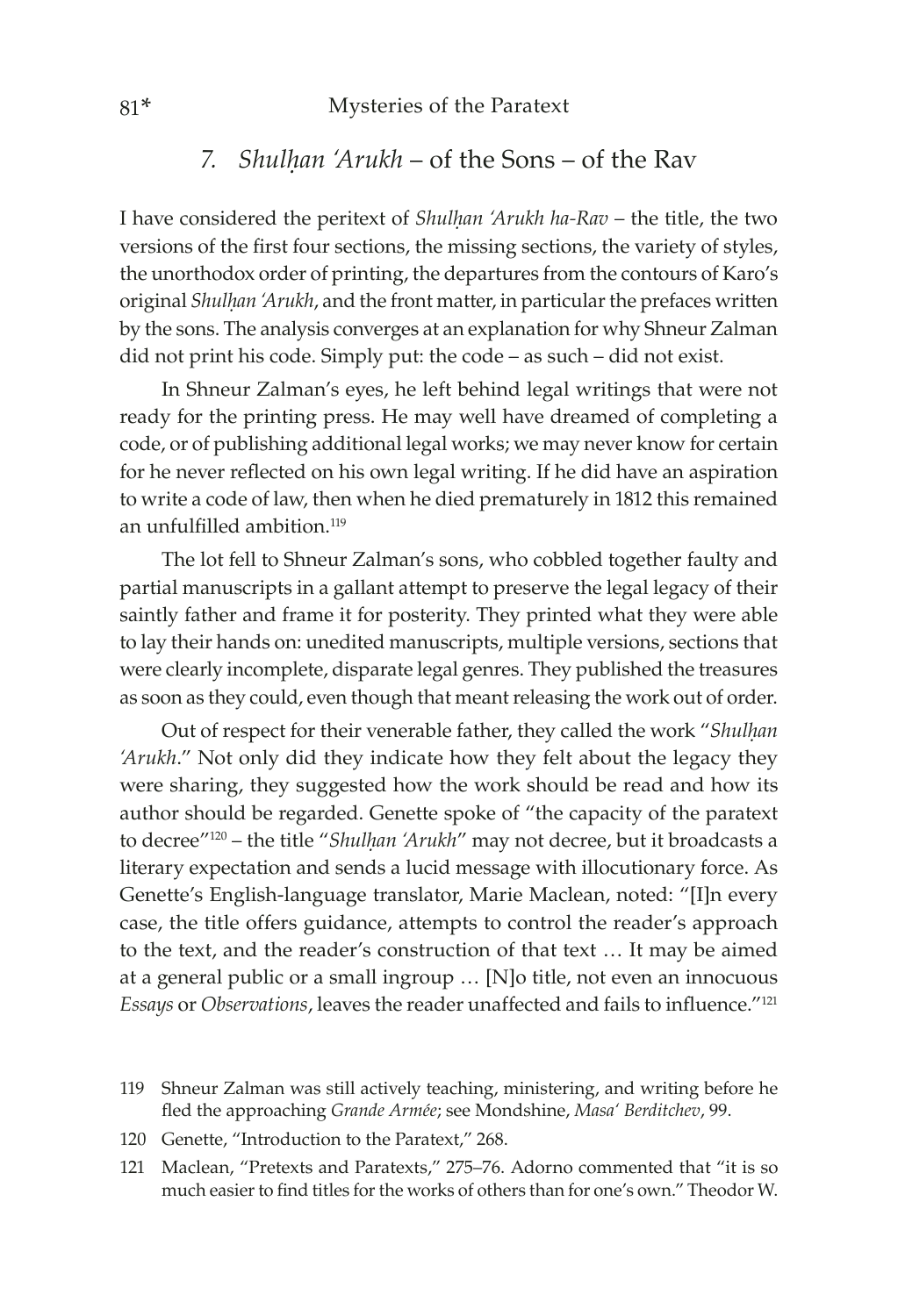#### Levi Cooper 82\*

Undoubtedly, the title "*Shulḥan 'Arukh*" would have impacted how readers perceived the work before them and what they would have thought about the deceased author.

Indeed, naming the work and trying to fit the manuscripts into the contours of Karo's *Shulhan 'Arukh* were pivotal moves in framing the tome. Conceivably the sons could have published the disparate works under the rubric "Collected Writings," or more specifically "Collected Legal Writings." The sons chose a different route: they used the title to sculpt the diverse writings into a unified work, thereby creating the code. Their introduction that recounted specific details of conversations, thoughts, feelings, and intentions surrounding the beginning of the project further served to frame the work: the code was a monumental legal endeavor conceived and directed by the Maggid of Mezritch, a revered hasidic personality of unimpeachable spiritual character. From amongst his worthy disciples, the Maggid turned to Shneur Zalman and selected him for this towering task.<sup>122</sup> Thus the sons' peritext effectively changed the nature of the extant text from a chaotic array of non-autograph legal manuscripts to a code of law that commanded respect.

Spotlighting the peritext leads us to the conclusion that the sons deserve significant credit for bequeathing this legal work to posterity – not just for ensuring that Shneur Zalman's legal writings would be preserved but for fashioning those writings as a code of Jewish law. The peritext – which at first blush appears to be a mere fringe of the printed text – in truth, "controls the whole reading."123 *Shulḥan 'Arukh ha-Rav* is in some ways the *Shulḥan 'Arukh* of the sons of the *rav*.

Adorno, *Notes to Literature*, ed. Rolf Tiederman, trans. Shierry Weber Nicholsen (New York: Columbia University Press, 1991–92), II:4.

- 122 Compare, in the front matter of the 1883 posthumous printing of *Menorah*  ha-Tehorah – a work on the laws of Sabbath written by another of the Maggid's disciples, Rabbi Uziel Meisels Rosenwasser (1744–85) – the author's descendant noted family traditions regarding the work. *Inter alia*, he recorded that his forebears had seen an approbation for the work penned by Rabbi Elimelekh of Leżajsk (1717–87). The descendant did not know the exact language of the approbation, but he recalled that Elimelekh had declared that the work needed no approbation "because it was written in holiness and purity, at the instruction of … Dov Ber of Mezritch … and he said about the present work that it is true Torah as it was given at Sinai"; see Uziel Meisels, *Menorah ha-Tehorah* (Lemberg: U.W. Salat, 1883–84), [5].
- 123 Above, n. 1.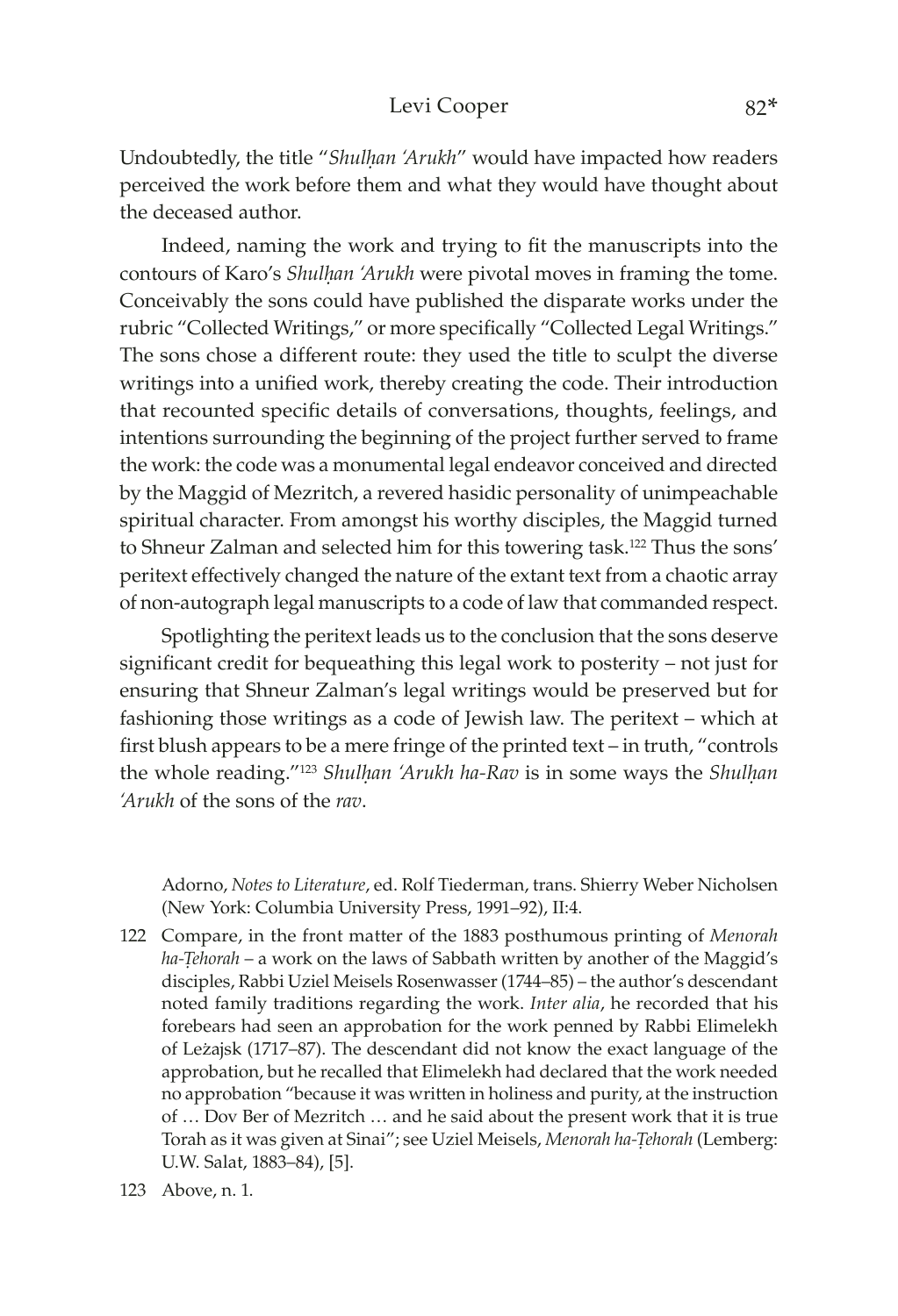Bringing the role of the sons into sharp relief opens a new set of questions that must be considered. From a historical perspective we should ask whether the sons were driven by motives other than rescuing their father's legal legacy from oblivion? Should we link the publication efforts to the contemporary issue of succession? What is the connection between publication of Shneur Zalman's legal writings and Dov Ber's innovative tiered learning program of those writings?

From the perspective of legal literature, we should consider why the sons chose to present the material as a unified code of law, particularly given the state of the manuscripts. Might their efforts be linked to contemporary Jewish legal writing mores? Perhaps *Shulḥan 'Arukh ha-Rav* should also be viewed from a broader perspective as part of contemporary Enlightenment codification trends beyond the world of Jewish law?

From a normative perspective we may wonder whether the conclusions drawn here might affect the weight of *Shulhan 'Arukh ha-Rav* or of specific laws in the code.124 Should the code be viewed differently given its unfinished state, or considering that it was the sons of the author who chose to publish the work, rather than the author himself? $125$ 

A final point: Analysis of any work is contingent on determining the text and understanding the context in which the work was written and published. The paratext is umbilically connected to the text and the context and should not be glossed over. This study suggests that an examination of the paratext may reveal valuable information and be key to understanding the work itself.126 More importantly, the paratext can be used to mold raw materials, essentially creating works that would not have otherwise existed.

- 124 For a case where the fact that Shneur Zalman did not publish his work affects the interpretation of sources and consequently may have normative results, see Shlomo Zalman Havlin, "Sefer Torah she-Katav le-'Aṣmo Rabbeinu Nissim mi-Gerondi," *Alei Sefer* 12 (1986): 34 n. 154.
- 125 Sholom Ber Wolpo—a voice on the Lubavitch landscape who has openly acknowledged the unfinished state of *Shulḥan 'Arukh ha-Rav*—stridently denied any normative consequences. Wolpo, *Pardes Shalom*, II:116–17, 121–23.
- 126 Of course, the paratext can be deliberately misleading, particularly in the case of pseudepigraphy and forgeries. See, for instance, the analysis of the paratext of a collection of pseudepigraphic responsa in Levi Cooper, "A Baghdadi Mystery: Rabbi Yosef Ḥayim and Torah Lishmah," *Jewish Educational Leadership* 14 (2015): 54–60.